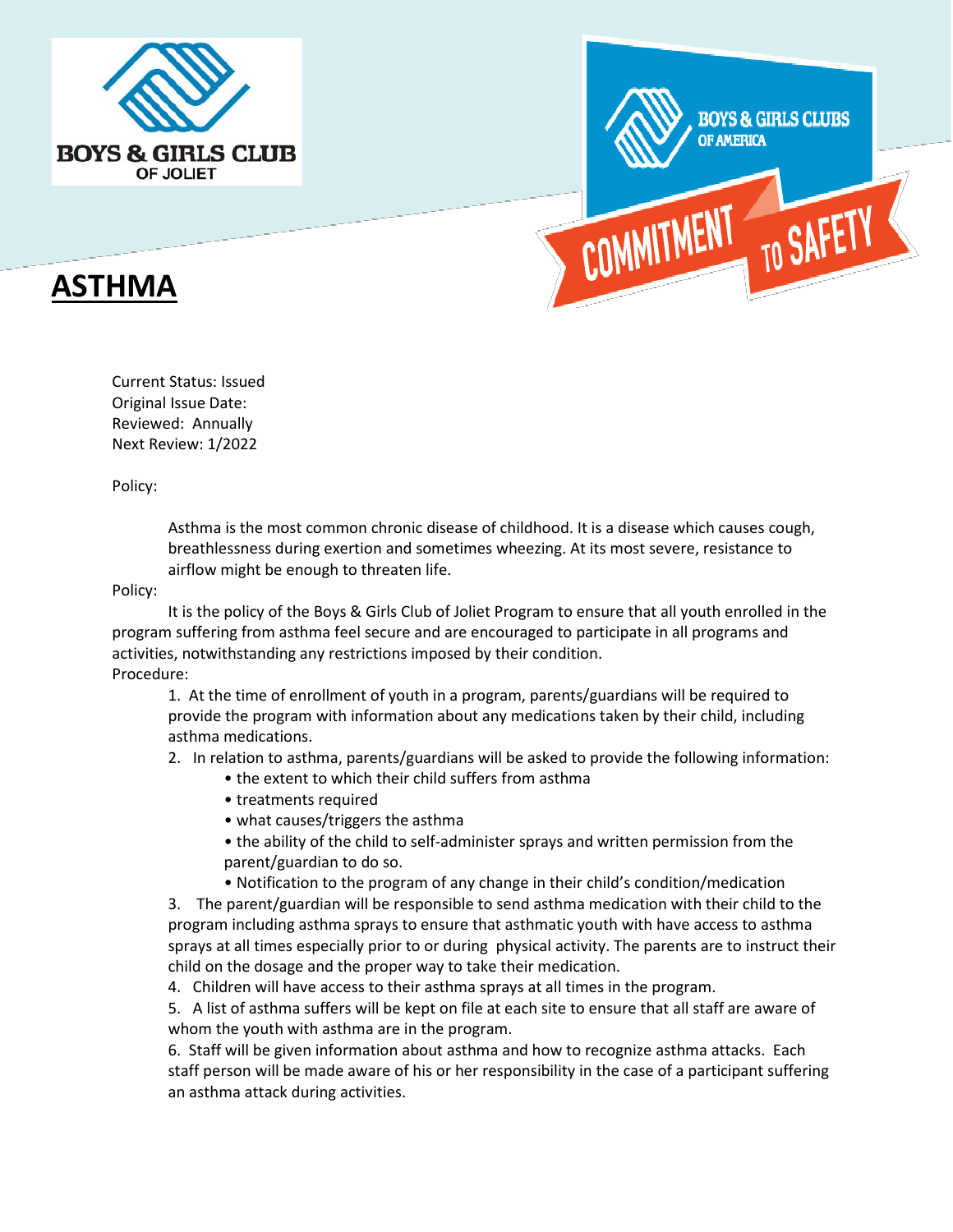7. As a measure of safety, asthma sufferers will be excluded from rigorous physical activities if they do not have their asthma spray with them. Youth are to be encouraged to keep their inhalants with them during exercise and other activities. Physical activity is a trigger in 80% of asthmatic children.

8. If a youth suffers an asthma attack and their spray does not appear to ease the situation or if the spray is emptied or lost, a staff member will remain with the youth to comfort them and breathe with them. Parents and medical personnel will be contacted if necessary. (Refer to Sick Child Policy)

9. Program staff will complete an incident report if a participant has an asthma attack during an activity. The original report will be placed in the participants file and a copy will be sent to the parent/guardians in addition to the initial contact (see #8 above).

10. Youth with asthma going on a field trip must have parental/guardian consent and must take their inhalers with them on the field trip, or other outside activities. Accompanying staff will be made aware of the youth with asthma.

11. Parents / guardians will be made aware of the asthma policy at the time of their child's enrollment in the program.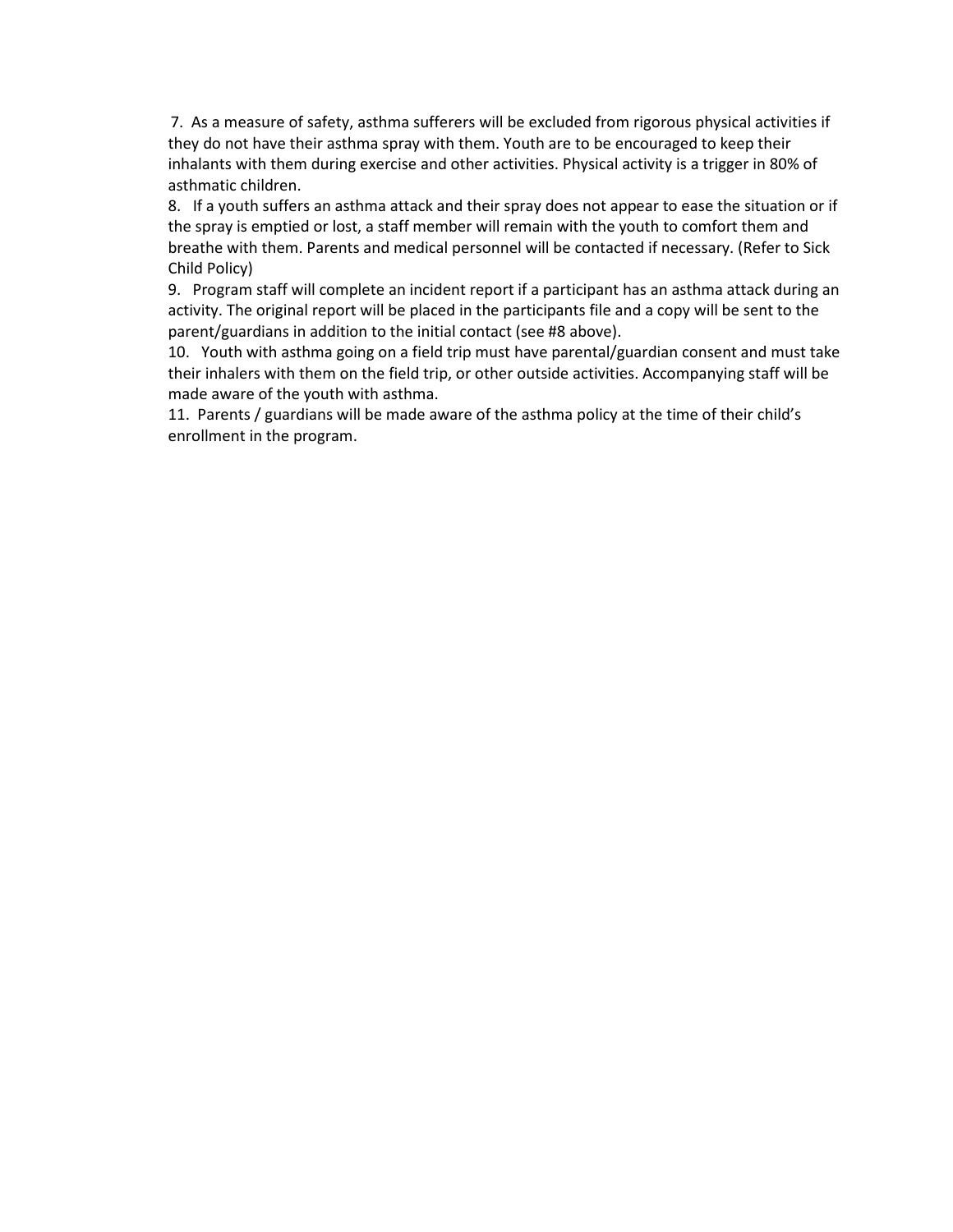



# **BATHROOM USAGE**

Current Status: Issued Original Issue Date: 1/1/2014 Reviewed: Annually Next Review: 1/2022

Policy:

The Boys & Girls Club of Joliet is committed to providing a safe environment and enforces the following restroom policy for members, staff, volunteers, and other adults:

- Restrooms located on the  $2^{nd}$  and  $3^{rd}$  floor have been designated for Club youth. During the Summer Session, additional restrooms located in the locker rooms are also designated for Club youth.
- The Restroom located on the  $1<sup>st</sup>$  floor in the Comcast Tablet Room is designated for staff, volunteers, and visitors.
- Restrooms shall be regularly monitored by designated staff at a schedule set by Club leadership. Monitoring includes walk-throughs, inspections, and regular cleaning.

Staff shall:

• Only use designated adult restrooms. Should separate restrooms be unavailable, staff shall use restrooms at designated intervals to ensure they are not using restrooms at the same time as youth members.

- Abide by all staff codes of conduct.
- Enforce the Organizations' restroom code of conduct.
- Intervene and notify Club leadership should inappropriate conduct be observed

• Ensure restrooms are regularly cleaned and sanitized. Staff observing unacceptable restroom conditions shall

- Immediately notify Club leadership.
- Complete a Repair Request Form and submit to Club leadership.
- Document, in writing, restroom conduct incidents and report them to Club leadership as soon as possible.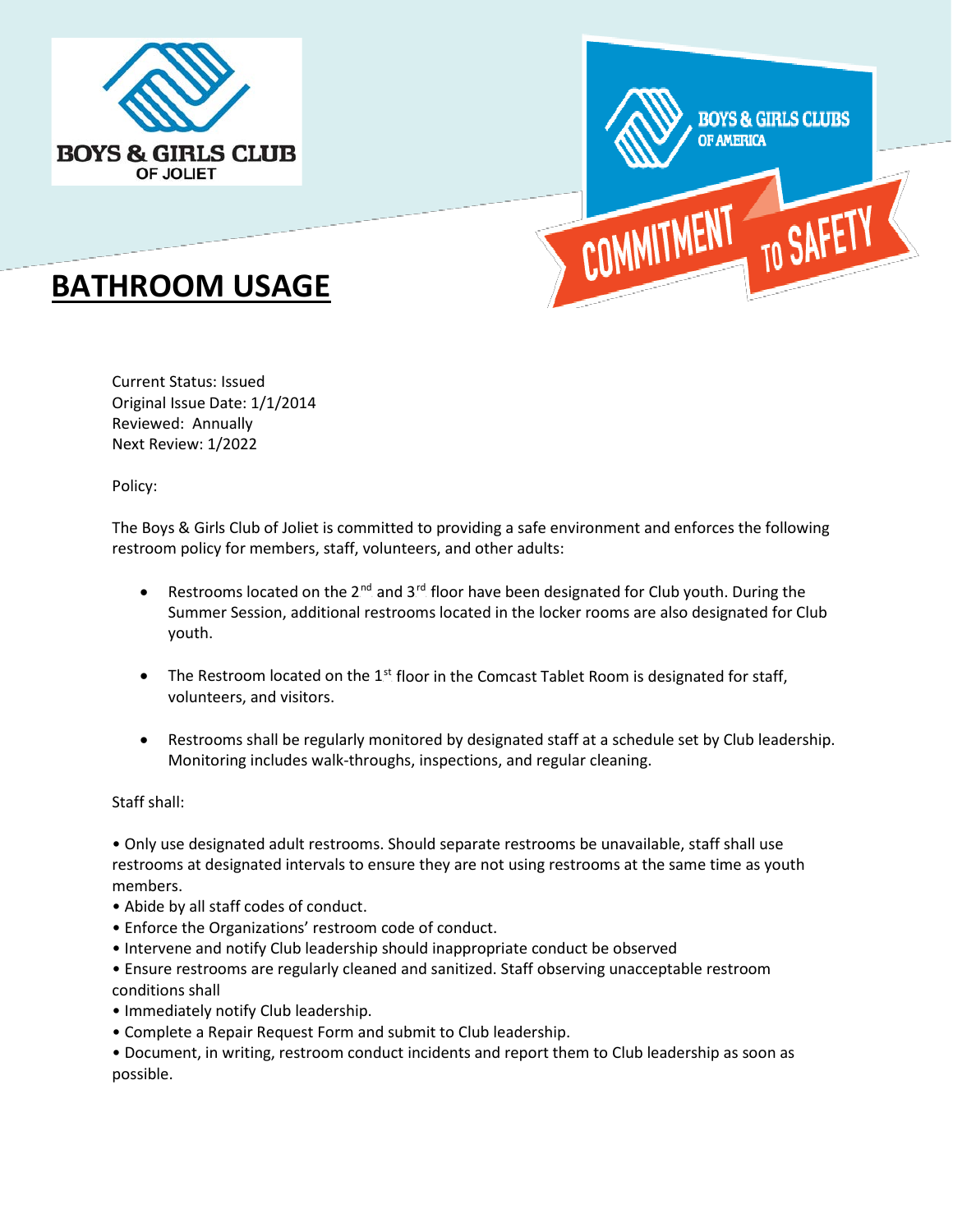



# **BUILDING ACCESS**

Current Status: Issued Original Issue Date: Reviewed: Annually Next Review: 1/2022

Policy:

It is the policy of the Boys & Girls Club of Joliet Programs that all approved participants and visitors sign-in and out of the program. Trax Solutions scans can be counted as participant sign in and out records.

Procedure:

1. Each participant and authorized visitor will sign-in and out of the program. The sheet requires the date, time-in and out, name of visitor and activity. A volunteer activity can include (but is not limited to):

- Visiting
- Volunteering
- Tutoring
- Observing

2. Only authorized persons (those identified in writing) will be allowed to pick up a participant from the program. The program staff will refuse to release a participant to any person, whether related or unrelated to the child, who has not been authorized, in writing, by the parent or guardian to receive their child. If parent or guardian is not available, the approved PICK UP CODE must be used by adult picking up the youth.

3. One of the following procedures will be observed during departure:

a. Parents or approved pick up people will sign out youth. If parent or guardian is not available, the approved PICK UP CODE must be used by adult picking up the youth. b. Youth with parental permission will be allowed to leave the program. Staff will establish a system where the youth check themselves out with a staff person and the staff person will check that the youth signed out and initial the attendance sheet. c. When sites provide transportation, staff will assure that all youth participating for the day are on the bus or have approved alternative transportation arranged.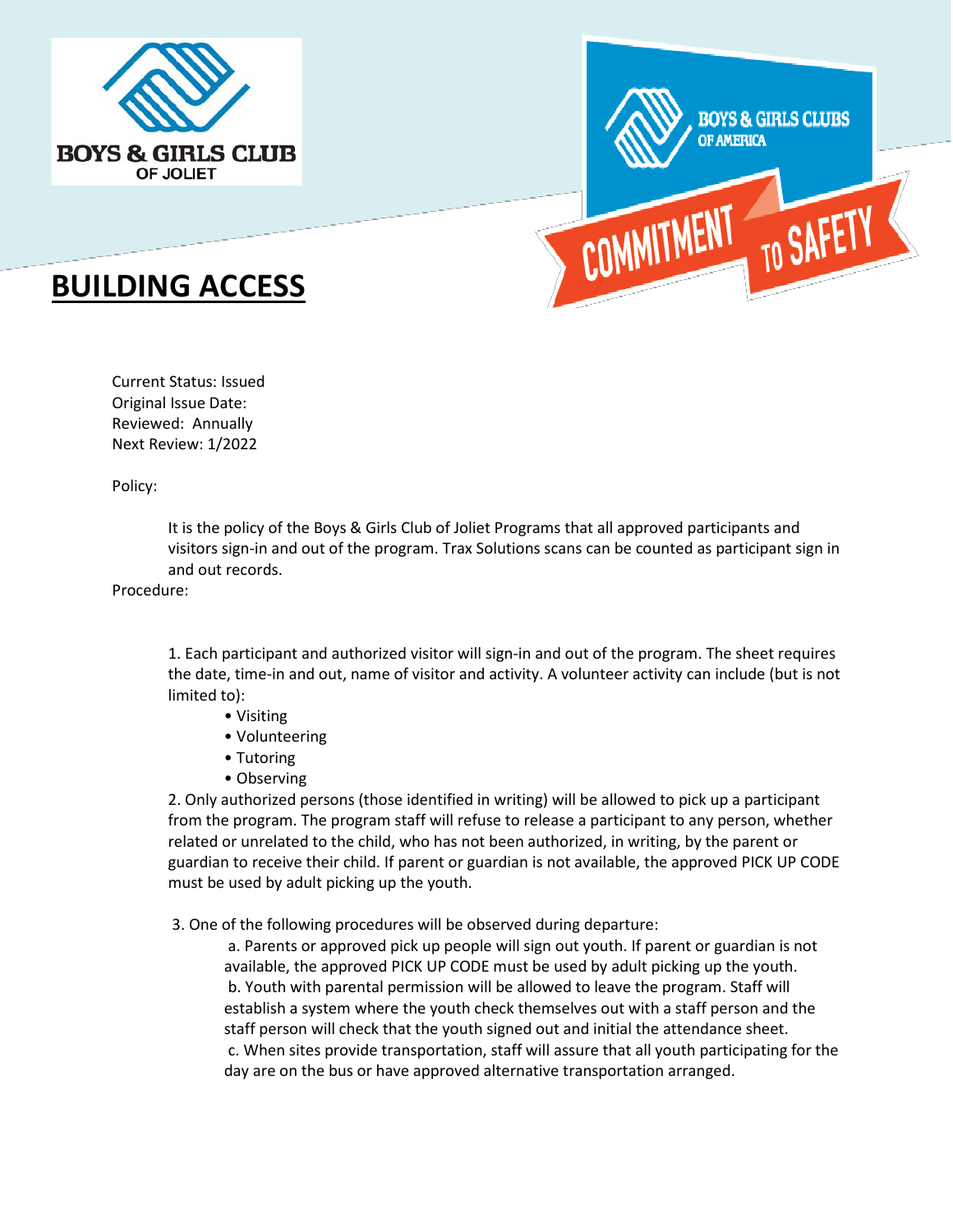



# **BULLYING**

Current Status: Issued Original Issue Date: Reviewed: Annually Next Review: 1/2022

Policy:

Philosophy:

The Boys & Girls Club of Joliet views bullying as an extremely serious form of anti-social behavior and operates a continuous anti-bullying campaign through all staff and volunteers, life skill classes and sessions. All participants are made clearly aware that such social behavior must not be instigated or tolerated.

Every complaint of bullying will be taken seriously. Bullying may take a variety of forms such as: physical and verbal, psychological and emotional abuse. It may also include comments of a racial or sexual nature.

Policy:

It is the policy of the Boys & Girls Club of Joliet Programs that bullying will not be tolerated in the program and that all incidents of bullying will be dealt with immediately. Concurrent action will be delegated by the BGCR staff and administration.

#### Procedure:

- 1. All staff/volunteers will follow these guidelines if a youth complains of being bullied:
	- .. Listen to the complainant

.. Reassure the youth that action will be taken to stop the bullying (Staff will refer the matter to the site Supervisor or other designee if appropriate).

.. Tell the youth what action will be taken. Direct the youth to "Tell every time" so that further action may be taken if the initial action fails.

.. Set clear limits with the offender.

2. How parents will be involved in the anti-bullying process:

.. The Unit Director/Site Coordinator or support staff will verbally notify the child's parent/guardian if a pattern of bullying is noted.

.. As needed, the staff will discuss with the parent/guardian the child's behavior. If an unacceptable behavior occurs during the program or a behavior is uncharacteristic of the child, a behavior report will be completed, signed by the parent/guardian, and a copy will be retained in the child's file.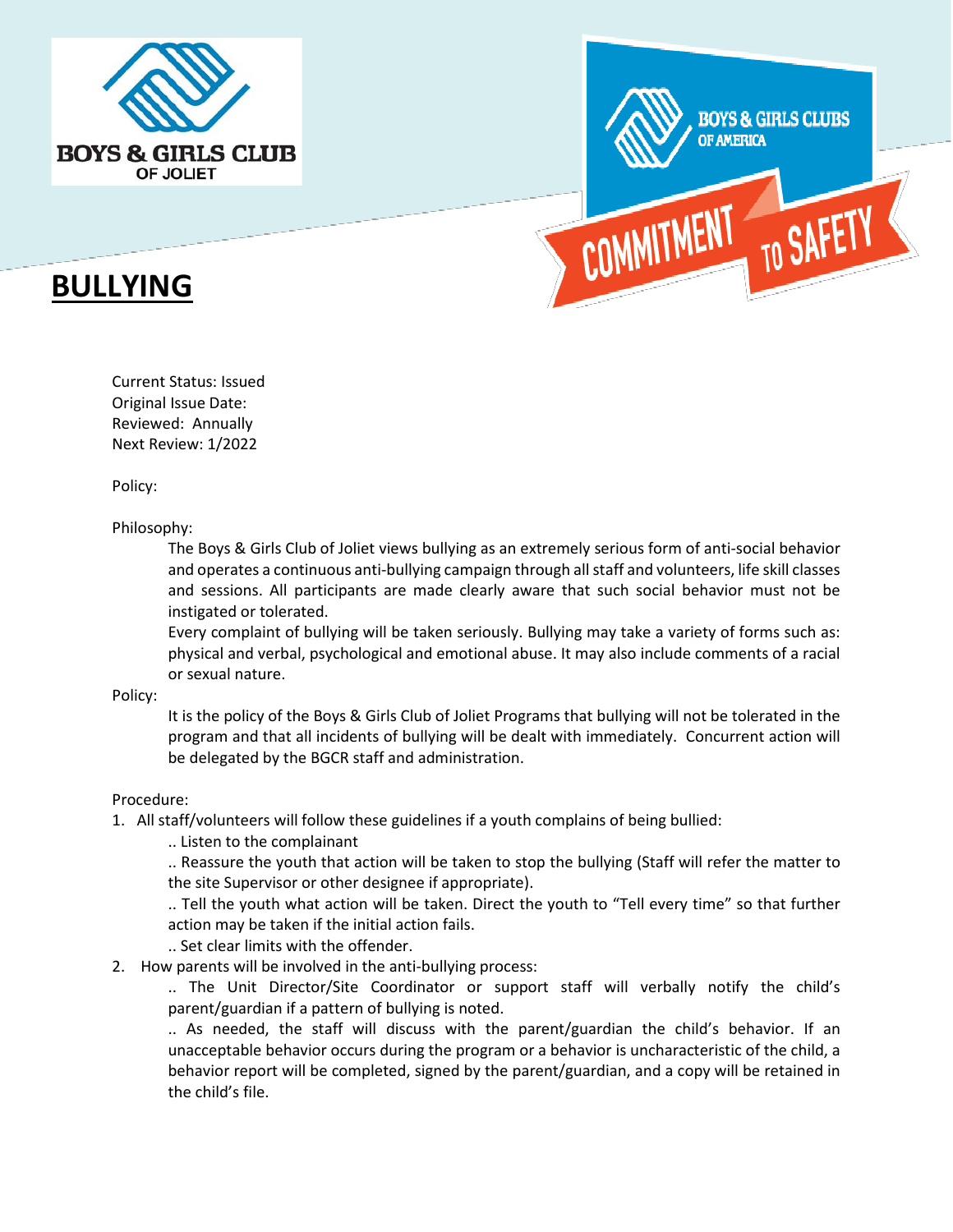.. The Unit Director/Site Coordinator may request a formal conference with parent/guardian.

.. If deemed necessary, the parent may be asked to pick up the child from the program and/or remove the child for the next program day(s).

.. Any parent whose child is subjected to bullying should report the incident to a member of the program staff.

3. How youth will be involved in the process:

.. All youth will be aware of the program guidelines and the clear expectations about behavior.

.. The atmosphere of the program will encourage support and respect for others.

.. All school age children will have reasonable opportunity to resolve their own conflicts.

4. DISCHARGE: Any child who, after attempts have been made to reduce or change the bullying behavior, demonstrates the inability to benefit from the type of program offered by the site, or whose presence is detrimental to the group shall be discharged from the program.

-------------------------------------------------------------------------------------------------------------------

I have read and understand the anti-bullying policy.

I have participated in the Anti-Bullying program offered by the Boys & Girls Club of Joliet.

Parent/Guardian

Signature Date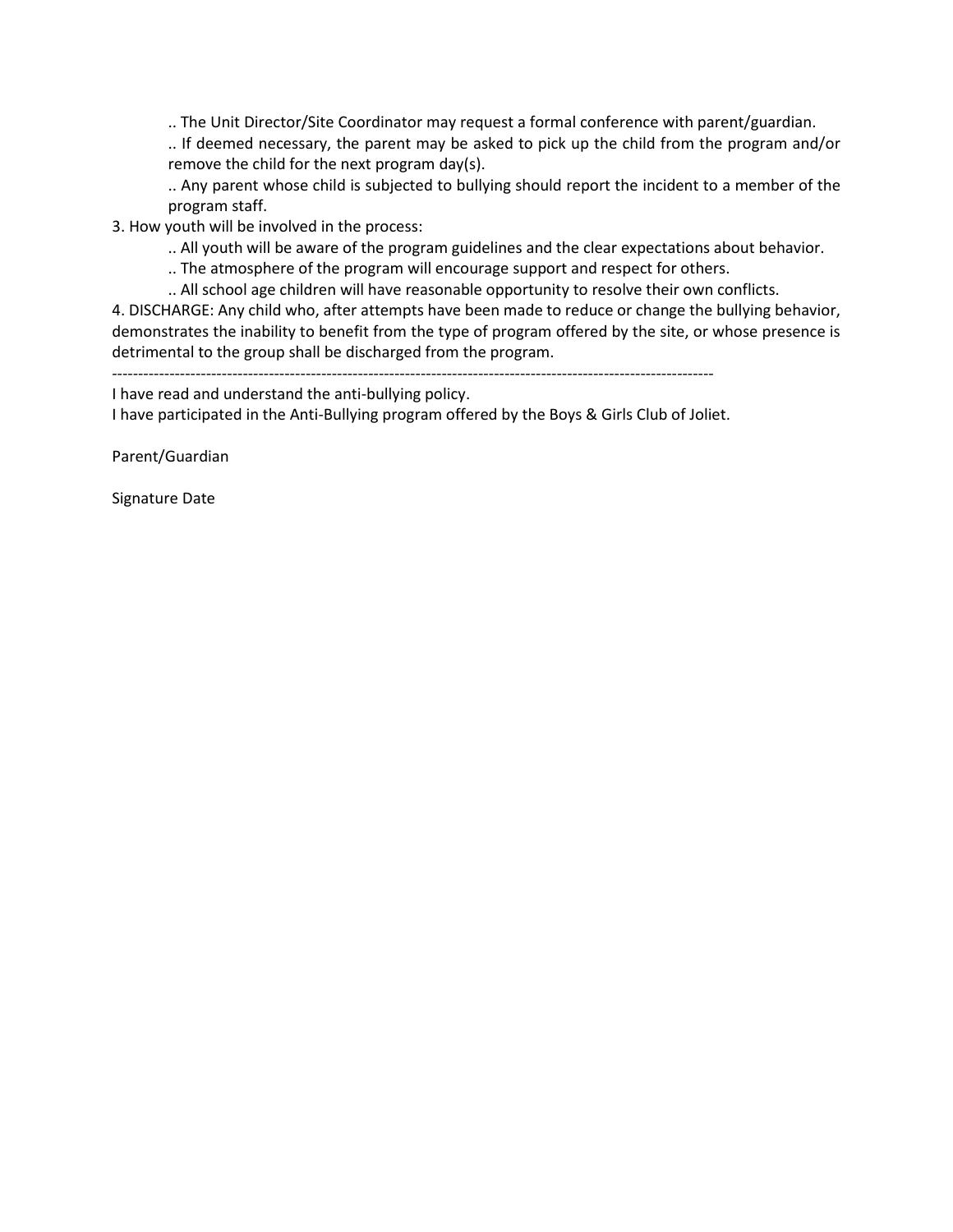



# **CHILD ABUSE PREVENTION**

Current Status: Issued Original Issue Date: 1/1/2014 Reviewed: Annually Next Review: 1/2022

Policy:

The priority of the Boys & Girls Club of Joliet is the physical and emotional safety of its members, staff, and volunteers. The Boys & Girls Club of Joliet maintains a zero-tolerance policy for child abuse.

The Boys & Girls Club of Joliet implements policies and procedures for members, employees, volunteers, visitors or any victims of sexual abuse or misconduct to report any suspicion or allegation of abuse.

## **DEFINITIONS**

**One-On-One Contact Prohibition:** The Boys & Girls Club of Joliet prohibits isolated one-onone interaction between Club participants and staff or volunteers, including board members. This includes prohibiting one- on-one contact at any time at the Club, in vehicles or by phone, text, social media or any other means.

Exceptions may only be made when delivering approved medical or counseling services by a licensed, trained therapist or similar professional according to professional guidelines. All staff and volunteers, including minor staff (under age 18), are strictly prohibited from meeting Club participants outside of any Club-sponsored activities. The only exception to this rule is if the Club participant is a child or sibling of a staff member or volunteer.

**Child abuse** is when an adult or another child, whether through action or by failing to act, causes serious emotional or physical harm to a child. Sexual abuse or misconduct may include but is not limited to:

- Any sexual activity, involvement or attempt of sexual contact with a person who is a minor (under 18 years old).
- Sexual activity with another who is legally incompetent.
- Physical assault or sexual violence, such as rape, statutory rape, abuse, molestation, or any attempt to commit such acts.
- Unwanted and intentional physical conduct that is sexual in nature, such as touching, pinching, patting, brushing, massaging someone's neck or shoulders and/or pulling against another's body or clothes.
- Inappropriate activities, advances, comments, bullying, gestures, electronic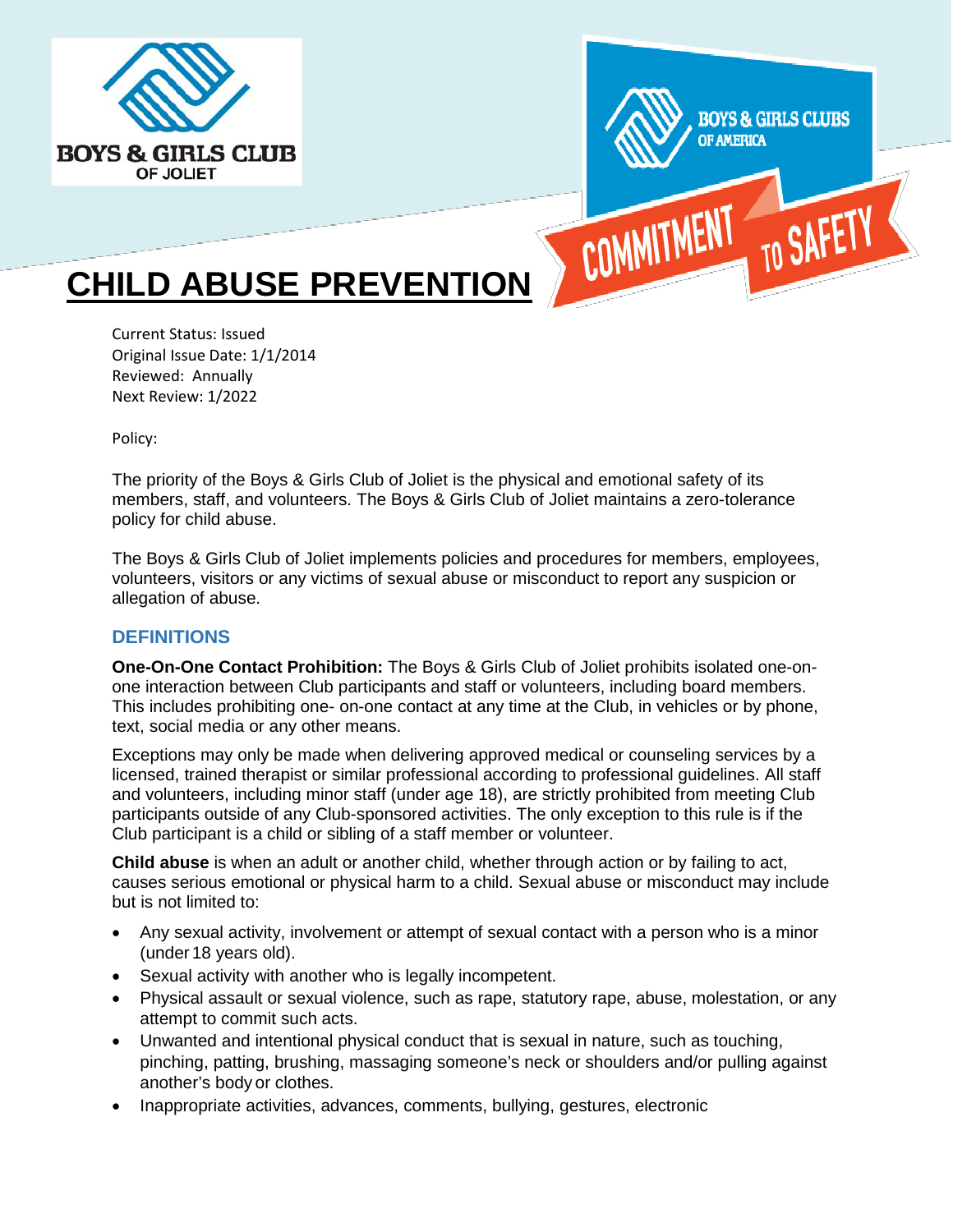communications, or messages (e.g., by email, text, or social media).

**Grooming** is when someone builds an emotional connection with a child to gain their trust for the purposes of sexual abuse, sexual exploitation, or trafficking. Grooming behaviors may include but are not limited to:

- Targeting specific youth for special attention, activities, or gifts.
- Isolating youth from family members and friends physically or emotionally. This can include one-on- one interactions such as sleepovers, camping trips and day activities.
- Gradually crossing physical boundaries, full-frontal hugs that last too long, lap sitting or other "accidental" touches.

# **MANDATED REPORTING**

Every staff member or volunteer of the Boys & Girls Club of Joliet who becomes aware of or has suspicion of child abuse or neglect must immediately report to Club leadership. Club leadership is responsible for reporting the incident immediately to the appropriate authorities according to statewide mandated reporting laws, as well as to Boys & Girls Clubs of America (BGCA) within 24 hours via the critical incident system.

## **REQUIRED TRAINING**

The Boys & Girls Club of Joliet conducts and reports through a BGCA-approved process the following training for all staff members and volunteers with direct repetitive contact with young people (at the intervals noted for each).

#### **Before providing services to young people, and annually thereafter:**

- 1. BGCA-approved child abuse prevention
- 2. BGCA-approved mandated reporting
- 3. BGCA-approved grooming prevention

#### **Annually:**

• All the policies, including all safety policies, for the Boys & Girls Club of Joliet

## **PHYSICAL INTERACTIONS**

Every staff member and volunteer of the Boys & Girls Club of Joliet is required to maintain appropriate physical contact with minors. Appropriate and inappropriate interactions include but are not limited to the following:

| Appropriate                                                                                                                      | Inappropriate                                                                                                                                                                             |
|----------------------------------------------------------------------------------------------------------------------------------|-------------------------------------------------------------------------------------------------------------------------------------------------------------------------------------------|
| Side hugs<br><b>Handshakes</b><br>High-fives and hand slapping<br>Holding hands (with young children in escorting<br>situations) | Full-frontal hugs or kisses<br>Showing affection in isolated area<br>Lap sitting<br>Wrestling or piggyback/shoulder rides<br><b>Tickling</b><br>Allowing youth to cling to an adult's leg |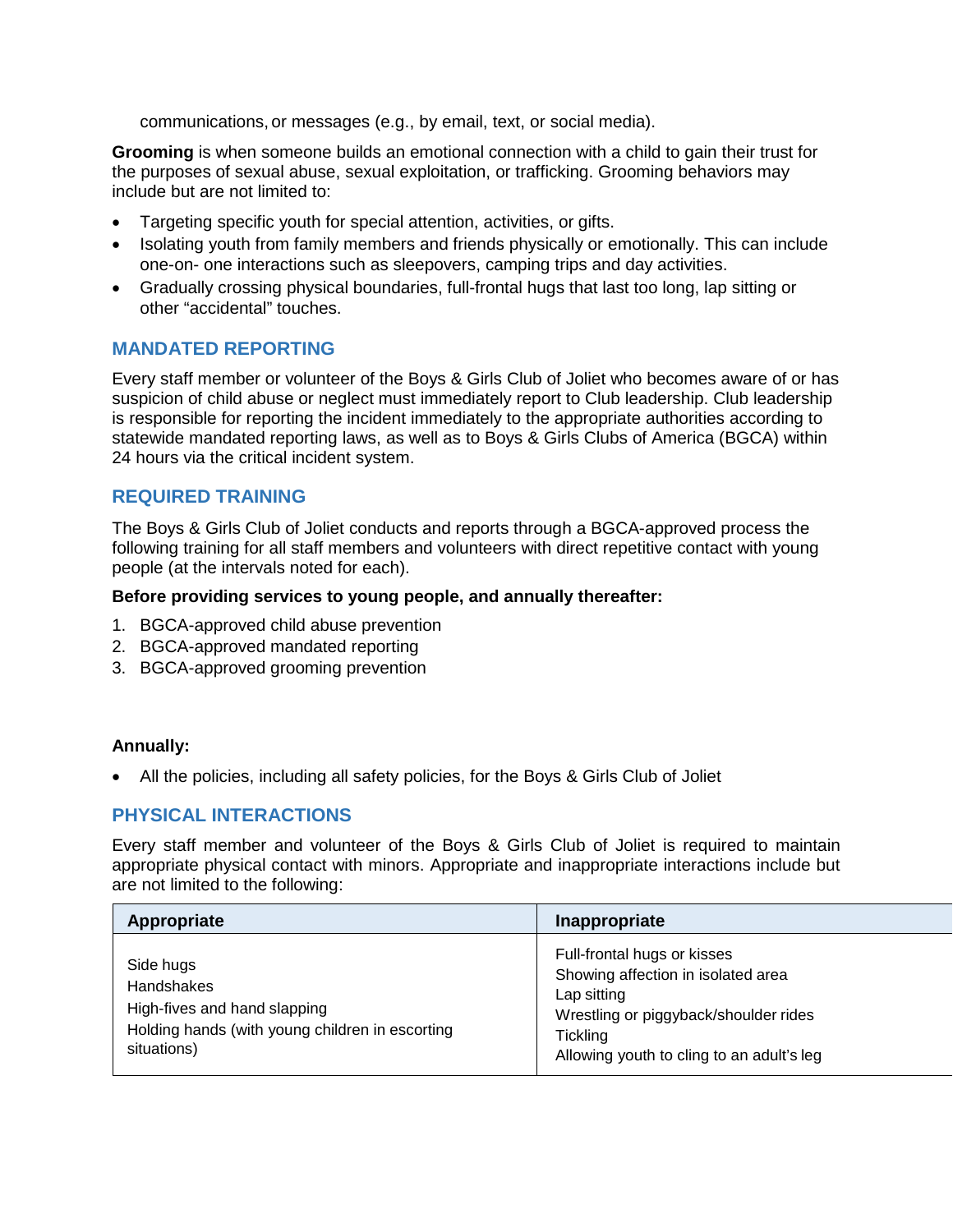# **VERBAL INTERACTIONS**

Every staff member and volunteer of the Boys & Girls Club of Joliet is required to maintain appropriate verbal interactions with minors. Appropriate and inappropriate interactions include but are not limited to the following:

| Appropriate                                                                                     | Inappropriate                                                                                                                                                                                                                         |
|-------------------------------------------------------------------------------------------------|---------------------------------------------------------------------------------------------------------------------------------------------------------------------------------------------------------------------------------------|
| Positive reinforcement<br>Child-appropriate jokes (no adult content)<br>Encouragement<br>Praise | Name calling<br>Inappropriate jokes (adult-only content)<br>Discussing sexual encounters or personal issues<br><b>Secrets</b><br>Profanity or derogatory remarks<br>Harsh language that may frighten, threaten, or humiliate<br>youth |

# **ABUSE AND SAFETY RESOURCES**

The Boys & Girls Club of Joliet prominently displays BGCA-approved collateral that shares ethics hotline, crisis textline and safety helpline information with members, staff, volunteers, and families. We also share all safety policies with parents and guardians upon receiving a youth membership application.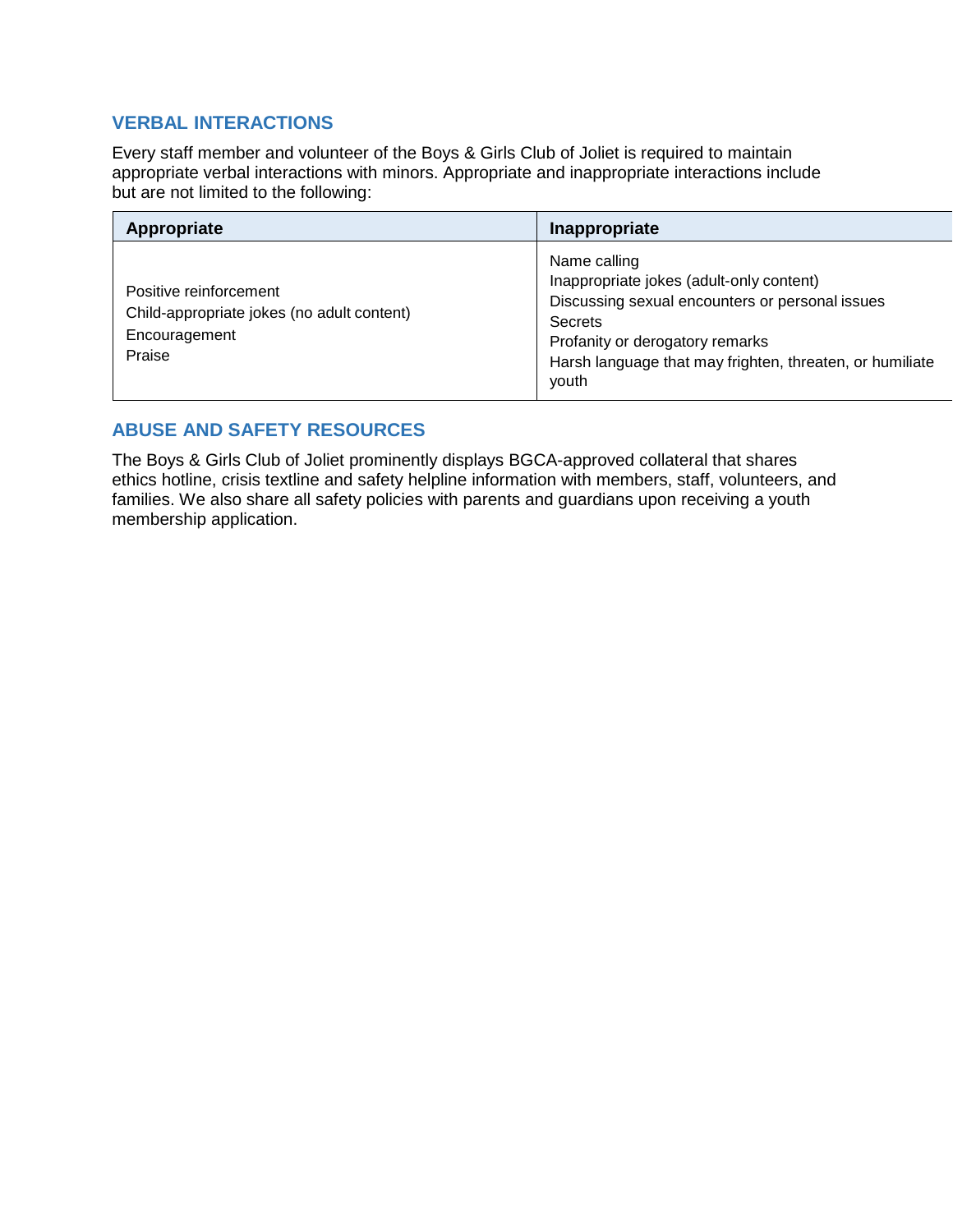



# **CONFIDENTIALITY**

Current Status: Issued Original Issue Date: Reviewed: Annually Next Review: 1/2022

Policy:

It is the policy of the Boys & Girls Club of Joliet that all information related to participants provided to the Program will be kept in the strictest confidence unless written permission is given for the information to be released.

Procedure:

1. All staff will receive training on confidentiality of information. The following information relating to participants and their families shall be treated as confidential: names and addresses individually or by list, information contained in program files and reports, information about financial resources, information contained in notes or other documents obtained from or about the participants and their family, records from schools and other institutions.

2. Confidential information will only be released with the express written consent of the parent/guardian. For children 12 and over, their signature will also be required when releasing information to clinical services, including mental health and family planning. Confidential information may be released to other agencies only if the confidential character of the information is preserved.

3. Each enrolled participant must have a signed Release of Information Form on file with the program.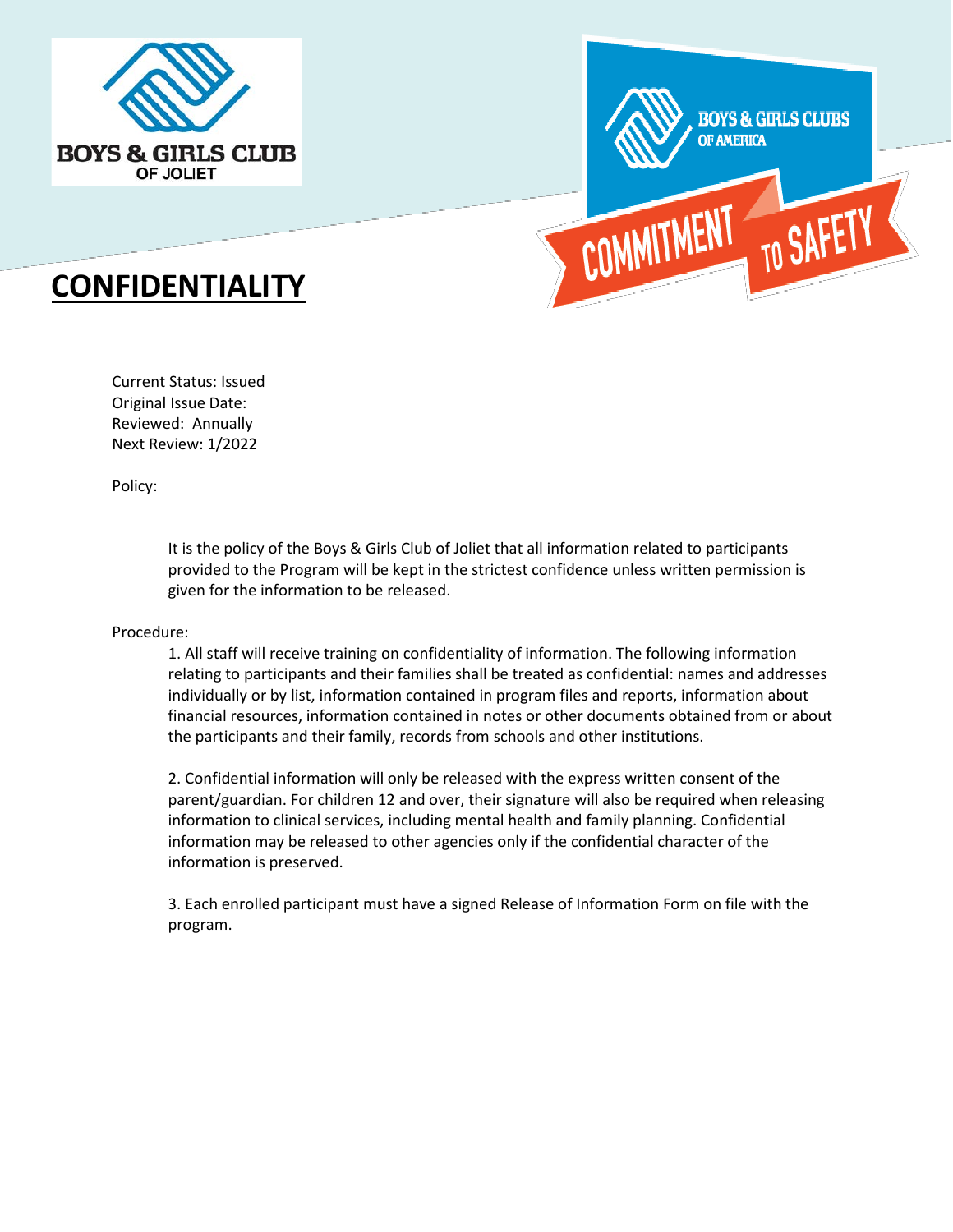



# **CONFLICT RESOLUTION**

Current Status: Issued Original Issue Date: Reviewed: Annually Next Review: 1/2022

> Discipline is the on-going process of helping children to develop self-control in order that they may manage their own behavior in socially approved and acceptable ways.

#### Policy:

It is the policy of the Boys & Girls Club of Joliet that positive discipline and conflict resolution skills will be utilized to assist the participants to resolve their own conflicts and manage their own behavior.

#### Procedure:

- 1. How staff will implement Discipline:
	- Avoid problems by offering an organized, stimulating program. (Have Fun)
	- **Reinforce positive behaviors. (Do not focus on the negative)**
	- Model appropriate behavior. (Act as you would want others to act)
	- Redirect to a more acceptable behavior. (Positive social training)
	- **Set clear limits. (Follow established Code of Conduct)**
	- **If** Ignore negative behavior (when appropriate).
	- **Acknowledge good behavior.**
	- Use "time-outs" or removal of youth from the area, for short period of time (one minute per age of child).
	- **Include the youth in the resolution of conflict.**
- 2. The following discipline techniques are PROHIBITED:
	- **Physical punishment**
	- Screaming at participants
	- Ridiculing a youth or the youth's family
	- Blaming, teasing, insulting, name calling or threatening the youth with punishment
	- **Withholding food**
	- **Withholding of affection or positive attention**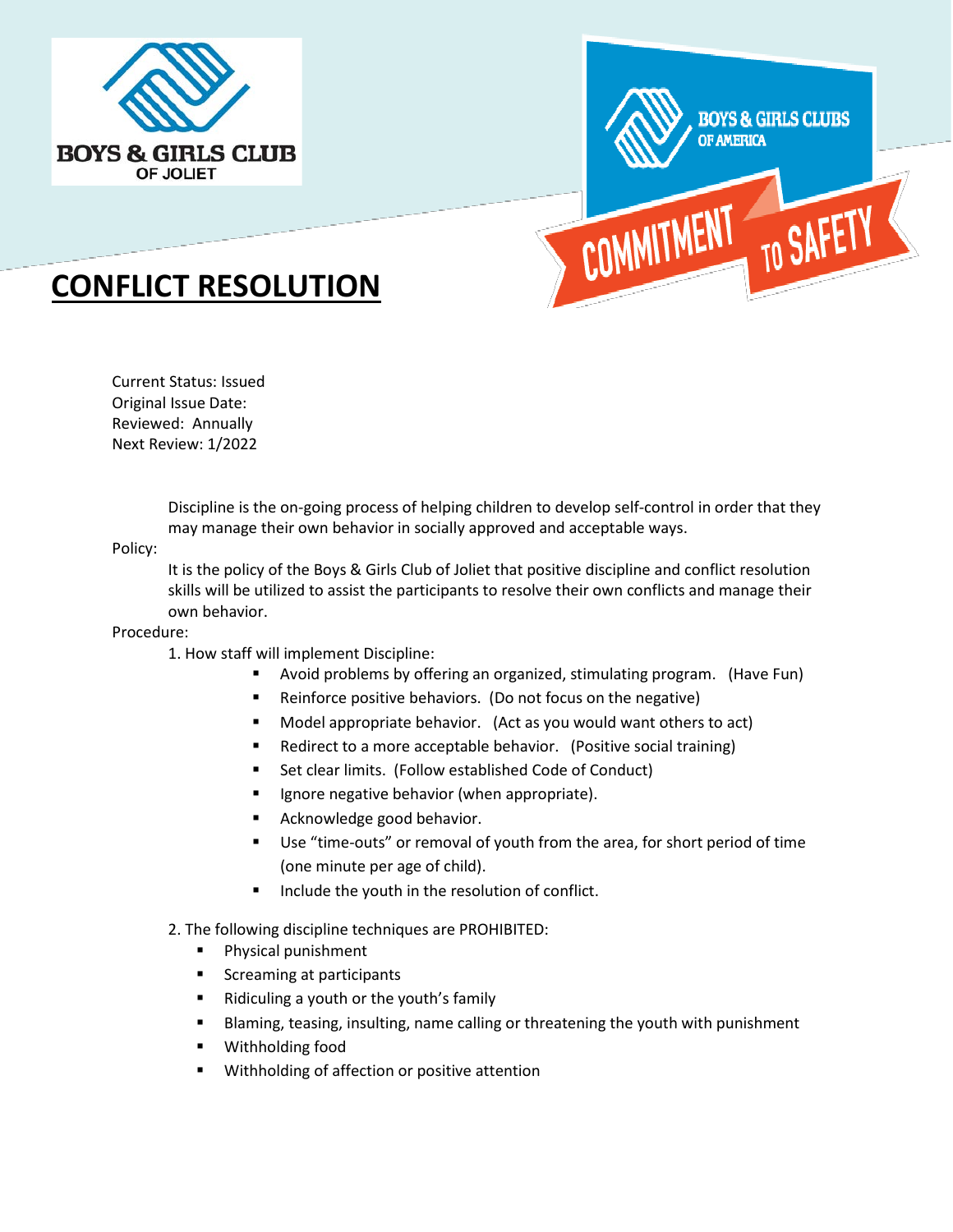



# **CRISIS COMMUNICATION**

Current Status: Issued Original Issue Date: Reviewed: Annually Next Review: 1/2022

Policy:

# CRISIS REPONSE PROCEDURES

# The Executive Director is responsible for oversight and implementation of the

# following procedures:

- 1. Assess life/safety issues immediately.
- 2. Provide immediate emergency medical care.
- 3. Call 911 and notify police/rescue first. Call administration second.
- 4. Convene the crisis team to assess the situation and implement the crisis response
	- procedures.
- 5. Evaluate available and needed resources.
- 6. Alert staff to the situation.
- 7. Inform the Executive Board.
- 8*. Activate the crisis communication procedure.*
- 9. Secure all areas.
- 10. Implement evacuation and other procedures to protect members and staff from harm and avoid dismissing members to unknown care.
- 11. Adjust the schedule to ensure safety during the crisis.
- 12. Alert staff in charge of various information systems to prevent confusion.
- 13. Notify parents.
- 14. Contact appropriate community agencies, if appropriate.
- 15. *Implement post-crisis procedures.*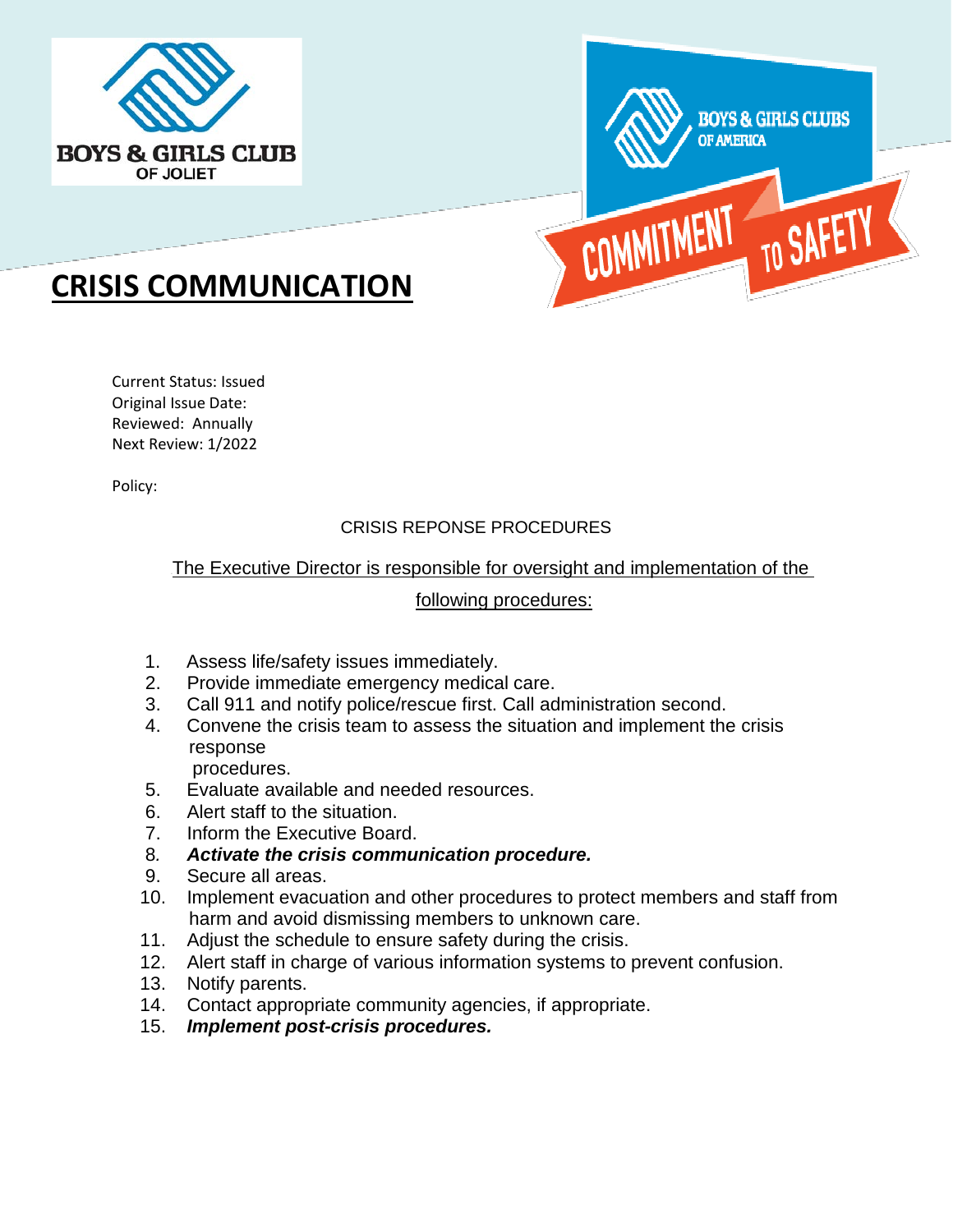## POST CRISIS PROCEDURES

- 1. Immediately notify crisis management team (note: have phone numbers or email addresses readily available).
- 2. This crisis may have legal implications. Contact your legal counsel for advice.
- 3. Remind everyone (staff and board) *not* to talk directly with reporters, but to refer the media to the Club's Executive Director
- 4. Brief the Executive Board and prepare a response.
- 5. Inform Club staff and all Board Members of the situation.
- 6. Alert BGCA.
- 7. Draft a prepared statement for possible release to the media.
- 8. Reassure members and their parents or guardians.
- 9. Inform major contributors.
- 10. Look to return to business as usual as quickly as possible.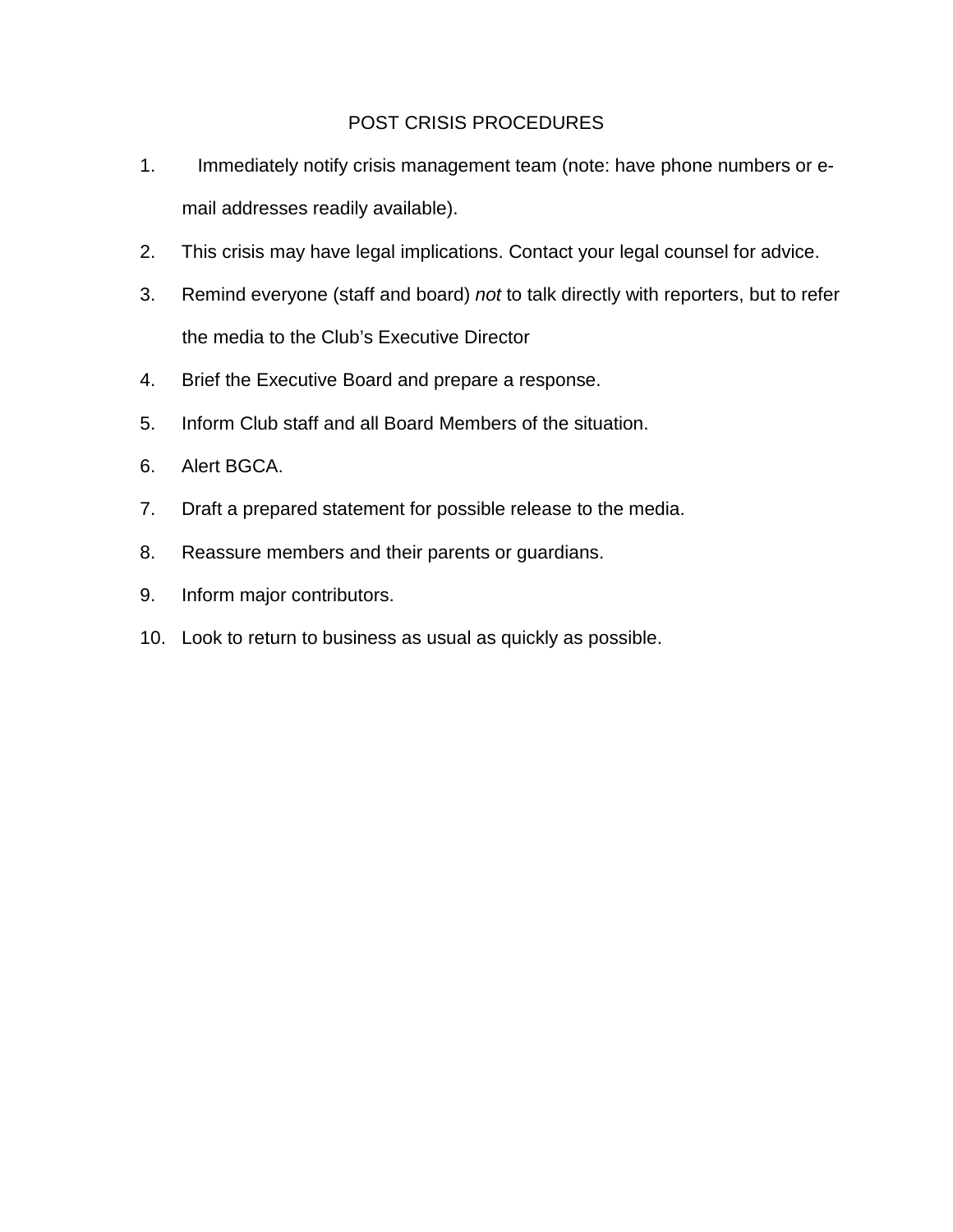## CRISIS COMMUNICATIONS PROCEDURES

## The Executive director will screen all requests by media for interviews and other

#### coverage

- 1. All interviews/coverage will be logged. Whenever possible, advance information about coverage will be distributed to the Executive Director and the Executive Board.
- 2. Prompt and accurate information will be delivered by the Executive Director.
- 3. We reserve the right not to respond to a media request. We will not force a staff or Club member to conduct an interview. We respect the right of staff and members to say "no" to an interview request.
- 4. We will only agree to member or parent interviews supervised by the Executive Director.
- 5. The Executive Director will brief anyone involved in media interviews.
- 6. We will not provide "off the record" information and we respect the right to privacy at all times. Specific membership information will not be released to the media.
- 7. Board members will direct any communication requests to the Executive Director.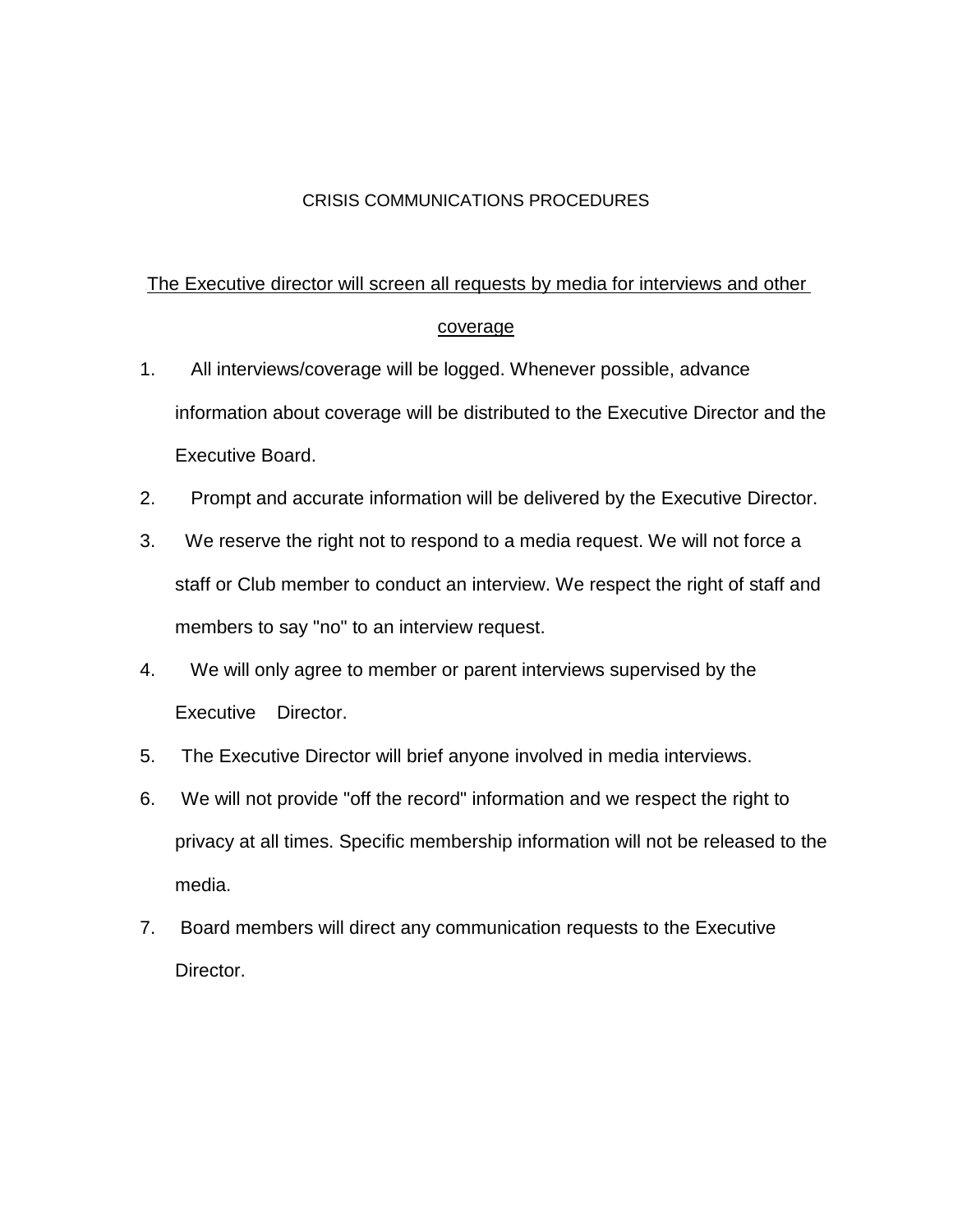



# **DRUG & ALCOHOL FREE WORKPLACE COMMITMEN**

Current Status: Issued Original Issue Date: Reviewed: Annually Next Review: 1/2022

Policy:

The Boys & Girls Club of Joliet is committed to providing a safe environment for members, staff, and volunteers. To further ensure their safety, the organization maintains a drug- and alcoholfree workplace. The unlawful or improper use of drugs – including marijuana, controlled substances, or alcohol in the workplace – presents a danger to everyone. The organization also has a duty to comply with the requirements of the Drug-Free Workplace Act of 1988.

- Employees are prohibited from reporting to work or working while under the influence of alcohol and/or illegal or unauthorized drugs.
- Employees are prohibited from reporting to work or working when the employee is using any legal drugs; exceptions can be made in accordance with state law when the use is pursuant to a doctor's orders and the doctor has advised the employee that the substance does not adversely affect the employee's ability to safely perform his or her job duties. Employees taking any legal drugs that potentially affect job safety or performance are responsible for notifying their supervisor and/orClub leadership so that a determination of job performance or a reasonable accommodation can be made. An employee may not be permitted to perform his or her job duties unless such a determination or reasonable accommodation has been made.
- Employees are prohibited from engaging in the unlawful or unauthorized manufacturing, distribution, dispensing, sale or possession of illegal drugs and alcohol in the workplace, including on organization paid time, on organization premises, in organization vehicles or while engaged in organization activities.
- Employees must notify their supervisor and/or Club leadership immediately of any criminal drug or alcohol violation.
- Employment with the organization is conditional upon full compliance with the foregoing drug- and alcohol-free workplace policy. Any violation of this policy might result in disciplinary action, up to and including discharge.

The Boys & Girls Club of Joliet further reserves the right to take any and all appropriate and lawful actions necessary to enforce this drug- and alcohol-free workplace policy, including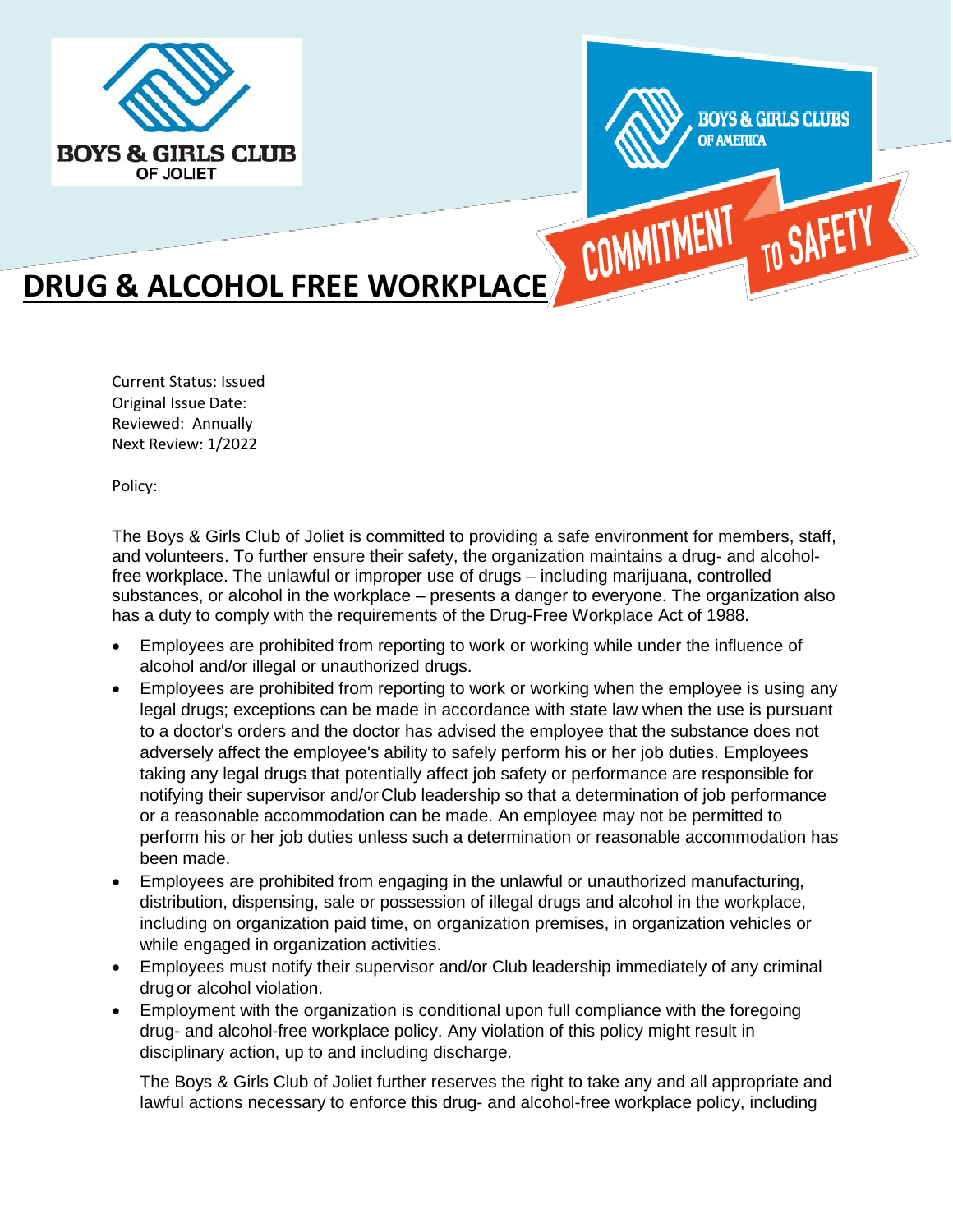but not limited to the inspection of organization-issued lockers, desks, or other suspected areas of concealment, as well as an employee's personal property when the organization has reasonable suspicion to believe that the employee has violated this policy.

## **SMOKING POLICY**

The Boys & Girls Club of Joliet will comply with all applicable federal, state, and local regulations regarding non-smoking in the workplace in order to provide a work environment that promotes productivity and the well-being of its employees. Smoking in the workplace can adversely affect members, employees, and volunteers. Accordingly, smoking is restricted at all its facilities.

Smoking is defined to include the use of any tobacco-containing products, including cigarettes, cigars, and pipes, as well as the use of electronic cigarettes (e-cigarettes) and vaporizers.

Smoking is prohibited at all Boys & Girls Clubs properties except for external areas where it is specifically authorized. The smoking policy applies to employees, volunteers, and members while on Club premises or during Club activities (on or off site).

# **REASONABLE SUSPICION**

Staff and or volunteers shall immediately notify Club leadership of any action by an employee or volunteer who demonstrates an unusual pattern of behavior suggesting that they are under the influence of drugs or alcohol. Club leadership will determine whether the employee should be examined by a physician or clinic and/or tested for drugs or alcohol in accordance with the Club's drug-testing policies. Employees and volunteers believed to be under the influence of drugs or alcohol will be required to leave the premises. Any illegal drugs or drug paraphernalia will be turned over to the appropriate law enforcement agency and may result in criminal prosecution.

Examples of behavior suggesting that employees or volunteers are under the influence of drugs or alcohol include but are not limited to:

- Odors (smell of alcohol, body odor or urine);
- Movements (unsteady, fidgety, dizzy);
- Eyes (dilated, constricted or watery eyes or involuntary eye movements);
- Face (flushed, sweating, confused or blank look);
- Speech (slurred, slow, distracted mid-thought, inability to verbalize thoughts);
- Emotions (argumentative, agitated, irritable, drowsy);
- Actions (yawning, twitching); or
- Inactions (sleeping, unconscious, no reaction to questions).

Unusual patterns of behavior that may suggest drug or alcohol misuse include but are not limited to:

- Repeatedly calling in sick;
- Being absent directly before or after holidays and weekends;
- Repeatedly damaging inventory or failing to meet reasonable work schedules; and
- Being involved in frequent accidents that can be related to the use of drugs or other substances.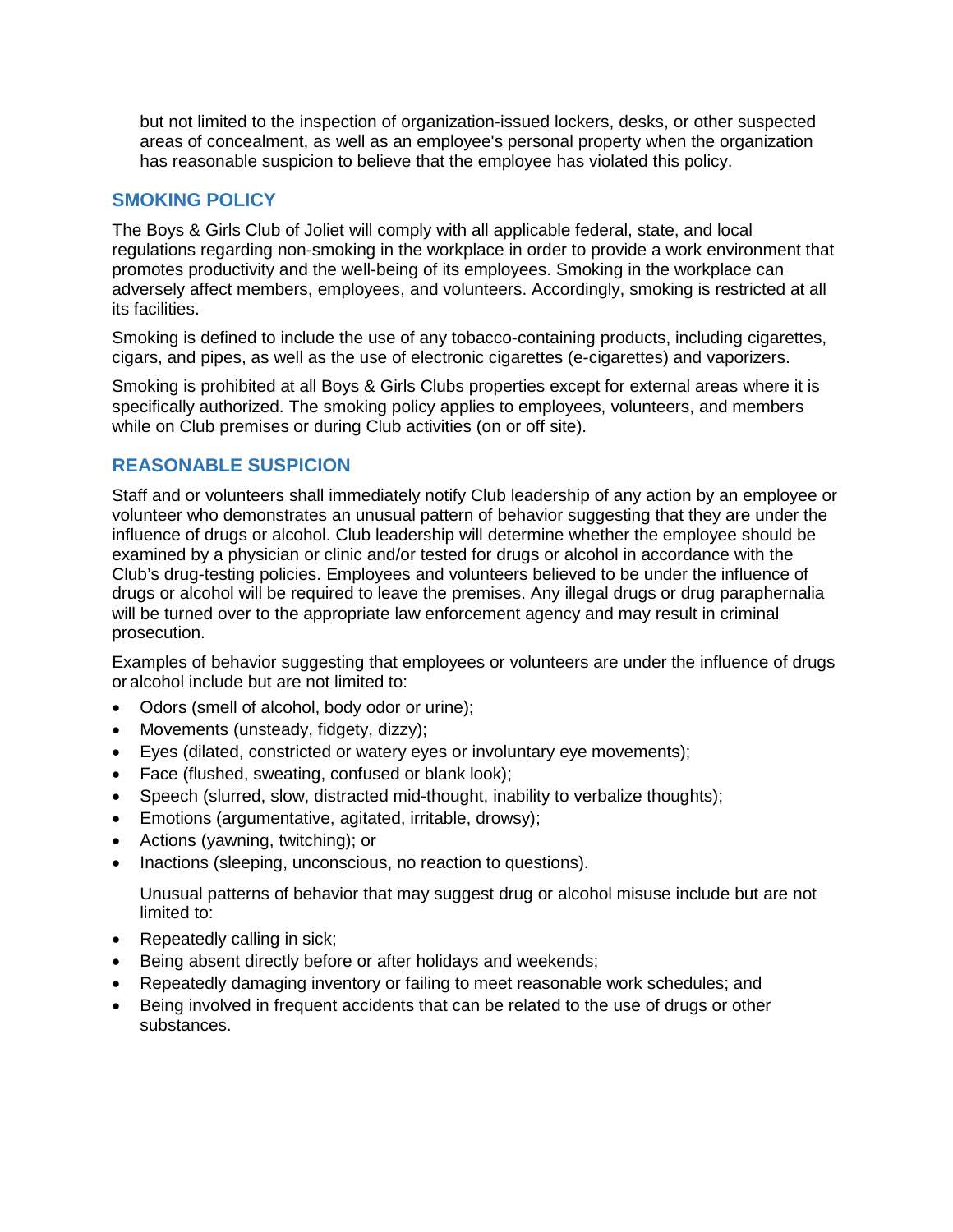## **INSPECTION AND TESTING**

The Boys & Girls Club of Joliet reserves the right to take any and all appropriate and lawful actions necessary to enforce this drug- and alcohol-free workplace policy, including but not limited to the inspection of organization-issued lockers, desks or other suspected areas of concealment, as well as an employee's personal property when the organization has reasonable suspicion to believe that the employee has violated this drug- and alcohol-free workplace policy (see "Reasonable Suspicion" above).

Screening, testing and security measures may be used as methods of enforcement, as permitted by applicable state law. It is a violation of this policy to refuse to submit to testing. Tests that are paid for by the organization are the property of the organization, and the examination records will be treated as confidential and held in separate medical files. However, records of specific examinations will be made available, if required by law or regulation, to the employee, persons designated and authorized by the employee, public agencies, relevant insurance companies and/or the employee's doctor.

## **PRESCRIPTION MEDICATION AND LEGAL DRUGS**

Employees and volunteers are prohibited from reporting to work or working when using any legal drugs, except when the use is pursuant to a doctor's orders and the doctor has advised the employee or volunteer that the substance does not adversely affect the employee's or volunteer's ability to safely perform his or her duties.

Employees and volunteers taking a legal drug, such as prescription medication or medical marijuana, that potentially affects job safety or performance are responsible for notifying their supervisor and/or Club leadership so that a determination of job performance or reasonable accommodation can be made. An employee/volunteer may not be permitted to perform his or her job duties unless such a determination or reasonable accommodation is made.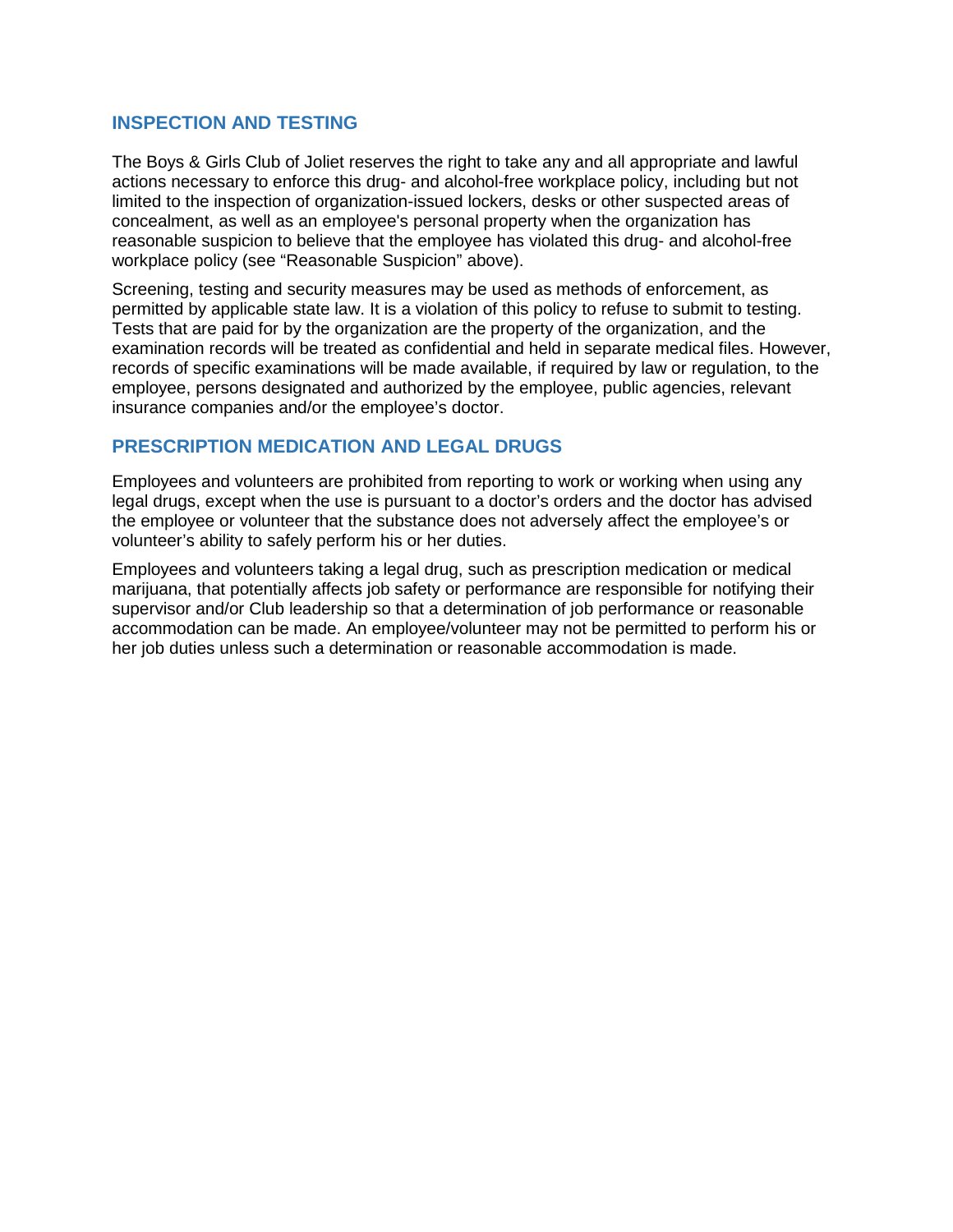



# **EMERGENCY CONTACTS**

Current Status: Issued Original Issue Date: Reviewed: Annually Next Review: 1/2022

Policy:

It is the policy of the Boys & Girls Club of Joliet that each program must have a means of contacting the parent, guardian or other designated person in case of illness, injury or other emergency.

Procedure:

1. Parents/guardians will provide emergency contact numbers when enrolling their child in the program. As indicated on the Club membership application. Parents will also be required to provide an exclusive 4 digit pick up code (written on membership application) in order to authorize other adults to pick up child.

2. Alternative means of contacting parents/guardians are to be provided if there is no telephone.

3. Parents/guardians will be informed of next steps to be taken by staff if parents/guardians cannot be reached by procedure 1 and 2 as indicated on the Club membership application.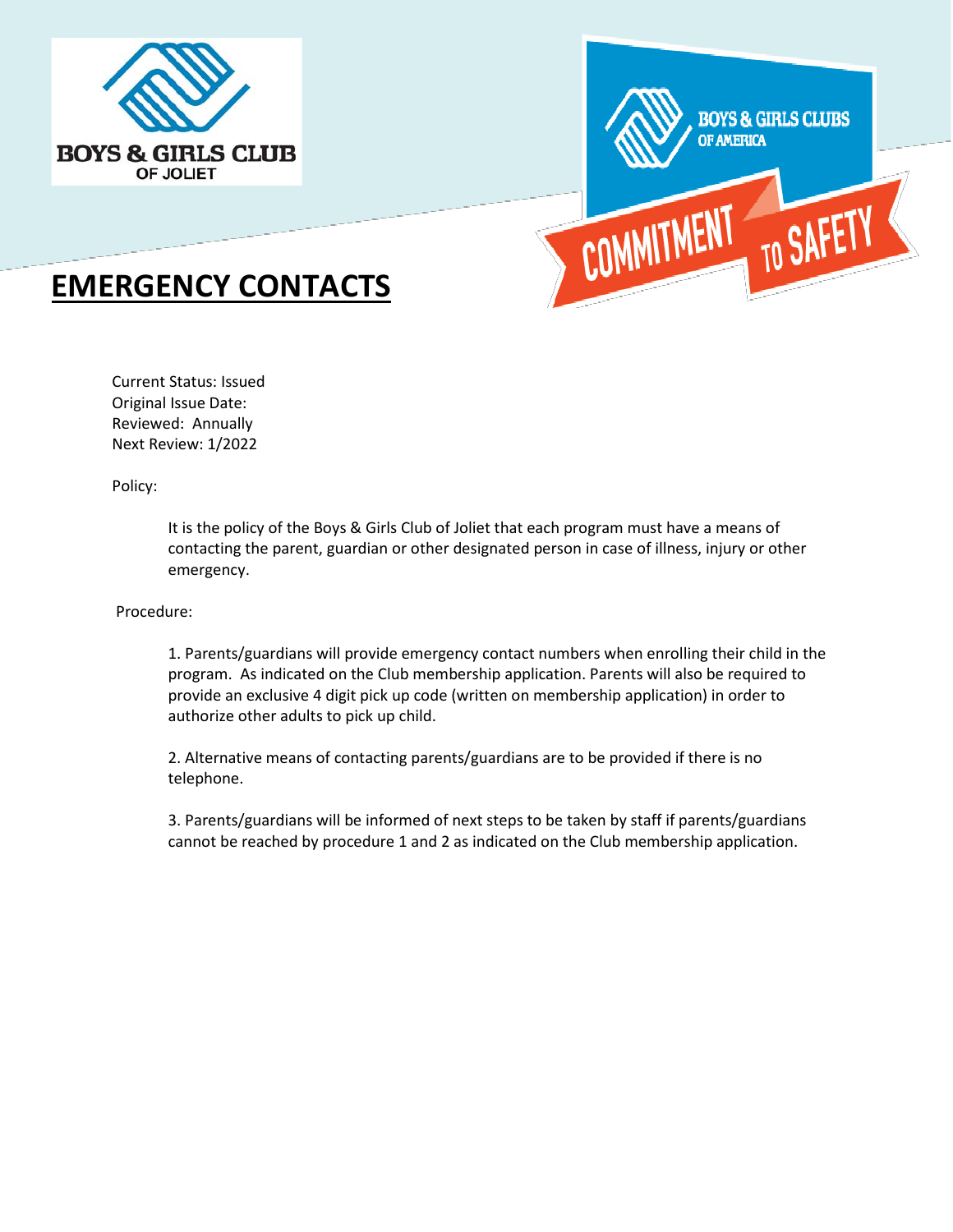



# **EMERGENCY OPERATIONS**

Current Status: Issued Original Issue Date: Reviewed: Annually Next Review: 1/2022

Policy:

## **EMERGENCY OPERATIONS PLAN (EOP)**

Boys & Girls Clubs shall create and maintain an Emergency Operations Plan (EOP). At minimum, the plan shall encompass the following elements:

- Mitigation, preparedness, response, and recovery for the following types of emergencies:
	- o Fire
	- o Weather (tornado, flooding, hurricane, etc.)
	- o Lockdown (for interior or exterior threat)
	- o Bomb threat
	- o Suspicious package
- Training/drill schedule and reporting procedures for staff, volunteers, and members.
- Developed and shared with local first responders, such as fire department and law enforcement agencies.

#### **EOP ANNUAL REVIEW**

The Boys & Girls Club of Joliet leadership will maintain a board-led safety committee that regularly focuses on safety and will have oversight and responsibility for the emergency operations plan. The board-led safety committee will be responsible for reviewing and updating the emergency operations plan annually.

#### **FIRST AID AND CPR TRAINING**

The Boys & Girls Club of Joliet always maintains a minimum of one CPR- or first-aid-trained staff on site during all operating hours when members are being served.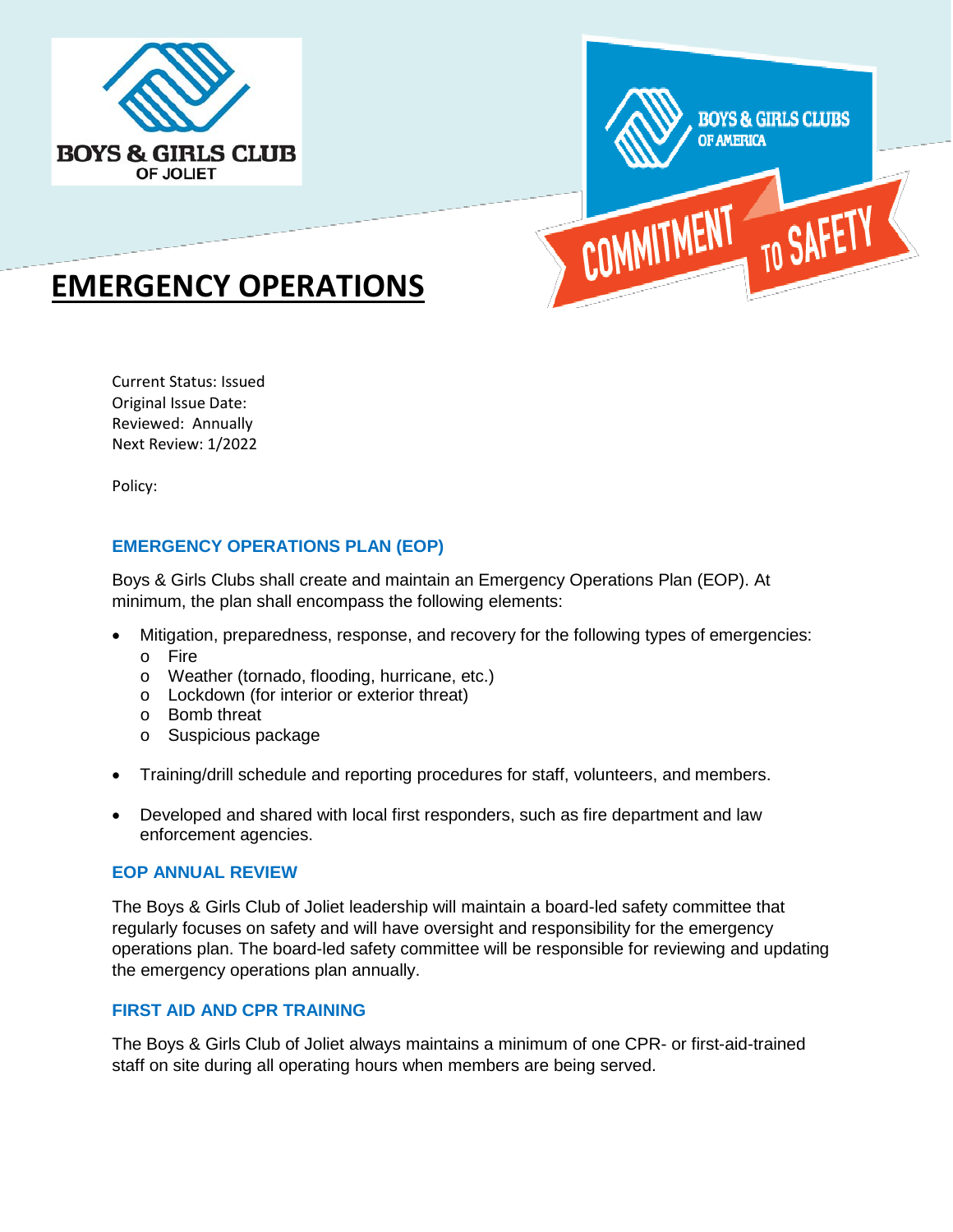## **KEY DEFINITIONS**

**Emergency:** An emergency is any event, natural or man-made, whether expected or unexpected, that places life or significant Club assets in danger or threatens the ability to conduct normal business operations and usually involves abnormal time constraints and resource responses.

**Mitigation:** Mitigation is the effort to reduce loss of life and property by lessening the impact of disasters or emergencies. For mitigation to be effective, we need to take action now — before the next emergency occurs — to reduce human and financial consequences later. **Preparedness**: Preparedness helps everyone act quickly and decisively in the face of a disaster or emergency and can minimize loss of property and prevent death and injury. An effective emergency plan should include steps to ensure that those with disabilities or special needs are pro

# CRISIS REPONSE PROCEDURES

# The Executive Director is responsible for oversight and implementation of the

## following procedures:

- 1. Assess life/safety issues immediately.
- 2. Provide immediate emergency medical care.
- 3. Call 911 and notify police/rescue first. Call administration second.
- 4. Convene the crisis team to assess the situation and implement the crisis response

procedures.

- 5. Evaluate available and needed resources.
- 6. Alert staff to the situation.
- 7. Inform the Executive Board.
- 8*. Activate the crisis communication procedure.*
- 9. Secure all areas.
- 10. Implement evacuation and other procedures to protect members and staff from harm and avoid dismissing members to unknown care.
- 11. Adjust the schedule to ensure safety during the crisis.
- 12. Alert staff in charge of various information systems to prevent confusion.
- 13. Notify parents.
- 14. Contact appropriate community agencies, if appropriate.
- 15. *Implement post-crisis procedures.*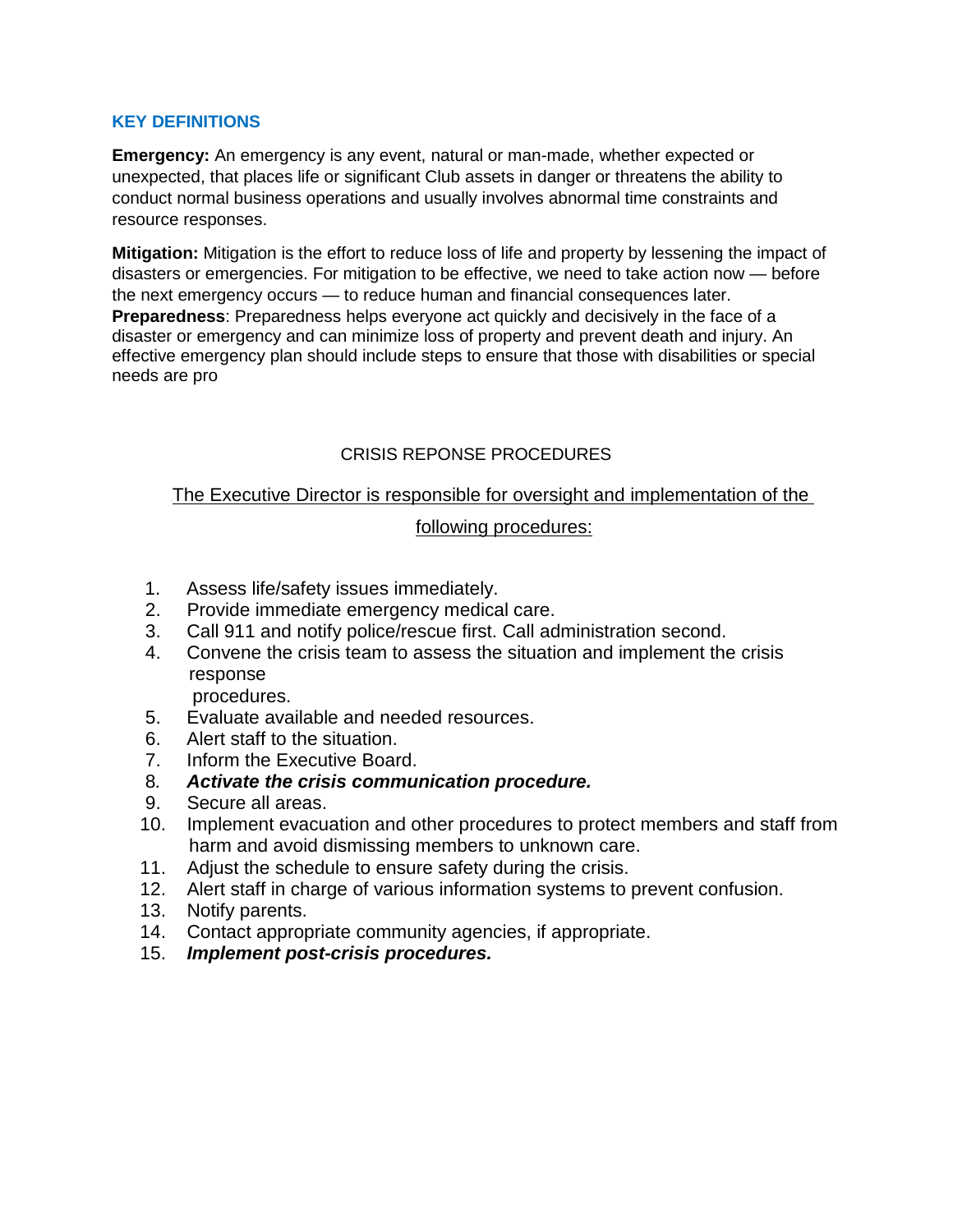



# **EQUAL OPPORTUNITY**

Current Status: Issued Original Issue Date: Reviewed: Annually Next Review: 1/2022

Policy:

The Boys & Girls Club of Joliet recognizes their commitment both to its members and to the wider community. It is the policy of the Boys & Girls Club of Joliet Program that the promotion of self-respect and respect for others will be utilized in all programs to foster all individual's abilities.

#### Principles:

1. The right of Equal Opportunity for each individual brings with it the responsibility of each individual to respect the rights of others.

2. The needs of one individual are not identical with those of another and staff and youth enrolled in the Boys & Girls Club of Joliet programs have the responsibility to recognize the individual's needs and to respond positively to them.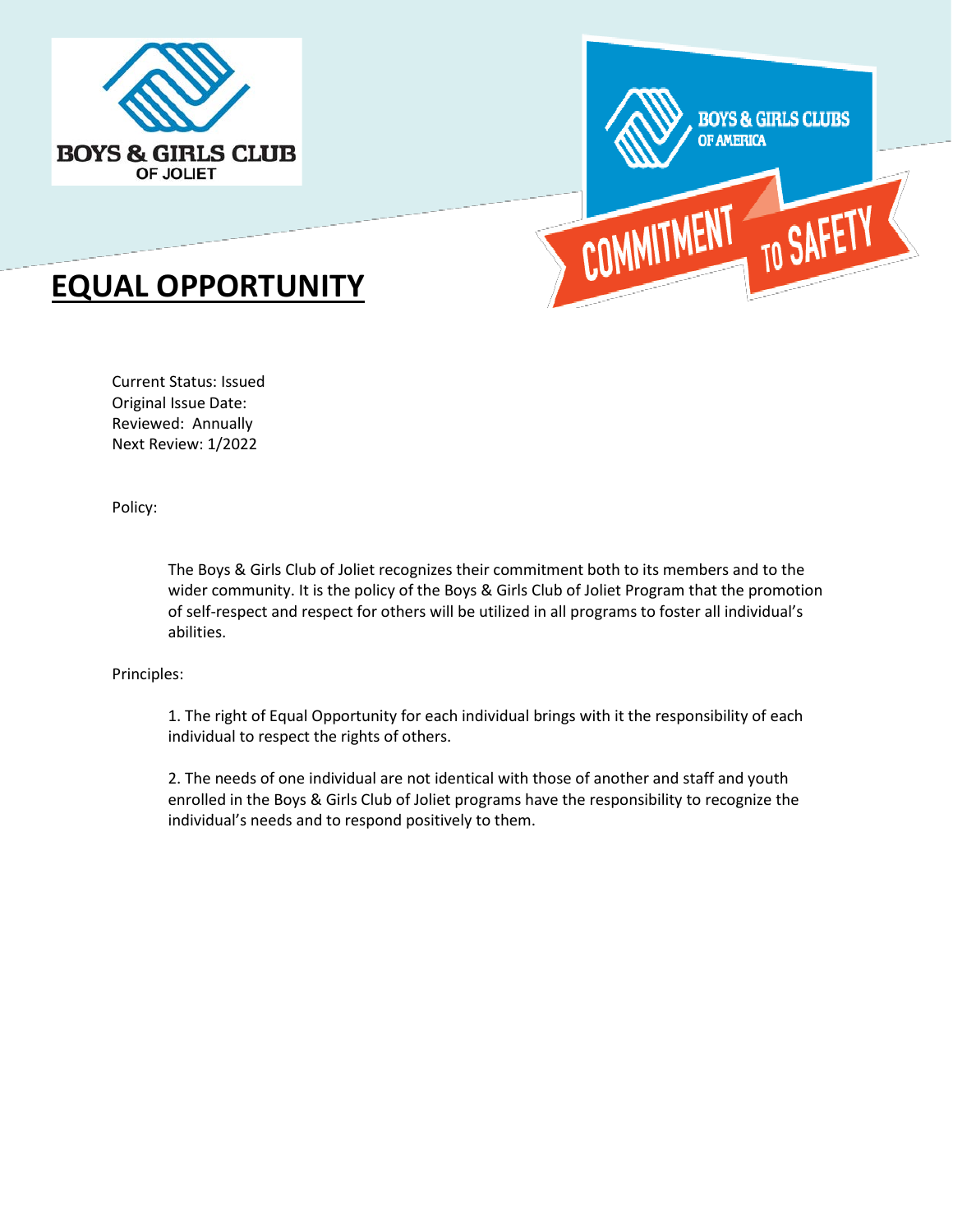



# **FAMILY/CLIENT COMMUNICATION**

Current Status: Issued Original Issue Date: Reviewed: Annually Next Review: 1/2022

Policy:

The Boys & Girls Club of Joliet strives to maintain positive and open communication between all parties involved in the program. Families will be made aware of appropriate communication avenues and procedures. Staff is required to maintain confidentiality at all times.

Procedure:

- Staff will create a comfortable and supportive environment for families and strive for open and good relations with parents/guardians.
- Enrollment forms request information about medical history, and parental authority for collection, photography and observation in the program.
- The Executive Director will be available for parent enquiries, feedback or information when children are brought to or picked up from the program.
- Parents are also given the opportunity to communicate with the Executive Director via phone, e-mail and parent meetings.
- The Executive Director will also communicate to the families through phone calls, letters, newsletters, and parent meetings.
- Feedback from families will be discussed in staff meetings and staff will identify appropriate actions in response to family needs.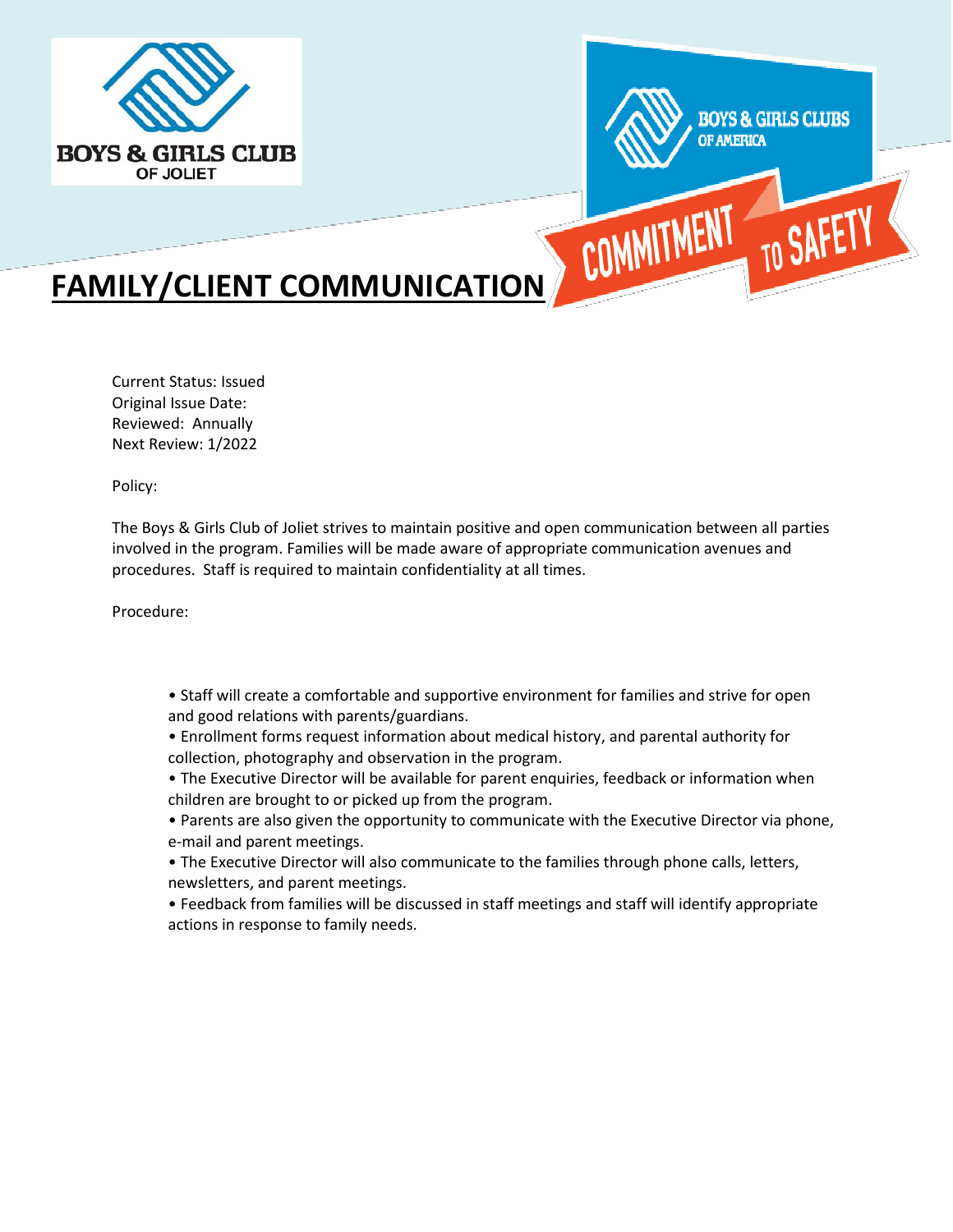





Current Status: Issued Original Issue Date: Reviewed: Annually Next Review: 1/2022

Policy:

A youth or a parent/guardian of a youth enrolled in the Boys & Girls Club of Joliet may address their concerns/complaints with the individual Unit Director/Site Coordinator of each site without fear of reprisal or limitations to future service/programs. They are assured of a reasonable response to their request.

A grievance is a formal written or verbal complaint filed when an issue cannot be resolved promptly by the support staff. When a grievance is filed, it requires a written response from the Director of Operations and/or President & CEO of the Boys & Girls Club of Joliet.

#### Procedure:

A.) All youth enrolled in the program have the right to quality, considerate, and respectful interactions with the staff and volunteers.

B.) All youth and their parents/guardians have the right to bring concerns, problems or complaints to the attention of the program for resolution. Parents/guardians will be made aware of the complaint/grievance policy and procedures at the time of their child's enrollment in the program.

C.) Each program shall have a strategy for handling complaints.

D.) The Unit Director/Site Coordinator will:

1.) Investigate the concern/complaint through communication with the appropriate support staff members.

2.) Communicate to the youth/family member the progress and/or resolution of their concern.

3.) Report all significant complaints to the Director of Operations and/or the President & CEO of the Boys & Girls Club of Joliet.

E.) If the youth or parent/guardian wishes to file a grievance, the staff will contact the Unit Director/Site Coordinator.

F.) All complaints will be investigated and resolved in a timely manner. If the grievance is severe in nature; the Program Director/coordinator will review the grievance with the Director of Operations.

G.) Youth and family/guardian confidentiality and privacy will be respected.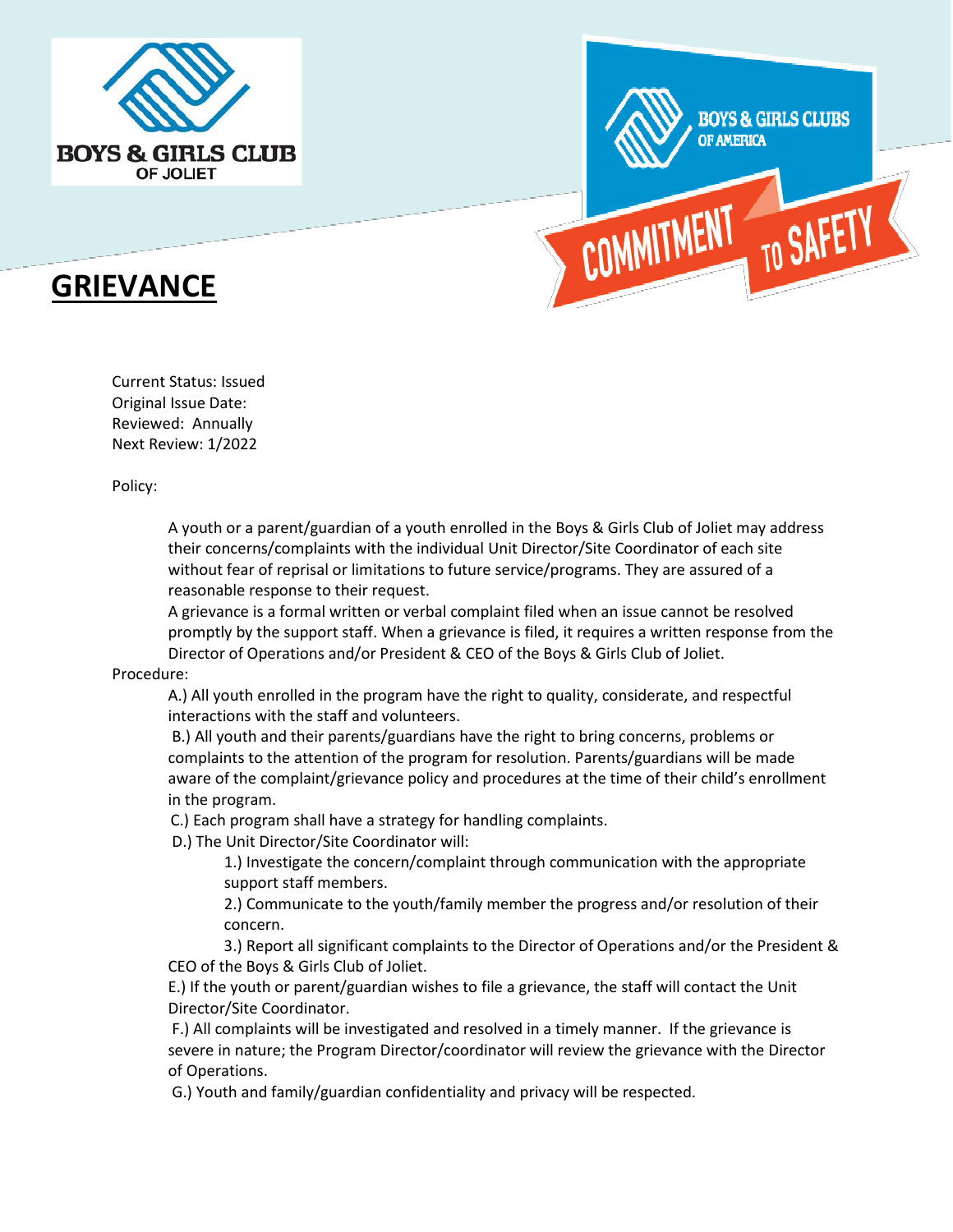H.) Presentation of a complaint will not alter the youth's current or future access to the program.

I.) Documentation of all pertinent complaints as well as outcomes and date resolved will be maintained in the Unit Director/Site Coordinators files and with the Director f Operations. J.) Grievance Process:

1.) The youth or family/guardian can file a grievance verbally or in writing with the Executive Director, Kahlil Diab. 815-723-3434 226 E. Clinton St. Joliet, IL 60432

2.) Youth or families/guardians have the right to file a grievance with the Illinois Department of Human Services (IDHS), Office of Prevention/ Bureau of Youth Services and Delinquency Prevention.

 3.) Members of the Youth Opportunities Committee will review the grievance. The youth, family/guardian may be invited to attend the meeting to review the grievance with committee members.

4.) The resolution/recommendation of this committee will be submitted in writing to the youth's family within 5 working days, the steps taken on behalf of the youth or family/guardian to investigate the grievance, the results of the grievance process and the date of completion. The results of the grievance will be communicated to the youth and /or family /guardian in a language they understand, either orally or in writing.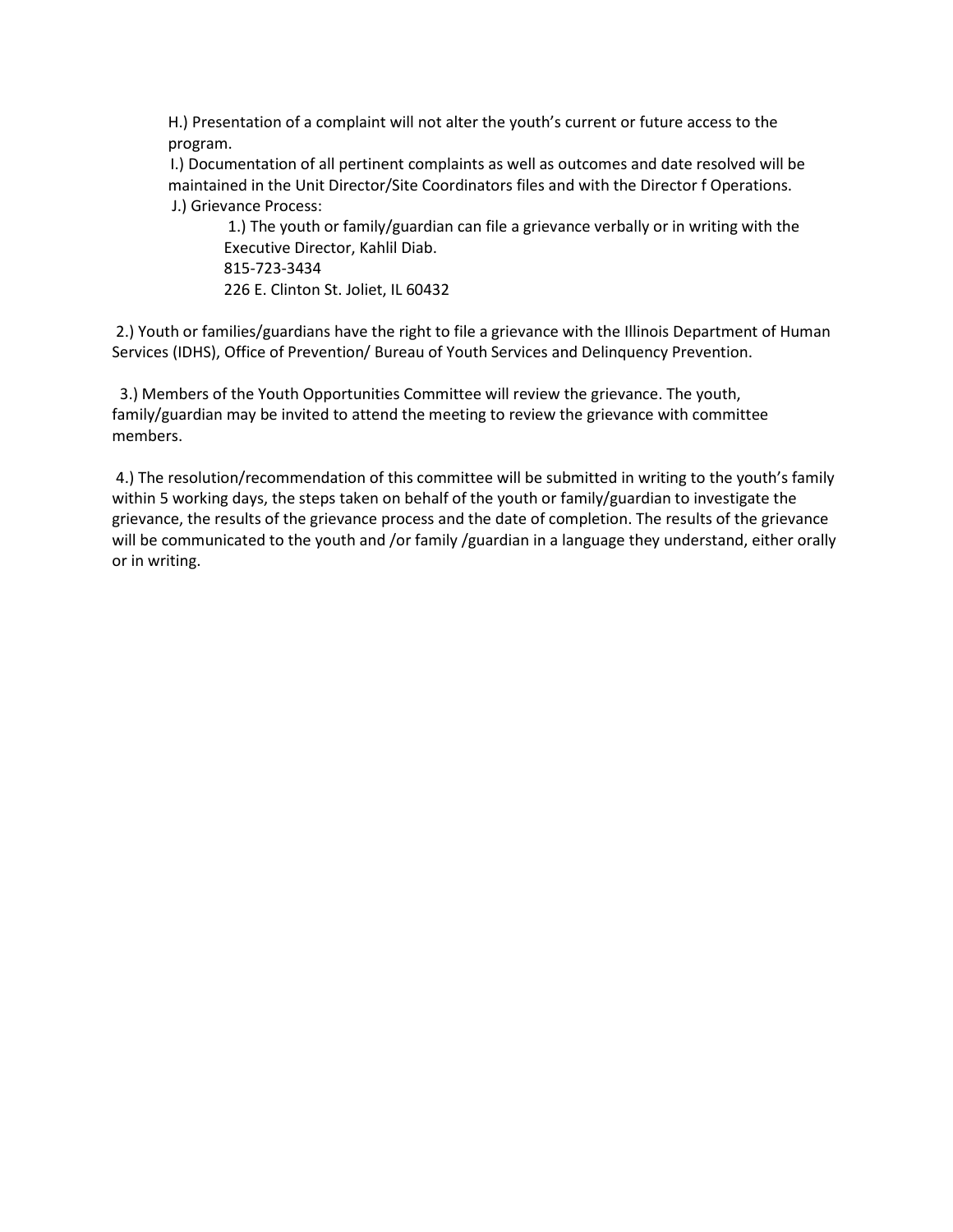





Current Status: Issued Original Issue Date: Reviewed: Annually Next Review: 1/2022

Policy:

It is the policy of the Boys & Girls Club of Joliet that all staff and youth in the program will wash their hands routinely and frequently with soap and warm water or use the designated hand sanitizer stations located on the  $1<sup>st</sup>$ ,  $2<sup>nd</sup>$ , and  $3<sup>rd</sup>$  floors.

#### Procedure:

1. Staff will be instructed in the proper hand washing techniques at the time of hire and at yearly renewal.

2. Hand washing information will be posted in the bathrooms and kitchen areas for staff and participants.

3. Youth will be instructed and encouraged to use good hand washing techniques.

4. Key times for staff and youth to wash their hands include:

- In the bathroom.
- **After using the toilet / after helping a child at the toilet.**
- Whenever hands come in contact with body fluids, including vomit, saliva, and runny noses.
- **In the kitchen.**
- Before fixing or eating food.
- After touching raw meat, poultry, fish or eggs.
- Before and after meals and snacks.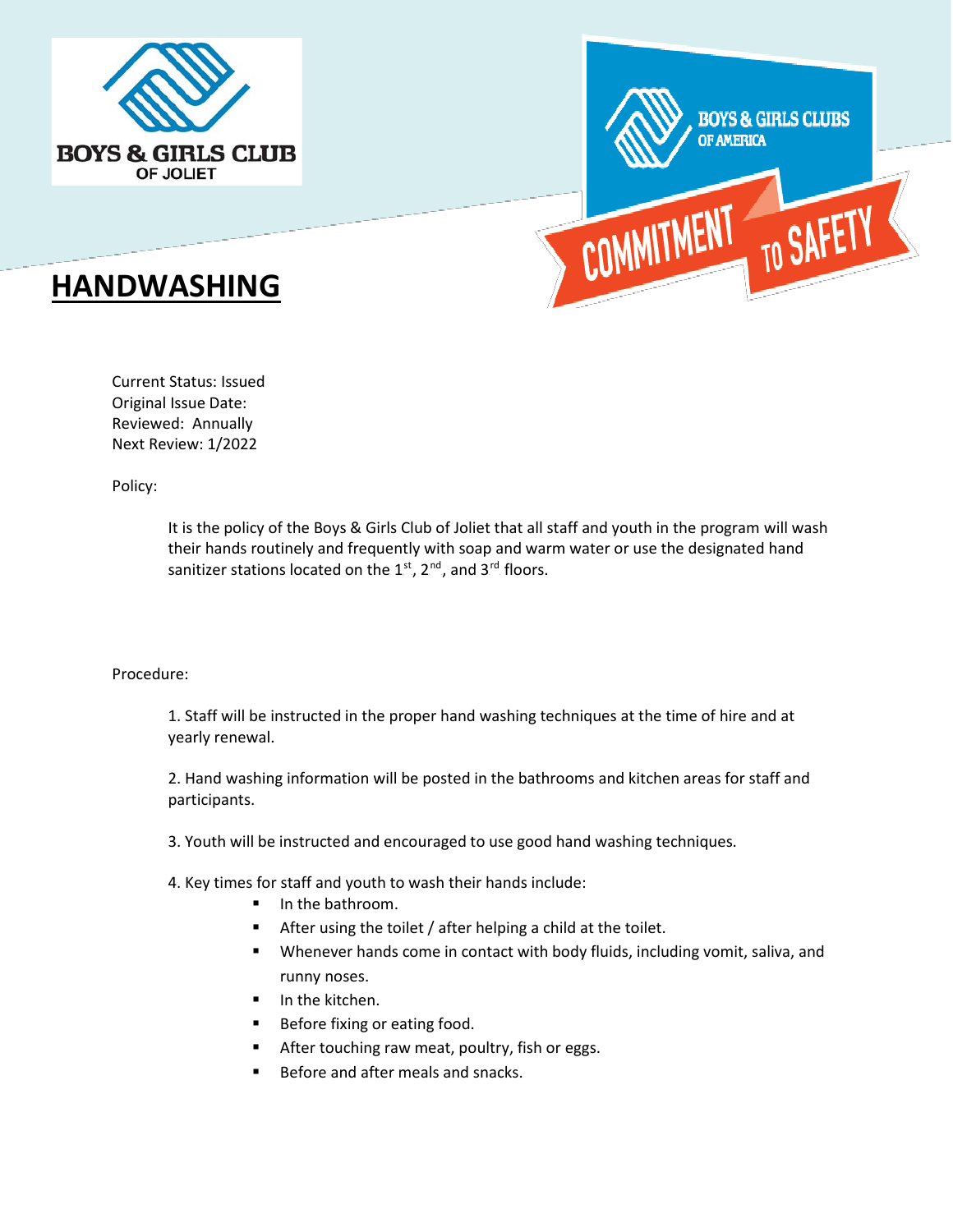



# **HEAD LICE**

Current Status: Issued Original Issue Date: Reviewed: Annually Next Review: 1/2022

Policy:

It is the policy of the Boys & Girls Club of Joliet that all youth participating in the program are to be observed for signs of head lice to prevent further outbreaks caused by close contact with others.

## Procedure:

- 1. Staff will be given training in recognizing Head Lice. Some common symptoms:
	- a. Intense itching on the scalp.
	- b. Lice on scalp and clothing.
	- c. Eggs on hair shaft.
- 2. Staff will observe for signs of head lice. Head lice most often infect the scalp hair and are easiest to see at the nape of the neck and over the ears. Small eggs (nits) can be seen on the hair shafts.
- 3. Parents or guardians of participant will be immediately notified to pick up their child if evidence of head lice is suspected by staff.
- 4. All other parents/guardians of participants will be notified of suspected head lice.
- 5. All areas/items used by infected child will be disinfected (typically washed in hot, soapy water) to prevent further infestation. The areas and the furniture will be thoroughly vacuumed.
- 6. The child will be allowed to return to the program after program director has inspected child again and has determined that the head lice is no longer present.
- 7. Information on Head Lice prevention will be given to parents/guardians.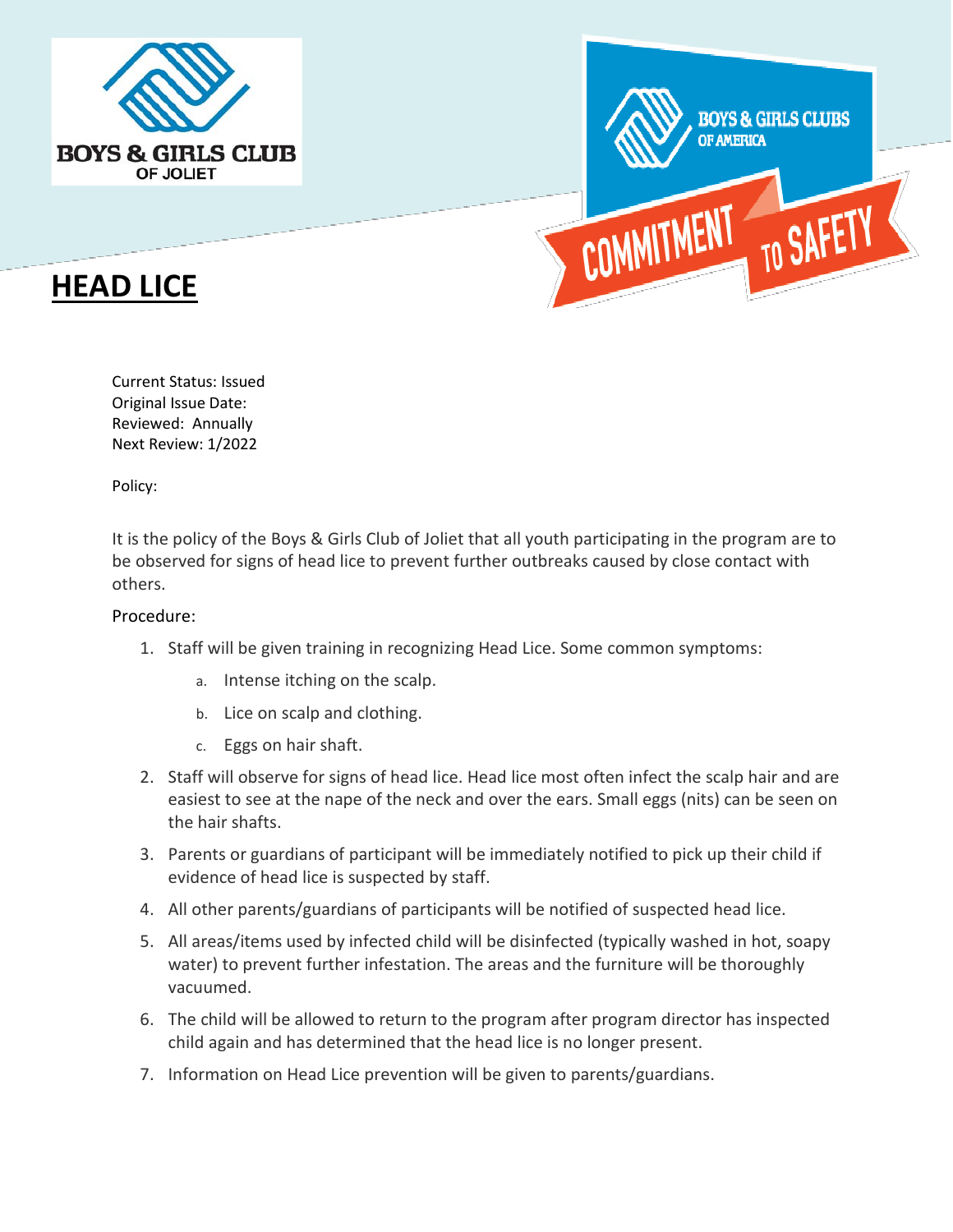



# **INCIDENT MANAGEMENT**

Current Status: Issued Original Issue Date: Reviewed: Annually Next Review: 1/2022

Policy:

Clear reporting policies and procedures are an important element in responding to incidents that might occur in Clubhouses. Staff and volunteers must at a minimum immediately report and document all safety incidents that might affect staff, volunteers, members, and others who visit Clubhouses.

# **GENERAL INCIDENT DESCRIPTION**

Safety incidents can include but are not limited to:

- Inappropriate activity between adults (18 and over) and youth;
- Inappropriate activity between multiple youth;
- Allegations of abuse;
- Bullying behavior;
- Inappropriate electronic communications between adults (18 or over) and youth;
- Minor and major medical emergencies;
- Accidents, including slips and falls;
- Threats made by or against staff, volunteers and/or members;
- Physical assaults and injuries, including fights;
- Missing children;
- Criminal activity, including theft and robbery; and
- Other incidents as deemed appropriate by Club leadership.

Safety incidents include those that occur during Club programs, on Club premises and/or during a Club- affiliated program or trip.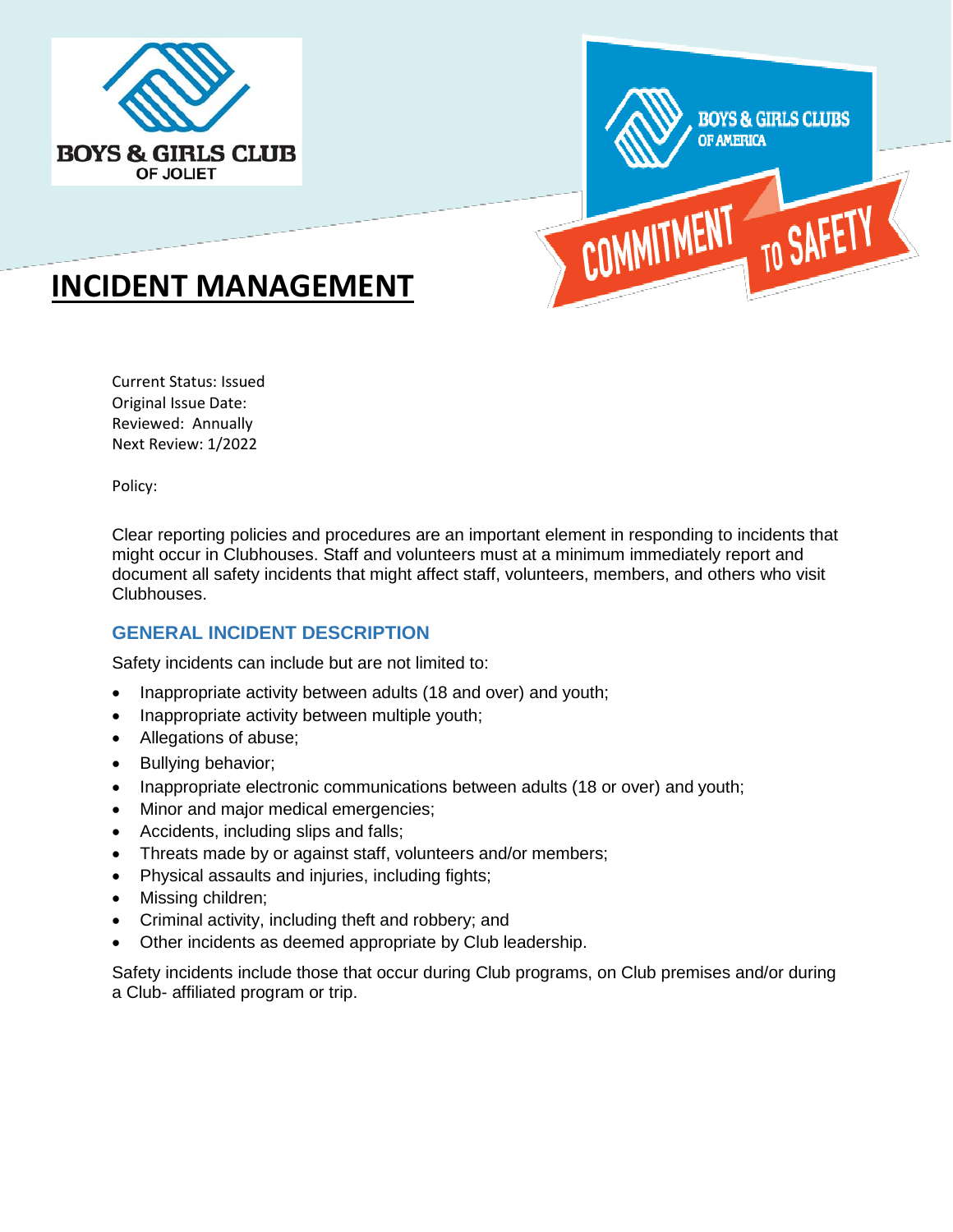# **INTERNAL INCIDENT REPORTING**

Any employee or volunteer who becomes aware of an incident, as defined in this policy, shall immediately inform the Help Center, where an incident report will be completed and submitted to the Club Director.

The following information shall be included on an Incident Report:

- Date and location
- Incident details (if applicable)
- Witnesses and contact information
- Names of all involved (youth and staff if applicable)
- All notifications made (first responders, parents, leadership, etc.)

## **EXTERNAL INCIDENT REPORTING**

The Boys & Girls Club of Joliet follows all applicable mandated reporting statutes and regulations and all applicable federal, state, and local laws (including those around licensing, for licensed organizations) for the protection and safety of youth. Types of incidents reported include but are not limited to:

- Inappropriate activity between adults (18 or over) and youth;
- Inappropriate activity between multiple youth;
- Allegations of child abuse;
- Any form of child pornography;
- Criminal activity, including assault, theft, and robbery; or
- Children missing from the premises.

## **INCIDENT INVESTIGATION**

The Boys & Girls Club of Joliet takes all incidents seriously and is committed to supporting external investigations of all reported incidents and allegations or internal investigations by the Safety Committee when not an externally reportable incident.

Federal, state, and local criminal and or mandated child abuse reporting laws must be complied with before any consideration of an internal investigation. The internal investigation should never be viewed as a substitute for a required criminal or child protective services investigation.

In the event that an incident involves an allegation against a staff member, volunteer or Club member, the Club shall suspend that individual immediately (employees with pay) and maintain the suspension throughout the course of the investigation.

## **BGCA CRITICAL INCIDENT REPORTING**

Each Member Organization shall immediately report any allegation of abuse or potential criminal matter to law enforcement. In addition, each Member Organization shall report the following critical incidents to BGCA within 24 hours:

- a. Any instance or allegation of child abuse, including physical, emotional, or sexual abuse; sexual misconduct or exploitation (Club-related or not) against any child by a current employee or volunteer; or any Club-related instance by a former employee or volunteer.
- b. Any instance or allegation of child abuse, including physical, emotional, or sexual abuse; or sexual misconduct or exploitation by a youth towards another youth at a Club site or during aClub-sponsored activity.
- c. Any child who might have been abducted or reported missing from a Club site or Club-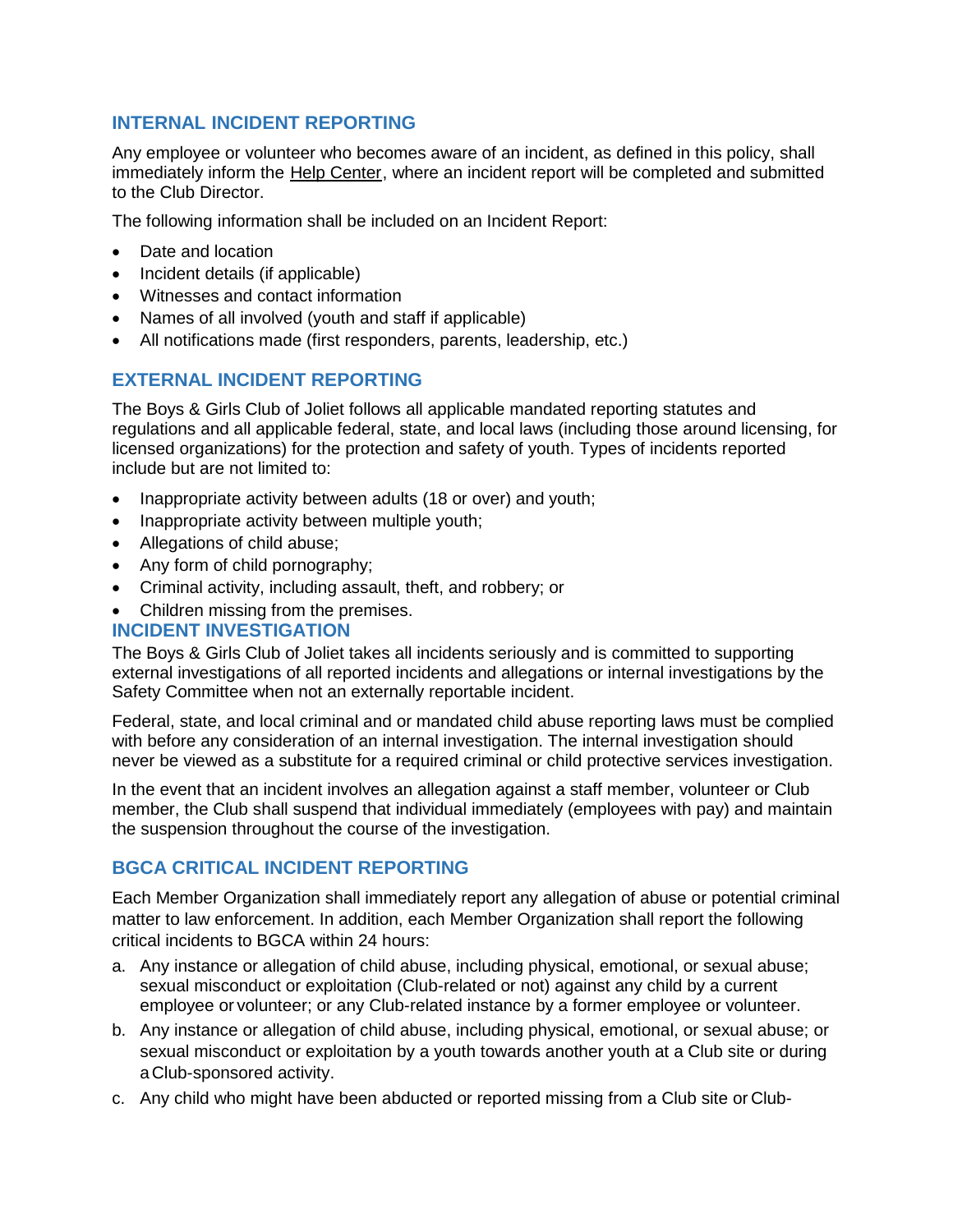sponsored activity.

- d. Any major medical emergency involving a child, staff member or volunteer at a Club site or during a Club-sponsored activity leading to extended hospitalization, permanent injury, or death; or a mental health crisis with a child requiring outside care.
- e. Any instance or allegation of abuse, including physical, emotional, or sexual abuse, sexual misconduct, harassment, or exploitation (Club-related or not) involving any staff member; or any Club-related instance or allegation of abuse, including physical, emotional, or sexual abuse, sexual misconduct harassment or exploitation against a volunteer or visitor.
- f. Any failure to comply with requirements set forth by childcare licensing agencies or organizations.
- g. Any known or suspected felony-level criminal act committed at a Club site or during a Clubsponsored activity.
- h. Any misappropriation of organizational funds in the amount of \$10,000 or greater, or any amount of federal funds.
- i. Any criminal or civil legal action involving the organization, its employees, or volunteers, as well asany changes in the status of an open organization-related legal action.
- j. Negative media attention that could compromise the reputation of the Member Organization or the Boys & Girls Clubs of America brand.
- k. Any other incident deemed critical by the Member Organization.

Failure to report safety incidents to Boys & Girls Clubs of America could result in a funding hold or the organization being placed on provisional status.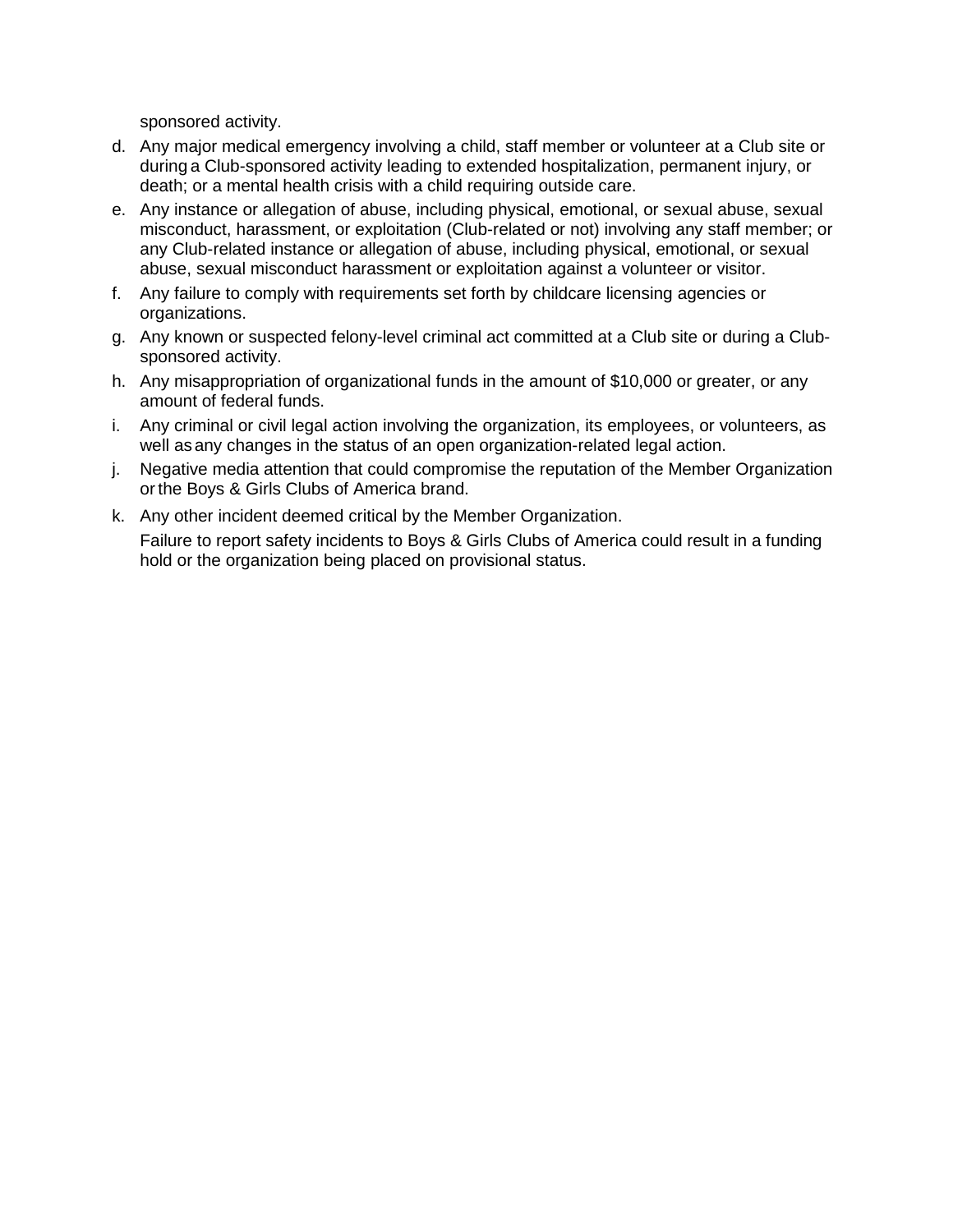



# **INJURY & ILLNESS**

Current Status: Issued Original Issue Date: Reviewed: Annually Next Review: 1/2022

Policy:

It is the policy of the Boys & Girls Club of Joliet that any accident or injury involving a participant be documented via an accident report form and reported to the parent and / or guardian and to the administration office of the Boys & Girls Club of Joliet is to be kept on file for insurance purposes. Further, if a member is hospitalized with a medical emergency, or has a known contagious ailment, the Boys & Girls Club of Joliet requires parents or guardians to provide a release by a medical professional before a youth is allowed to re-enter the program.

#### Procedure:

1. All participants in the program are required to have a signed medical release by the parent or guardian in their file - giving permission for transportation and any emergency medical care that will be performed by a medical professional if necessary.

2. The program provides an environment that protects and enhances the health of the participants.

3. Participants are closely supervised to maintain safety.

4. Any accident or injury requiring professional medical care, death or other emergency involving a participant shall:

a. Be documented in the participant's file and orally reported immediately to the participant's parent or guardian.

b. Be reported to the Boys & Girls Club of Joliet Administration office.

c. If the program is unable to contact the parent / guardian immediately, this information shall be documented in the participant's file.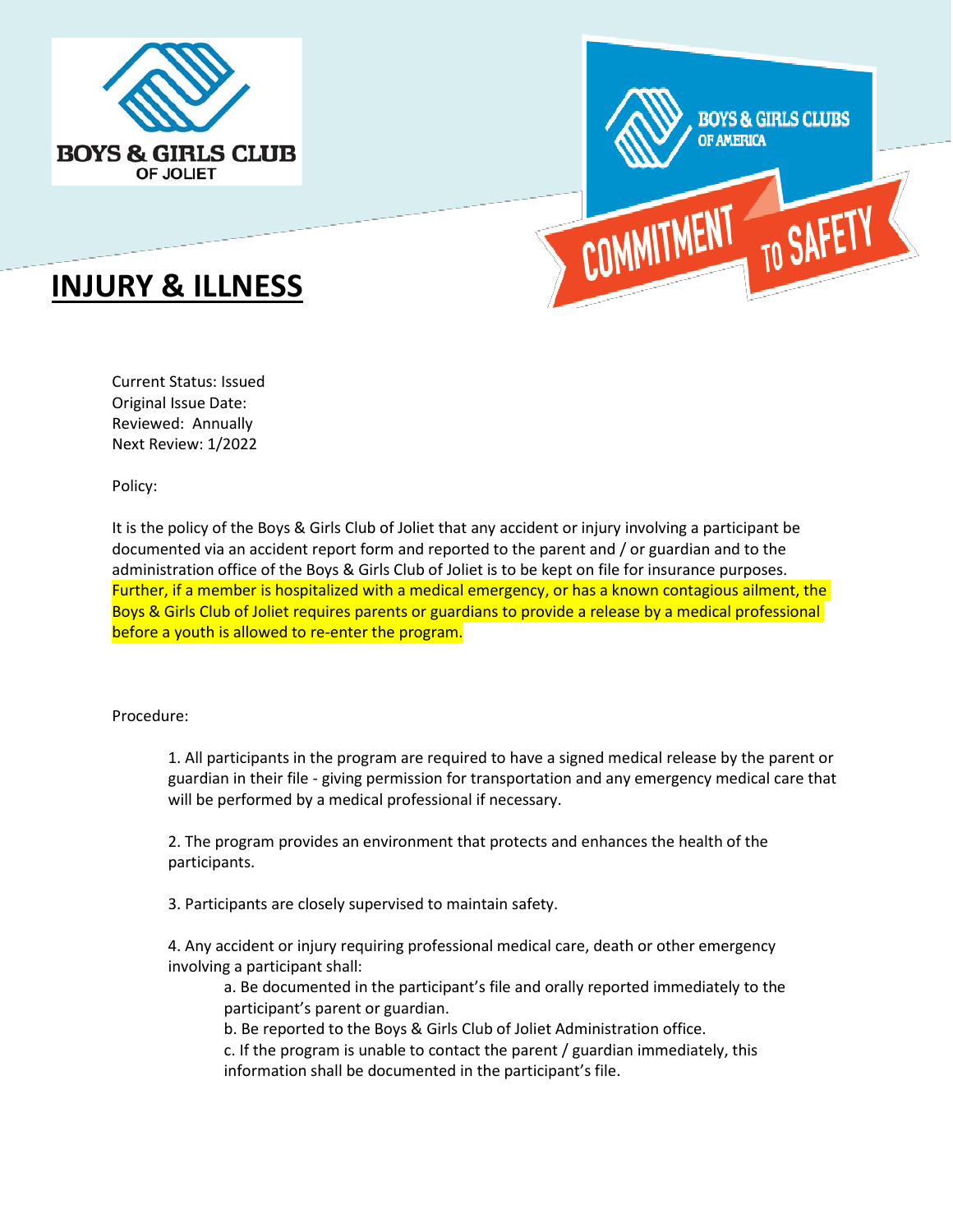



# **INSURANCE COVERAGE**

Current Status: Issued Original Issue Date: Reviewed: Annually Next Review: 1/2022

Policy:

It is the policy of the Boys & Girls Club of Joliet that sites carry liability insurance that meets or exceeds requirements set forth by Boys & Girls Clubs of America's charter agreement, in addition to Club sites located within buildings not belonging to the Boys & Girls Club of Joliet.

Procedure:

1. Sites will ensure coverage of all related activities and events. Sites will provide documentation of insurance coverage. (Information is available through the Administration office of the Boys & Girls Club of Joliet.)

2. Additional liability coverage will be obtained by the Boys & Girls Club of Joliet for special events such as Lights on After School or family engagement nights.

3. The Club will not be available to rent for special events outside of Club hours without prior Board approval.

4. Any activity involving non-club personnel will require signature of waivers releasing the Boys & Girls Club of Joliet of any liability that may incur.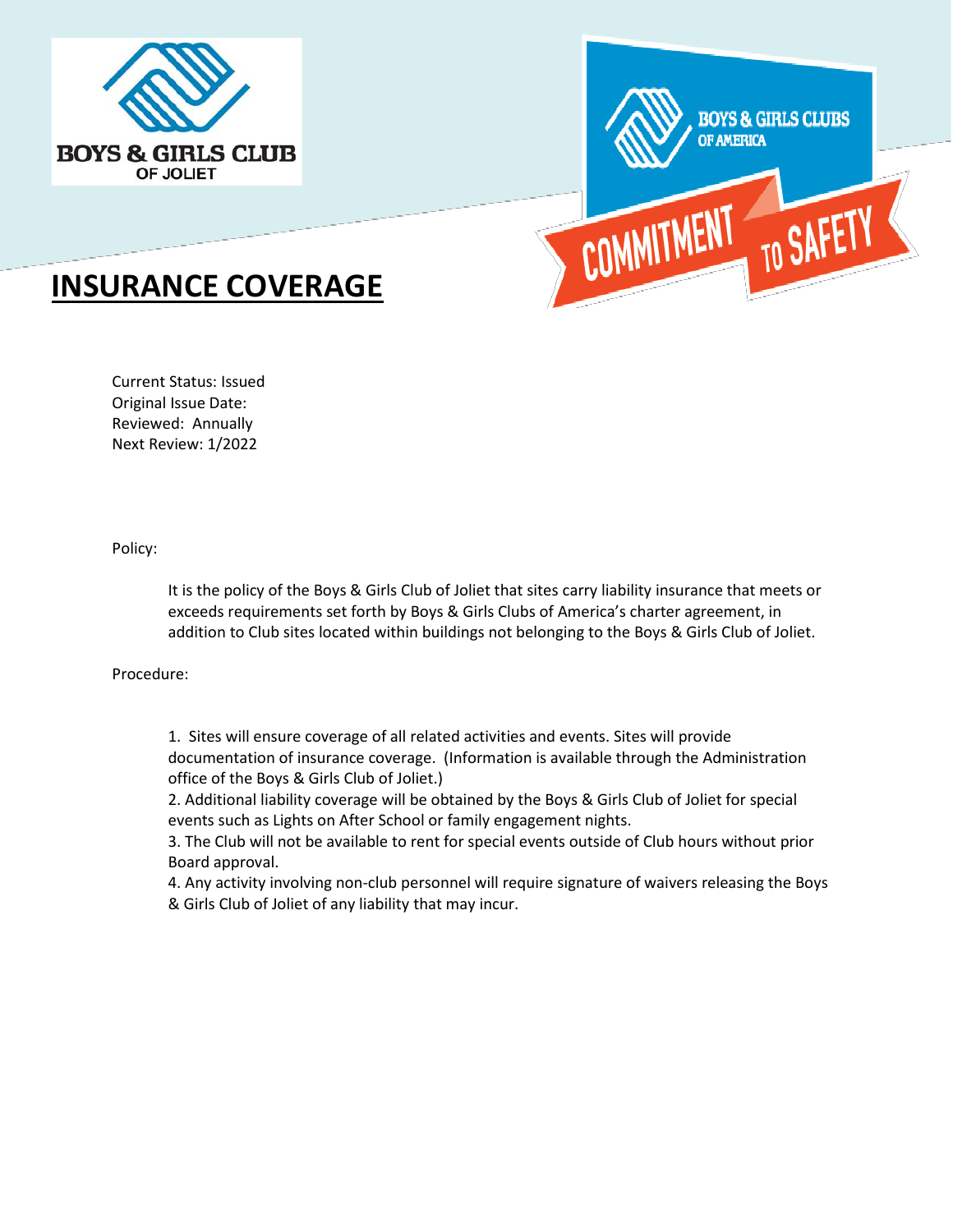



# **INTAKE & TERMINATION**

Current Status: Issued Original Issue Date: Reviewed: Annually Next Review: 1/2022

Policy:

It is the policy of the Boys & Girls Club of Joliet that youth enrolled in the program will have a completed Intake Assessment, as they enter the program. Upon termination, youth will have a completed termination assessment when they leave/exit the program or for non-attendance or other reasons.

#### Procedure:

1. During the first quarter in which a participant is enrolled, they are considered a "new enrollee". After that, a participant is considered ongoing.

2. A written and signed Program Consent Form giving parental/guardian consent for each enrolled youth to participate in the activities of the program including permission for: field trips, photography release; outcome measures; and medical release will be obtained at the time of enrollment and kept on file.

3. The participating youth will be entered into the Trax Solutions data system.

4. Enrollment status will be extended from one fiscal year to the next.

5. A participant may be dismissed from the program if their behavior becomes physically, mentally or emotionally threatening to self, staff, other children or parents.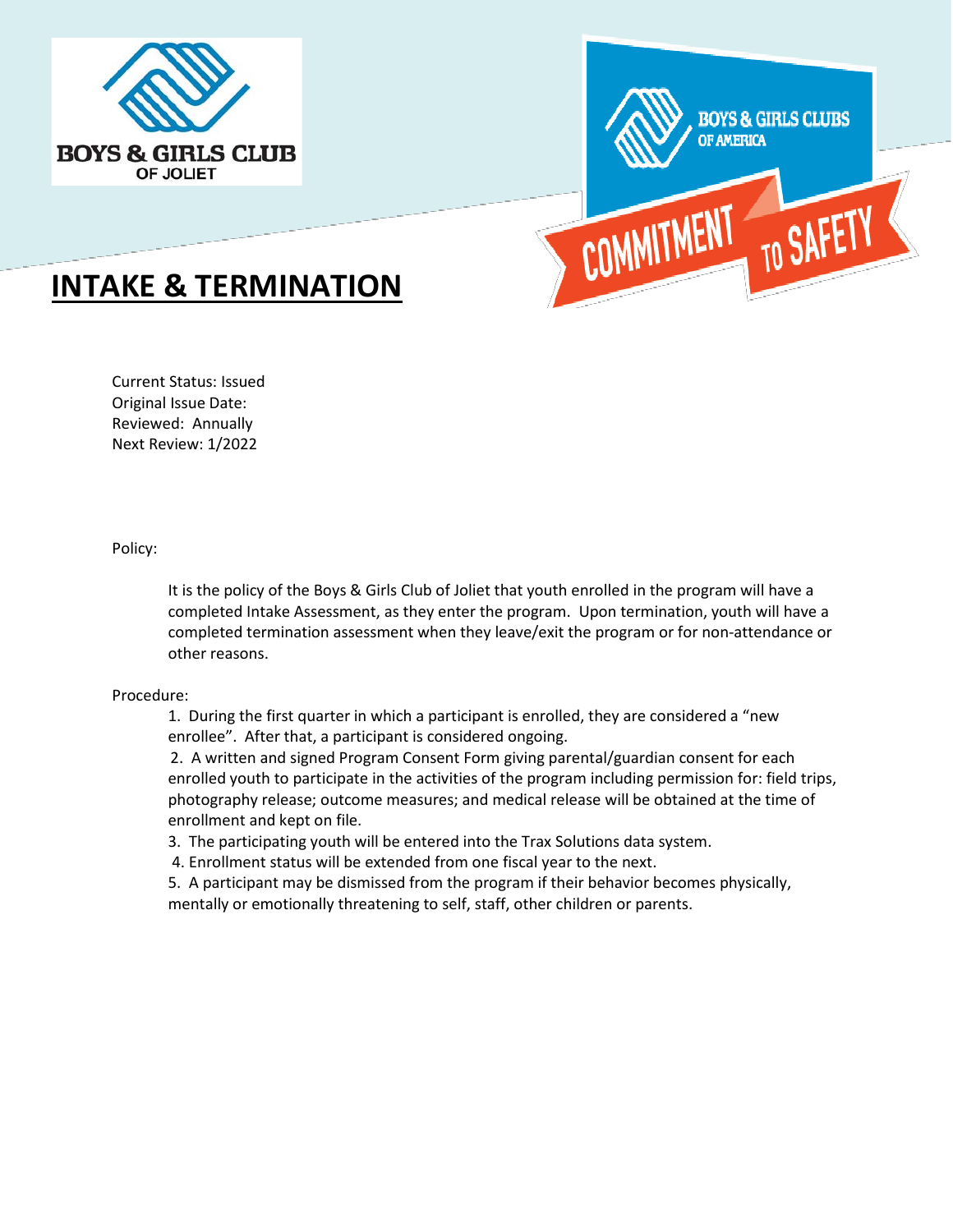



# **KID TRAX DATA COLLECTION**

Current Status: Issued Original Issue Date: Reviewed: Annually Next Review: 1/2022

Policy:

It is the policy of the Boys & Girls Club of Joliet that each site complies with Kid Trax data collection procedures required of all providers. The local procedures will be reviewed annually and updated as necessary.

#### Procedure:

1. The Director of Member Services will serve as the Kid Trax Liaison and Security Coordinator. A second Security Coordinator & Kid Trax Liaison will be designated to carry out responsibilities of the Security Coordinator.

The Security Coordinator will:

- Designate / activate agency workers and terminate workers following cessation of employment. Workers will be terminated from Kid Trax system within one day of cessation of employment for security reasons.
- Reset user passwords
- The Kid Trax Liaison will:
- Serve as local resource to assist with implementation of the system
- Assume primary operational responsibility related to Kid Trax implementation
- Act as the primary point of contact with the Kid Trax Call Center
- Disseminate information received from IDHS and Kid Trax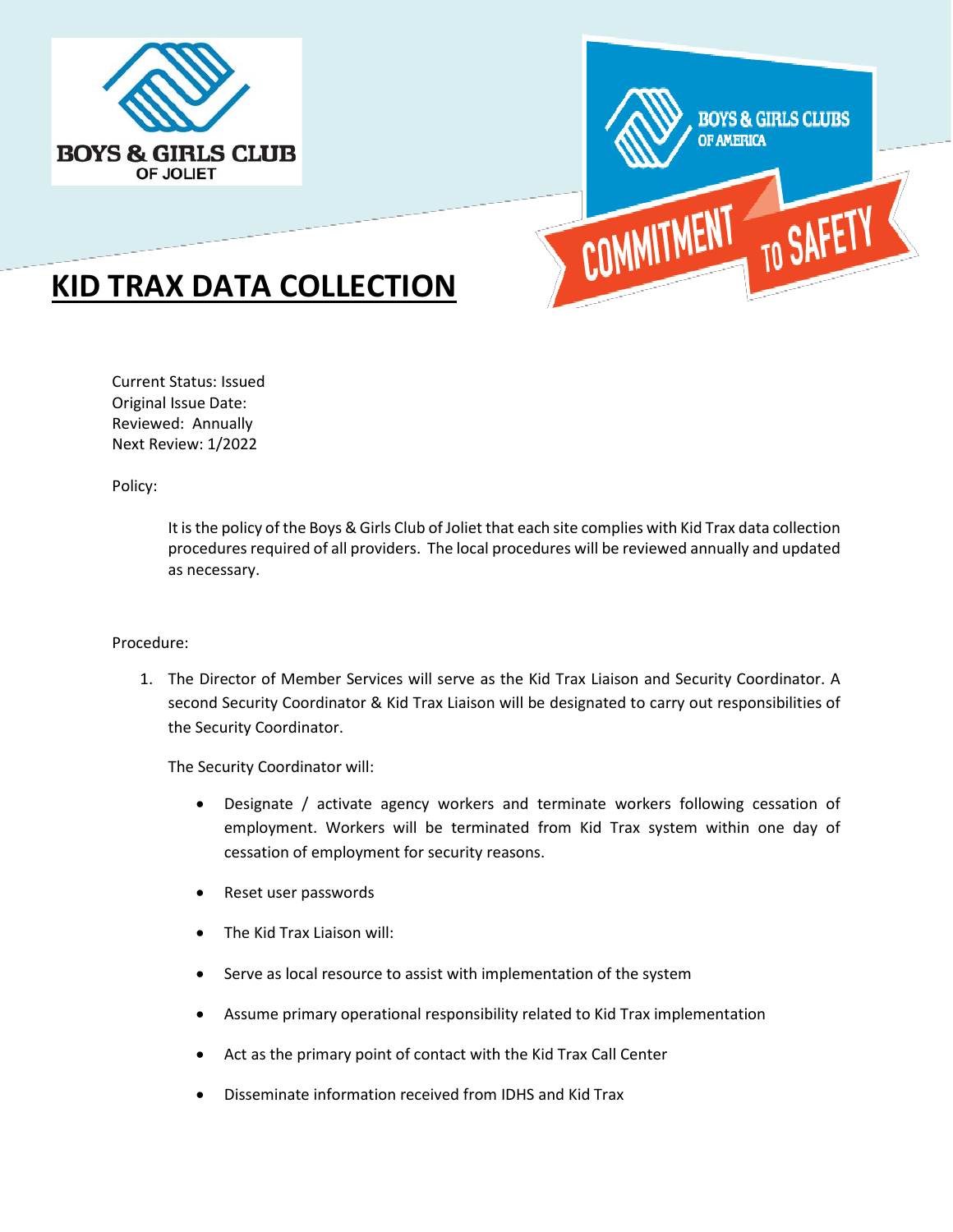- 2. All staff entering data into Kid Trax will be required to participate in at least one annual Kid Trax training.
- 3. All data will be entered into Kid Trax onsite/ office. All staff entering data are to log off the Kid Trax system whenever leaving the work station.
- 4. data (at a minimum) to be into Kid Trax includes participant demographics (included required information) at intake, program enrollment, attendance and academic information.
- 5. Attendance data will be entered as soon as possible after scheduled event but no later than 30 days past the event.
- 6. Academic data will be entered into Kid Trax for enrollment participants each grading period
- 7. A Kid Trax Informed Consent Form will be discussed with the parent/guardian at the time of enrollment of a new participant into the program. If the form is not signed, basic demographic data entered into the system will not be shared with other programs.

Participants will be terminated from Kid Trax following the Boys & Girls Club of Joliet termination Policy & Procedures.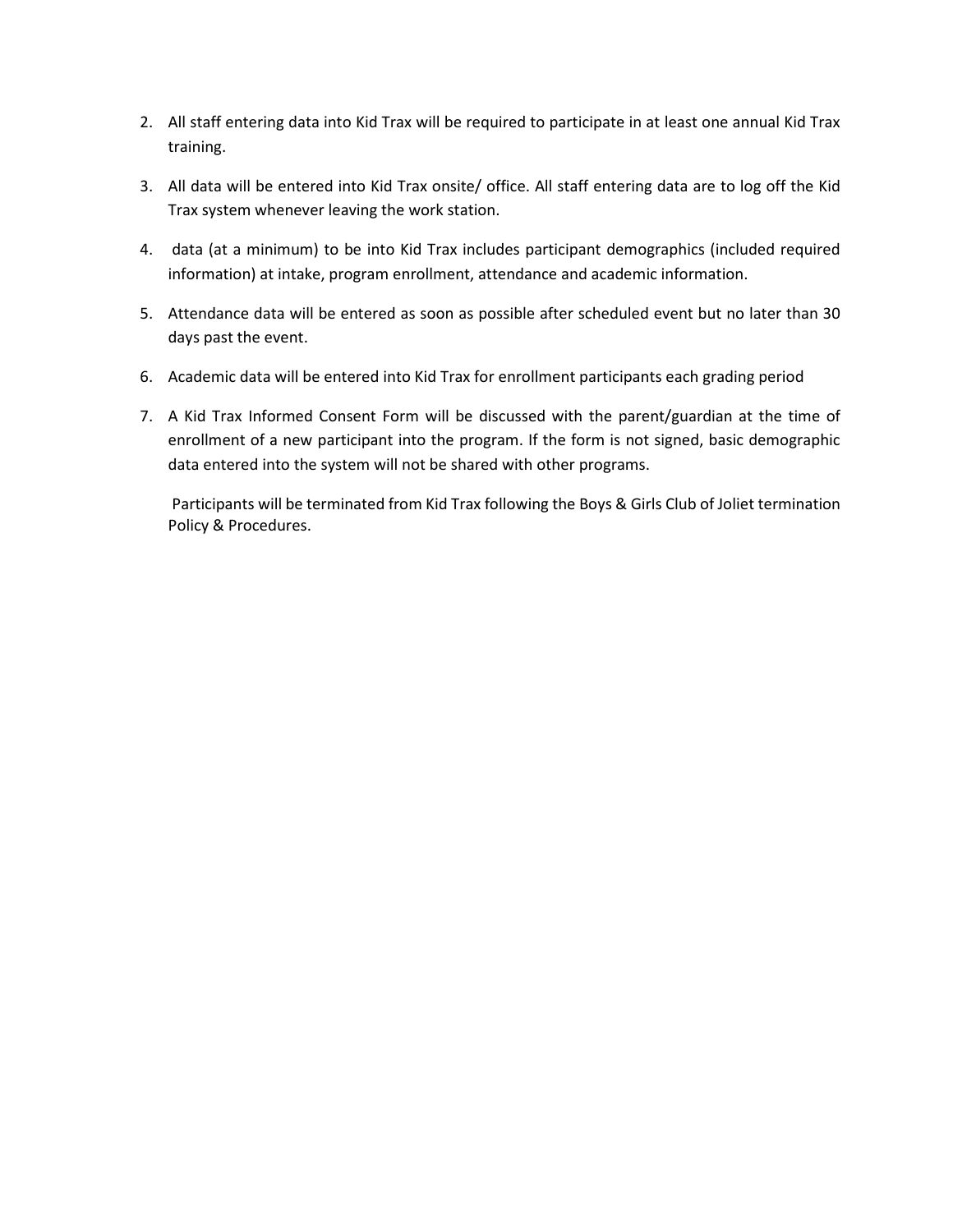





Current Status: Issued Original Issue Date: Reviewed: Annually Next Review: 1/2022

Policy:

At the Boys & Girls Club of Joliet, the locker rooms are located in the office hallway on the first floor and are designated as Male and Female. These facilities only in use during the Summer Session, otherwise they are securely locked throughout the year.

Locker rooms shall be regularly inspected and monitored by a designated same gender staff and/or volunteer at a schedule set by Club leadership. Staff must adhere to the established supervision ratio of 1 to 20 at all times.

Before youth members enter the locker room, staff should complete a sweep of the facility to ensure no unauthorized adults or youth are inside. Staff should position themselves outside the locker room changing area near the door to be visible and within listening range without infringing on member's privacy. Exterior locker room doors should remain open when in use by youth, if this does not violate the privacy of those inside.

No audio or video recording devices are allowed in the locker room, including cellphones.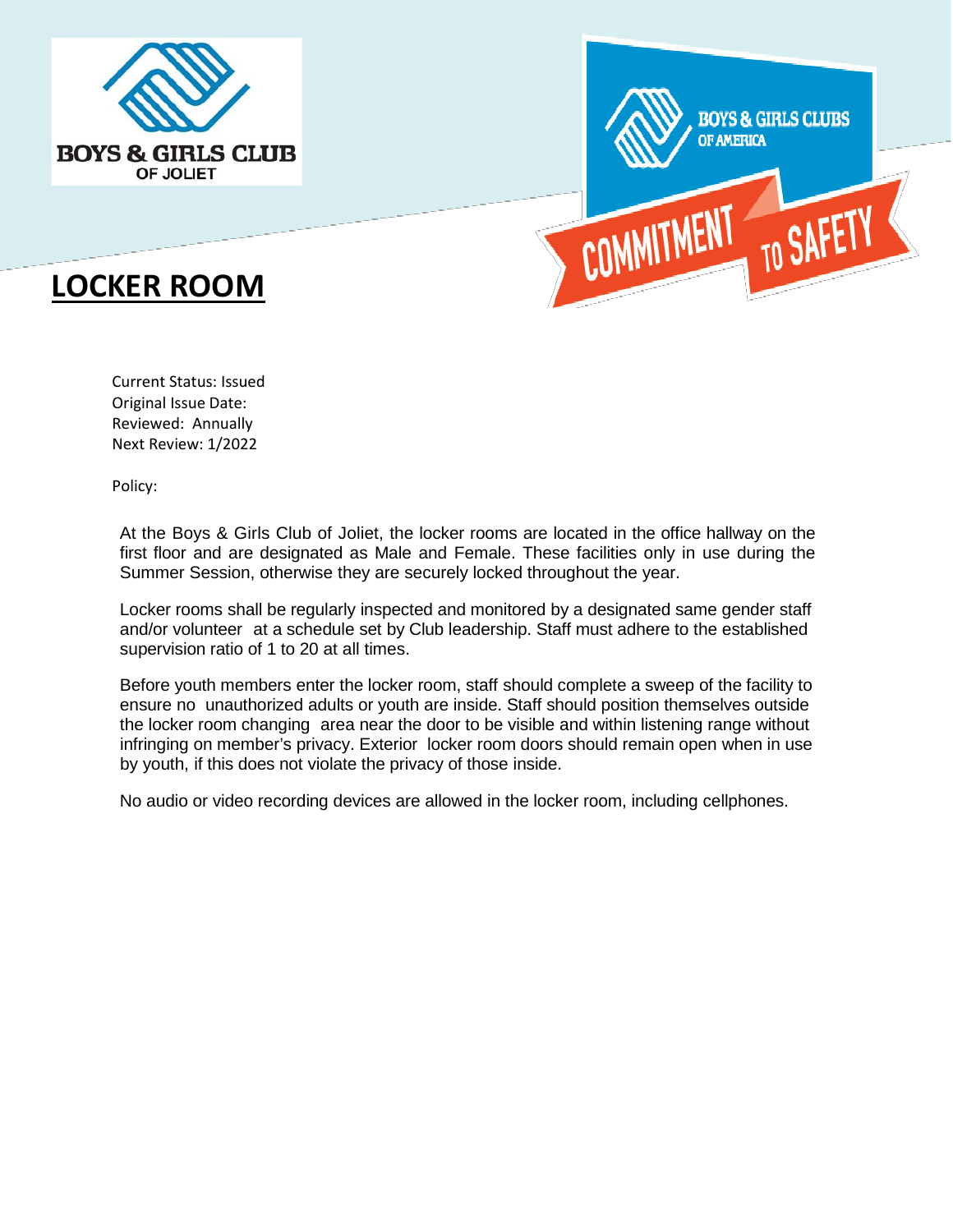



# **MANDATED REPORTER**

Current Status: Issued Original Issue Date: Reviewed: Annually Next Review: 1/2022

Policy:

Policy:

It is the policy of the Boys & Girls Club of Joliet Program that all staff are mandated reporters and are to follow the guidelines of the Child Abuse and Neglect Reporting Act of 1975.

A. Procedure for Suspected Family Cases of Abuse or Neglect:

1. All staff working in the program will be provided training about abuse, copies of The Abused and Neglected Child Reporting Act and a Manual for Mandated Reporters. Each staff person will be made aware of his or her responsibility as a mandated reporter during the orientation process and is required to sign acknowledgment of Mandated Reporter status.

2. Follow the guidelines in the Manual for Mandated Reporters regarding information to report to the Hotline.

3. All parents/guardians will be informed of the staff's responsibility as a Mandated Reporter at the time of their child's admittance into the program. This information will also be included in the Parent handbook or orientation packet.

4. All staff will sign the form indicating they are have reviewed the Abused and Neglected Child Reporting Act and the Manual for Mandated Reporters and are aware of their role as a Mandated reporter.

#### B. Procedure for Suspected Agency Cases of Abuse or Neglect:

1. All Boys & Girls Club of Joliet programs are to provide safe management of children and youth by staff and volunteers.

a.) All staff and volunteers working in the program will be provided training on clearly established norms of behavior for staff and how to handle children and youth with problem behaviors.

b.) All staff and volunteers will be instructed in the method for identifying and reporting suspected abuse or neglect within the agency.

c.) When a report involves an employee; that employee will not have any direct contact with children in the program until the report has been fully investigated by DCFS.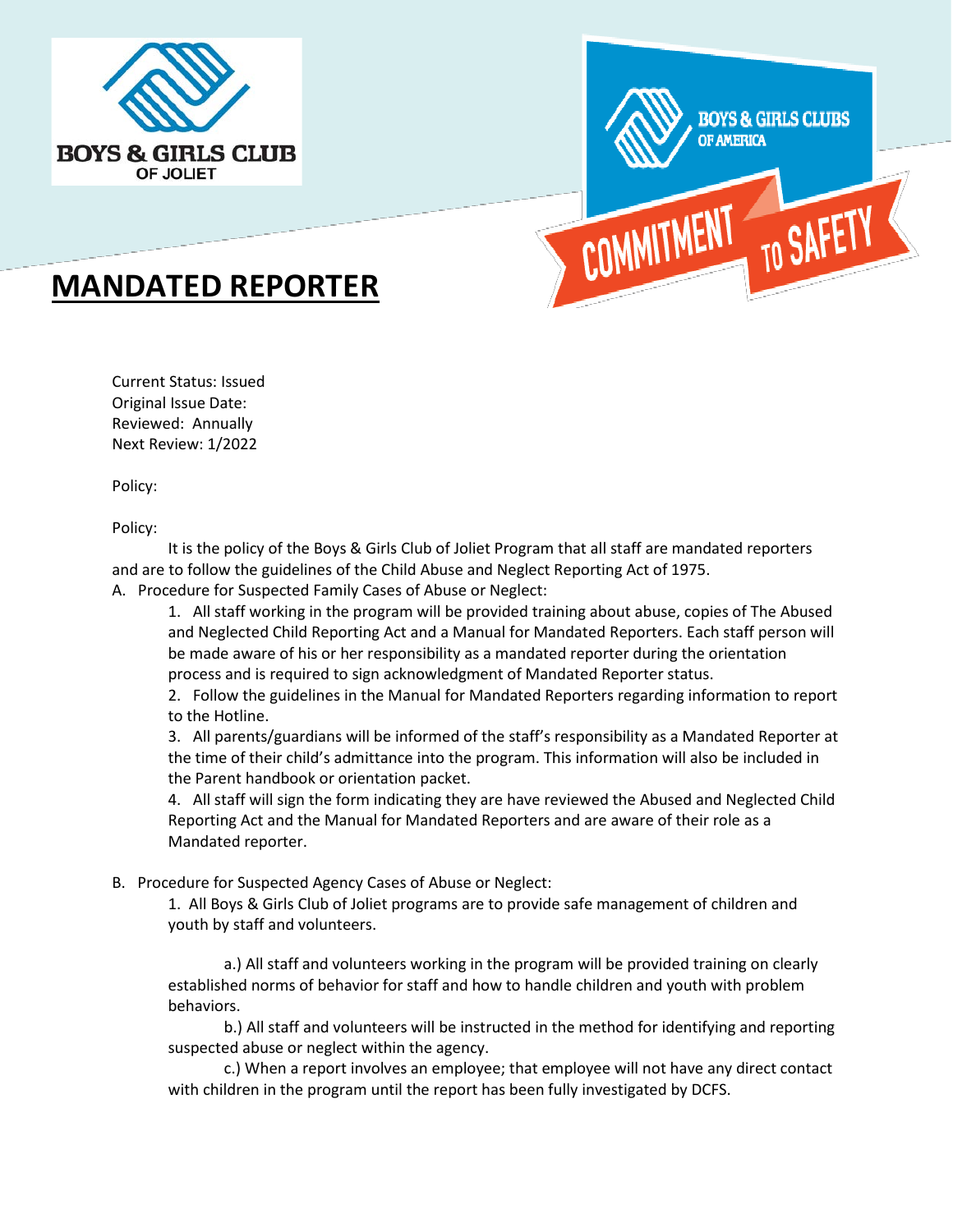d.) Parents and guardians of the child(ren) will be notified by the Program supervisor or designee of the report of suspected abuse to DCFS.

e.) Disciplinary action including termination of the employee will occur if the report is founded by DCFS. All required agencies will be notified.

C. Follow-up on internal and external Suspected Child Abuse & Neglect:

1. In all cases of suspected abuse or neglect (either internal or external) the Director of Operations and or CEO/President or designee, will follow up on reports made to the DCFS Hotline, other involved agencies and with the family.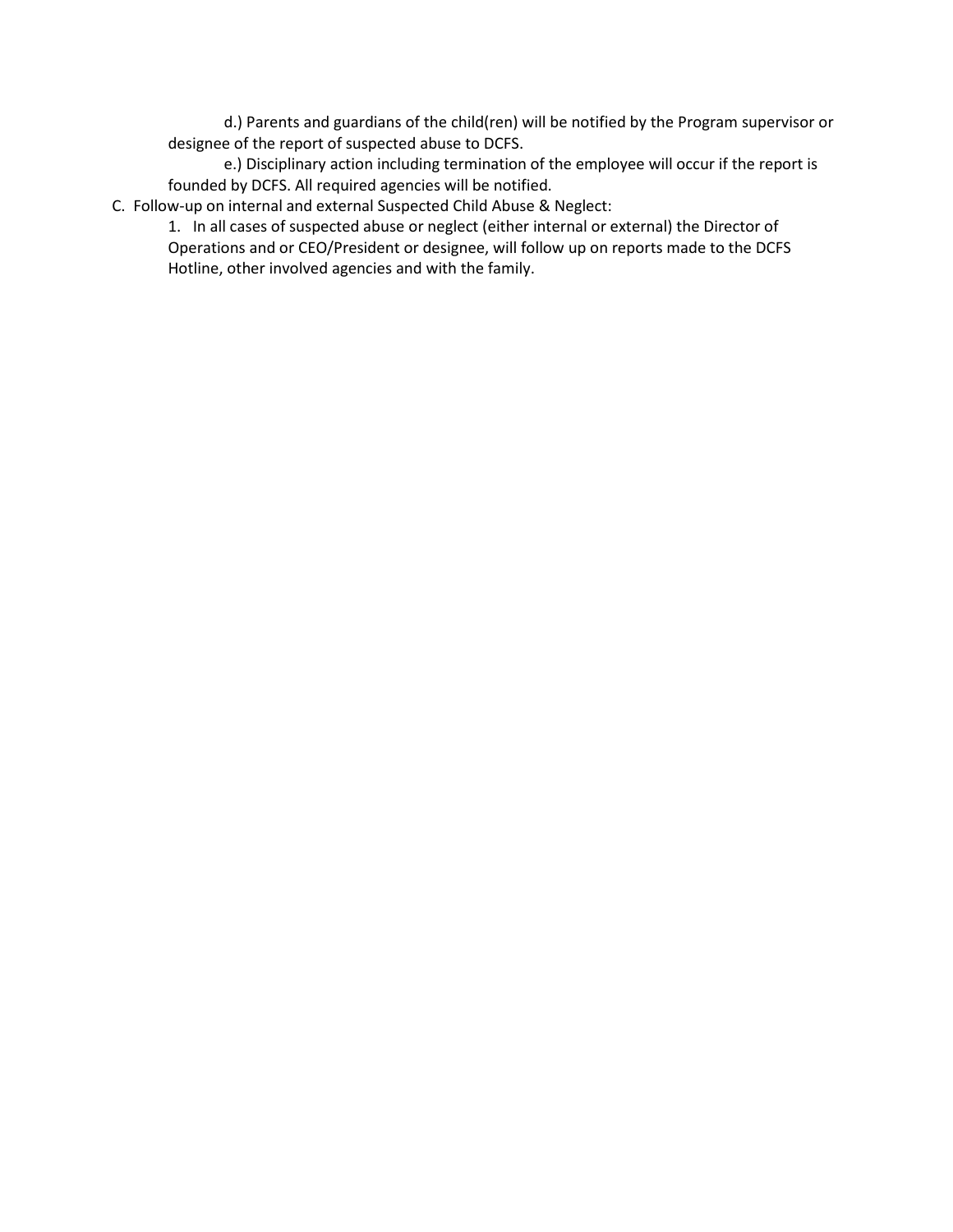





Current Status: Issued Original Issue Date: Reviewed: Annually Next Review: 1/2022

Policy:

## **EMERGENCY OPERATIONS PLAN (EOP)**

Boys & Girls Clubs shall create and maintain an Emergency Operations Plan (EOP). At minimum, the plan shall encompass the following elements:

- Mitigation, preparedness, response, and recovery for the following types of emergencies:
	- o Fire
	- o Weather (tornado, flooding, hurricane, etc.)
	- o Lockdown (for interior or exterior threat)
	- o Bomb threat
	- o Suspicious package
- Training/drill schedule and reporting procedures for staff, volunteers, and members.
- Developed and shared with local first responders, such as fire department and law enforcement agencies.

#### **EOP ANNUAL REVIEW**

The Boys & Girls Club of Joliet leadership will maintain a board-led safety committee that regularly focuses on safety and will have oversight and responsibility for the emergency operations plan. The board-led safety committee will be responsible for reviewing and updating the emergency operations plan annually.

#### **FIRST AID AND CPR TRAINING**

The Boys & Girls Club of Joliet always maintains a minimum of one CPR- or first-aid-trained staff on site during all operating hours when members are being served.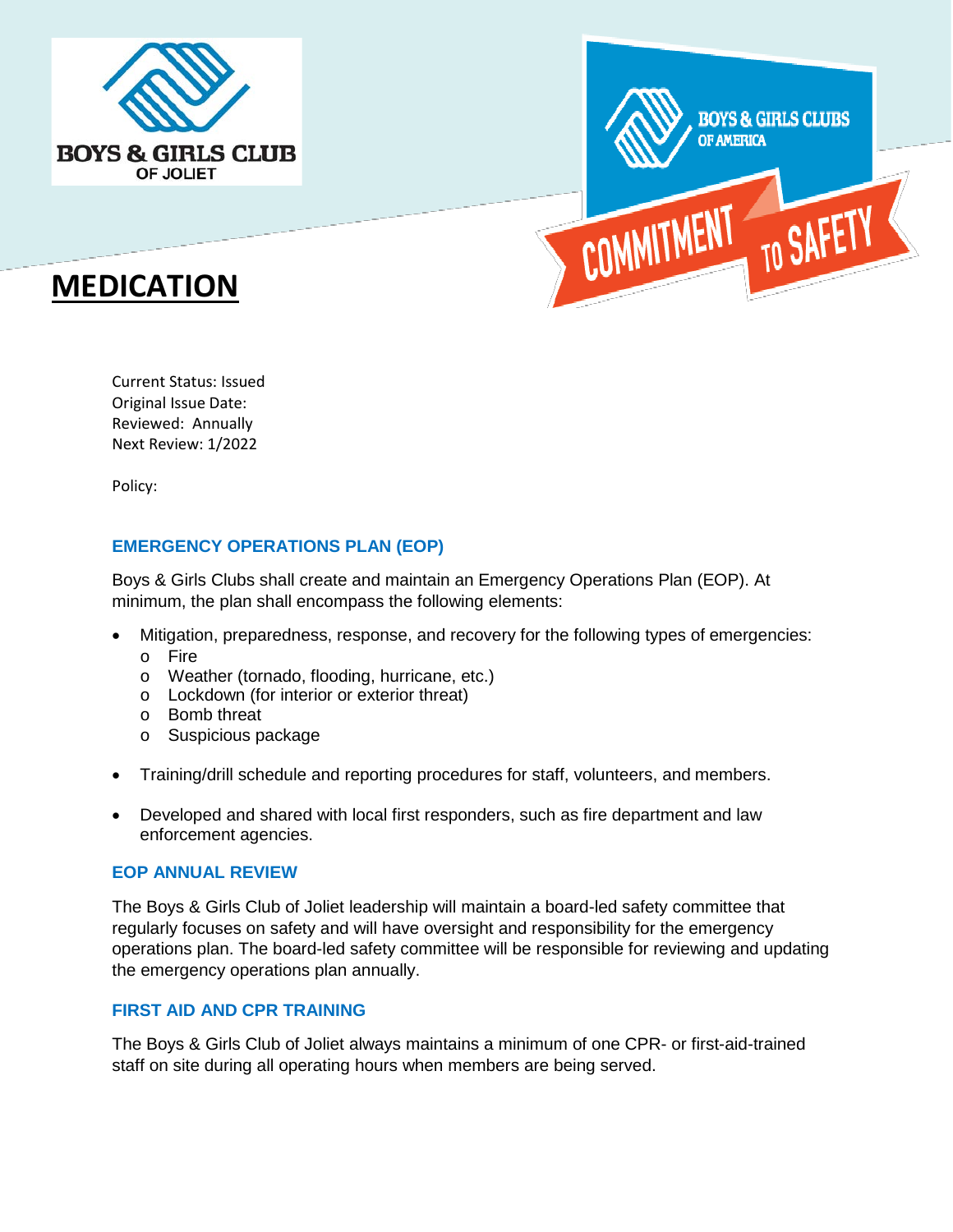## **KEY DEFINITIONS**

**Emergency:** An emergency is any event, natural or man-made, whether expected or unexpected, that places life or significant Club assets in danger or threatens the ability to conduct normal business operations and usually involves abnormal time constraints and resource responses.

**Mitigation:** Mitigation is the effort to reduce loss of life and property by lessening the impact of disasters or emergencies. For mitigation to be effective, we need to take action now — before the next emergency occurs — to reduce human and financial consequences later. **Preparedness**: Preparedness helps everyone act quickly and decisively in the face of a disaster or emergency and can minimize loss of property and prevent death and injury. An effective emergency plan should include steps to ensure that those with disabilities or special needs are pro

# Crisis Response & Communication Policy

# CRISIS REPONSE PROCEDURES

## The Executive Director is responsible for oversight and implementation of the

#### following procedures:

- 1. Assess life/safety issues immediately.
- 2. Provide immediate emergency medical care.
- 3. Call 911 and notify police/rescue first. Call administration second.
- 4. Convene the crisis team to assess the situation and implement the crisis response

procedures.

- 5. Evaluate available and needed resources.
- 6. Alert staff to the situation.
- 7. Inform the Executive Board.
- 8*. Activate the crisis communication procedure.*
- 9. Secure all areas.
- 10. Implement evacuation and other procedures to protect members and staff from harm and avoid dismissing members to unknown care.
- 11. Adjust the schedule to ensure safety during the crisis.
- 12. Alert staff in charge of various information systems to prevent confusion.
- 13. Notify parents.
- 14. Contact appropriate community agencies, if appropriate.
- 15. *Implement post-crisis procedures.*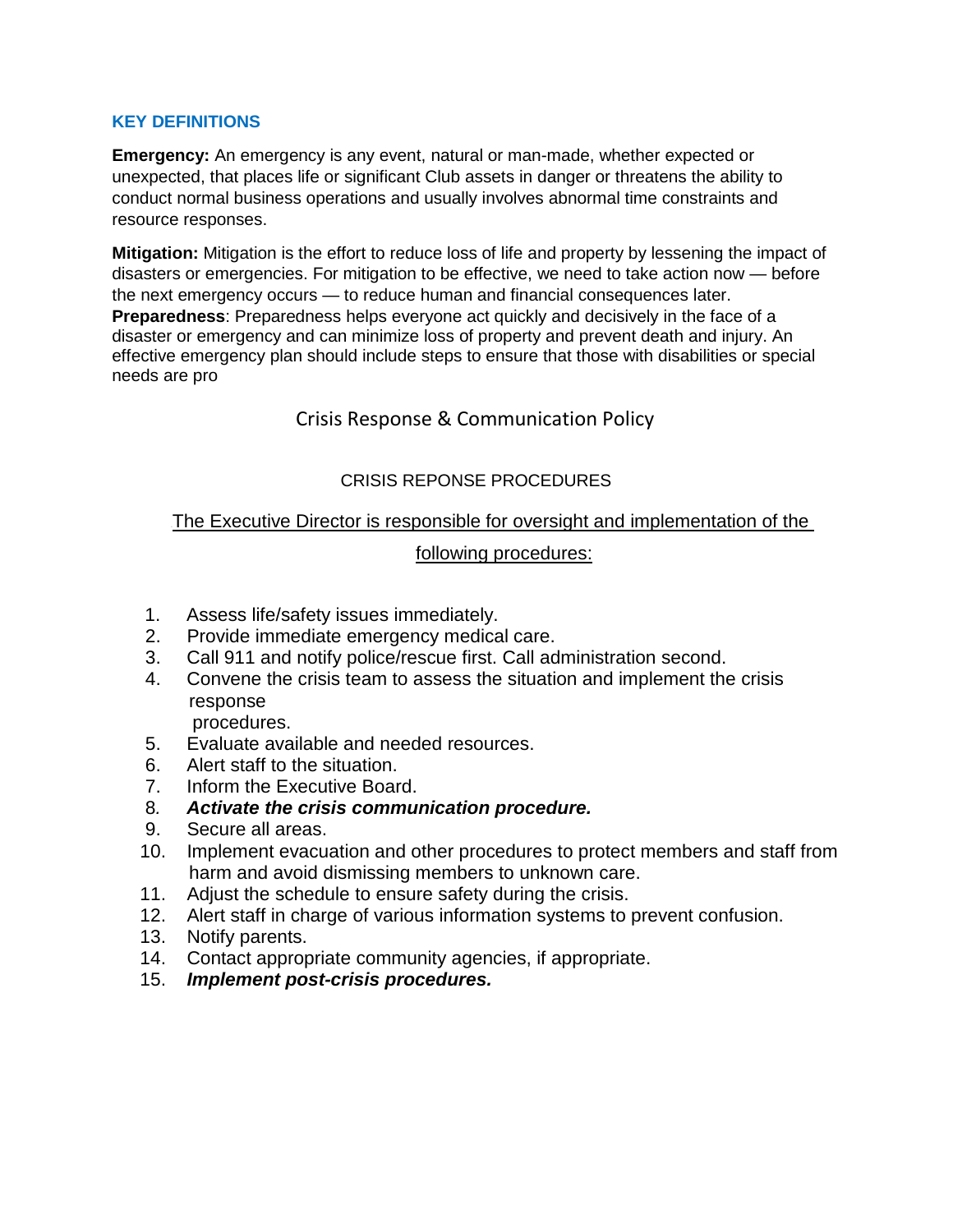



# **MEMBER ARRIVAL & DEPARTURE**

Current Status: Issued Original Issue Date: Reviewed: Annually Next Review: 1/2022

Policy:

It is the policy of the Boys & Girls Club of Joliet that all participants will be monitored by adult program staff at arrival and departure and throughout the program schedule.

Procedure:

- 1. Staff will be present at the time of arrival and departure to sign participants in and out of the program and to monitor the participants throughout the program schedule.
- 2. Only Authorized persons (those identified in writing) will be allowed to pick up a participant from the program if the required pick code is provided and verified by club staff. The program staff will refuse to release a child to any person, whether related or unrelated to the child, who has not been authorized, in writing, by the parent or guardian to receive the child.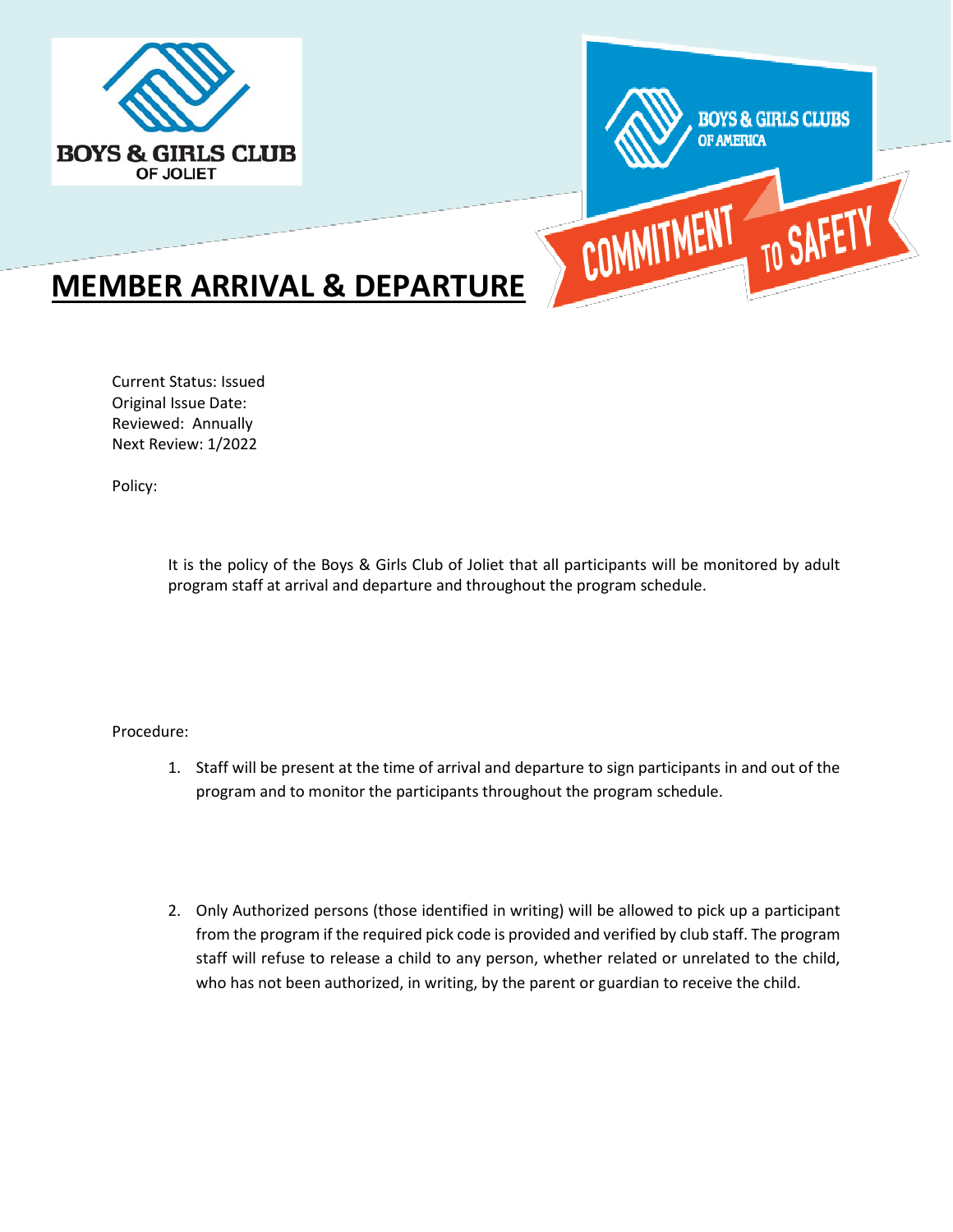



# **MEMBER RECRUITMENT**

Current Status: Issued Original Issue Date: Reviewed: Annually Next Review: 1/2022

Policy:

It is the policy of the Boys & Girls Club of Joliet Program to plan, and implement a recruitment strategy for the Program that will be reviewed and updated annually.

#### Procedure:

1. There are two major strategies of recruitment:

 a. **Outreach**: Distribution of fliers to parents, school and communities to increase participation along with quarterly newsletters listing events to volunteer/participate. Attending and speaking at: public meetings, to church groups, and parent-teacher organizations. Staff will be present at school registrations and open houses to recruit program participants at school registrations and open houses to recruit program participate in community events, such as street fairs, parades and other events that may attract the notice of local press. Program open houses and seasonal celebrations will also be utilized as marketing tools.

#### **b. Referrals:**

- 1. Children age 6-18 may be referred. The goal is to attract youth who may be at high risk and meet the required target population.
- 2. The Director and program coordinators will foster a partnership with schools, Attendance Assistance Program, DCFS, Juvenile Probation, Health Department, churches and other agencies to promote referrals of youth who are having academic difficulties; reside in a single –parent home; receive TANF; are latchkey children; have siblings who dropped out of school or are involved with juvenile justice system or are teen parents.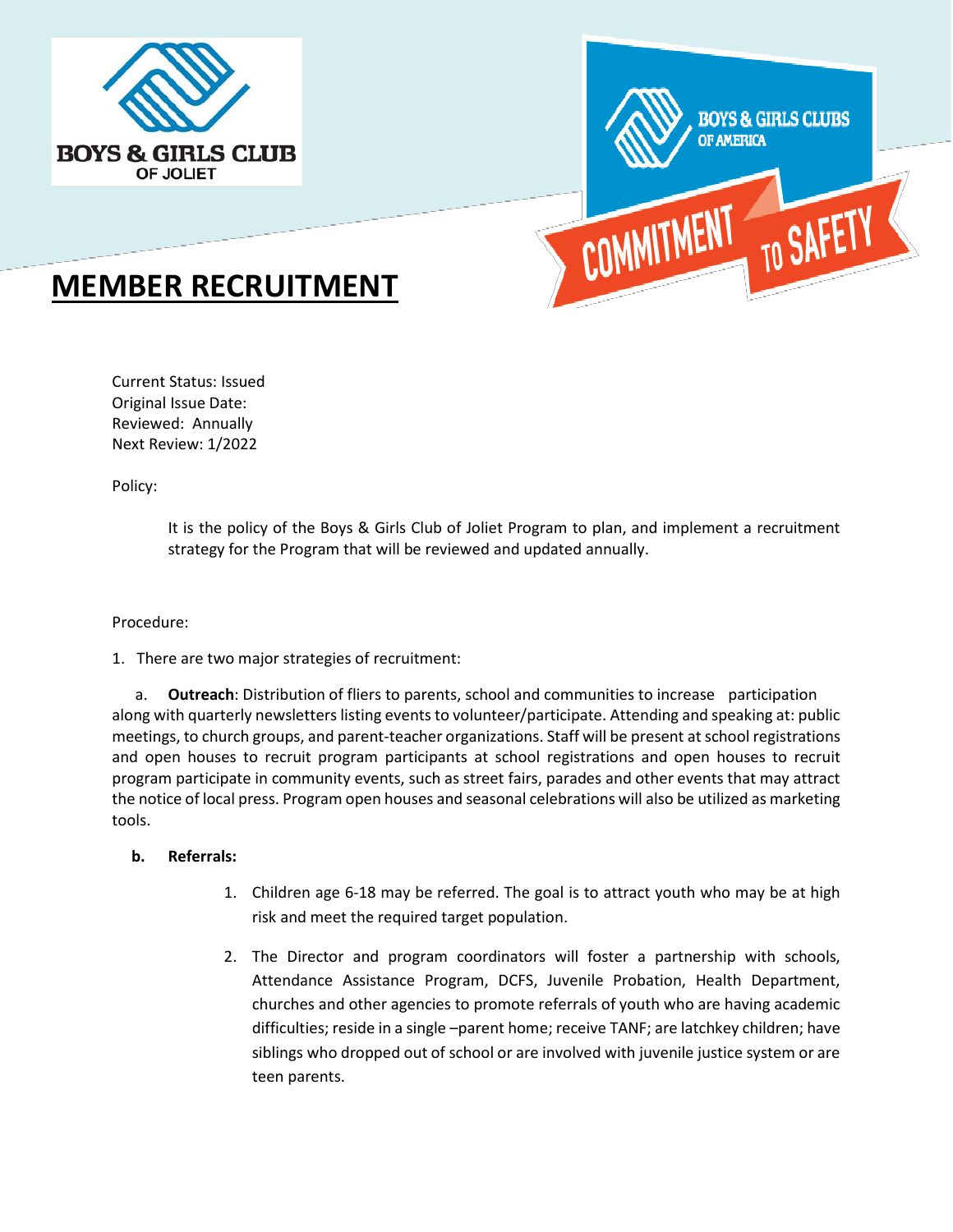- 3. Develop a marketing packet including business cards for each site. Send press releases/news stories at least once per month to the media highlighting program activities/accomplishments, to positively market the programs. The Media Specialist from Pledge for Life Partnership will serve as a resource and assists in developing press releases.
- 4. Host an annual community (i.e.) awareness event; including Lights On After School that involves parents, program youth, school officials and public officials.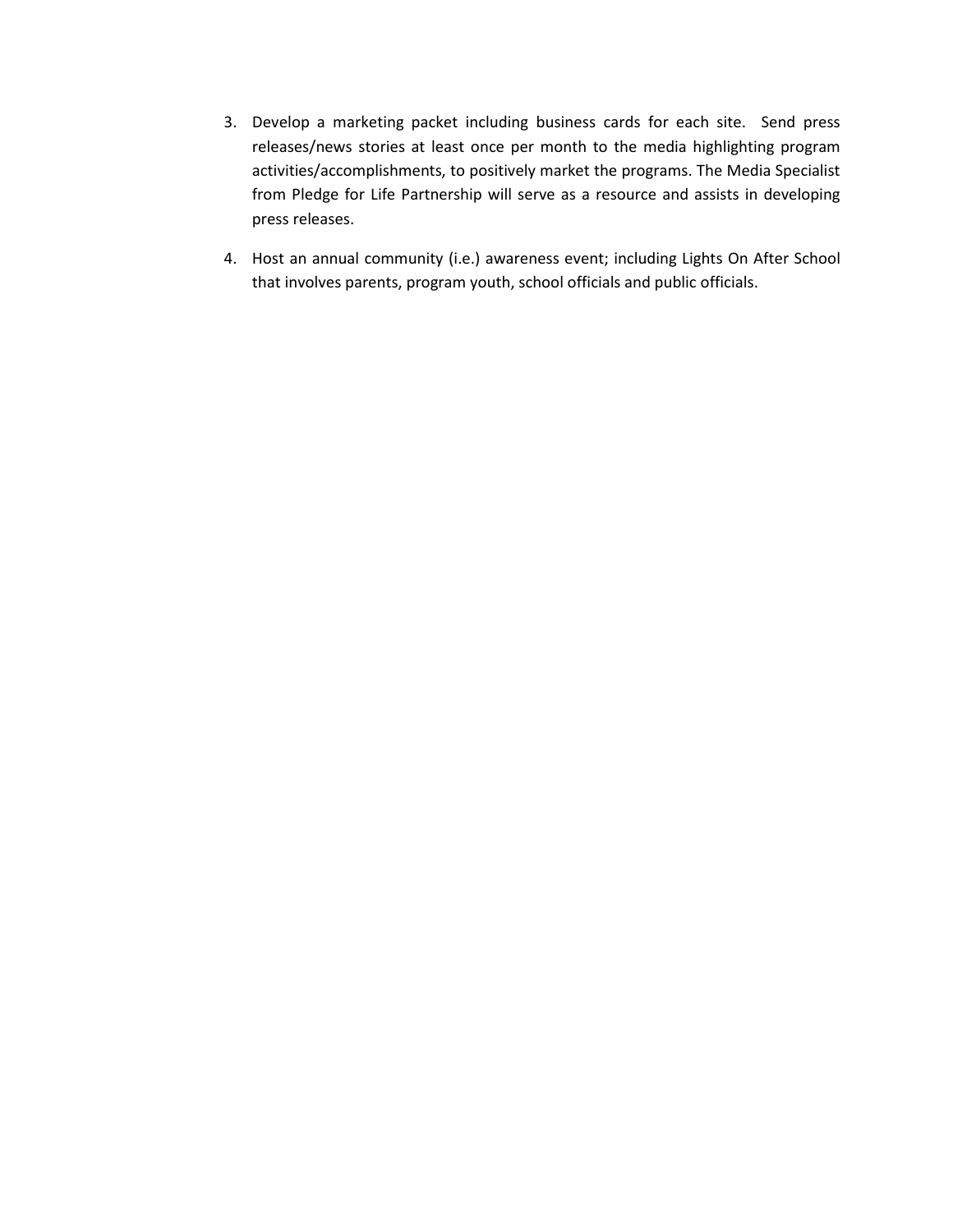



# **ONE-ON-ONE INTERACTION**

Current Status: Issued Original Issue Date: 1/1/2014 Reviewed: Annually Next Review: 1/2022

Policy:

The Boys & Girls Club of Joliet is committed to providing a safe environment for members, staff, and volunteers. To further ensure their safety, the organization prohibits all one-on-one interactions between Club members and staff and volunteers (including board members). All staff and volunteers must abide by the following:

- Ensure all meetings and communications between members and staff or volunteers are never private (see definition below).
- Ensure in-person meetings take place in areas where other staff and/or members are present.
- Communicate to another staff member whenever an emergency arises that necessitates an exception to this policy.
- Never initiate private or isolated one-on-one contact with a member.
- Never have a private or isolated meeting or communication with a member. This includes inperson meetings and virtual communications such as texting, video chat and social media between only a staff member or volunteer and a single member.
- Never transport one Club member at a time. This includes transportation in Club or leased vehicles.

Exceptions may only be made when delivering medical or counseling services by a licensed, trained therapist or similar professional. All exceptions shall be documented and provided to Club leadership in advance.

If an emergency arises that necessitates an exception to this policy, the emergency exception shall be communicated to Club leadership as soon as practicable, and ideally before engaging in one-on-one interaction.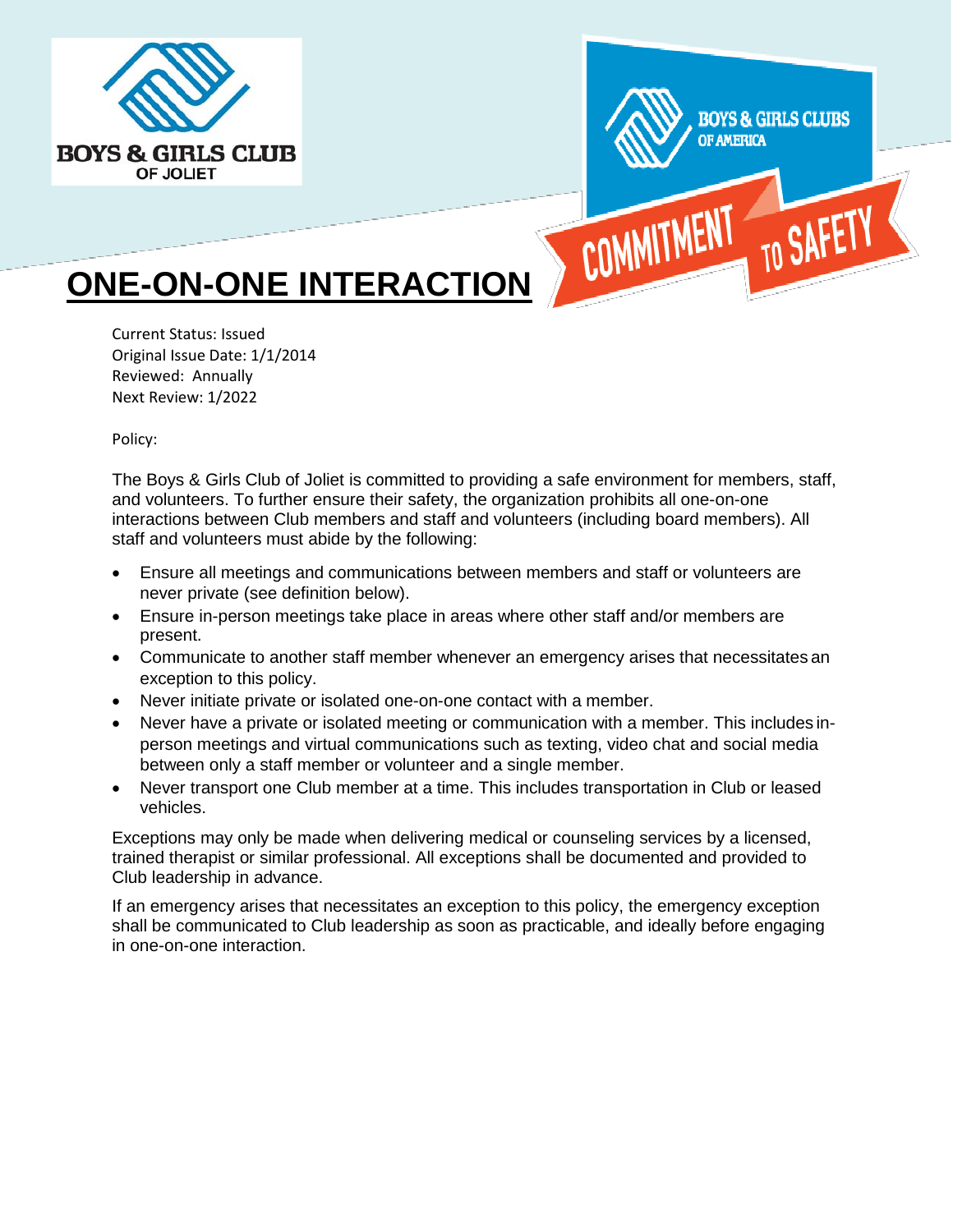# **ONE-ON-ONE INTERACTION POLICY GUIDANCE**

The following guidance should be used when implementing related policies and procedures.

# **Definition of one-on-one interaction**

One-on-one interaction is defined as any private contact or communication (including electronic communication) between any Club participant and an adult, including adult staff, minor staff, volunteers, board members and others who might encounter members during regular programming and activities.

- **Private** contact/communication is any communication, in person or virtual, that is between one youth member and one adult (18 or over) that takes place in a secluded area, is not in plain sight and/or is done without the knowledge of others. Private places can include but are not limited to vehicles, rooms without visibility to others, private homes, and hotel rooms. Examples of private contact include but are not limited to:
	- o Meeting behind closed doors (in rooms without windows or visible sightlines) or any spaces that are not visible to others.
	- o One staff member transporting one member in a vehicle.
	- o Electronic communications (text, video, social media, etc.) between one member and one staff member or volunteer.
- **Public contact/communication** is any communication or meeting, in person or virtual, that is between at least three individuals, including two staff and one member, one staff and two members or variations of these combinations. Examples of public contact include but are not limited to:
	- $\circ$  Meeting in plain sight of others (e.g., in a quiet corner of an active games room).
	- o Transporting members via public transportation (bus, taxis, train, air, etc.) or transporting multiple members.
	- o Electronic communications (text, video, social media, etc.) between multiple members and adults (e.g., group chats).
	- o Public places can include but are not limited to buses, airports, shopping malls, restaurants, and schools.

## **Impact on mentoring programs**

Mentorship is a key component of Boys & Girls Club programming and has tremendous positive impact on members. Prohibition of one-on-one interaction does not have to negatively affect mentor programs and/or relationship building. Mentors can adjust their practices to include:

- Holding mentor and coaching sessions in areas where other staff and/or members are present or can see you – for example, in large rooms where meetings are visible but not heard.
- Copying parents, staff, or other members (when appropriate) on written and/or electronic communications.
- Scheduling meetings during Club hours and at the Club site.
- Documenting interactions between mentors and youth.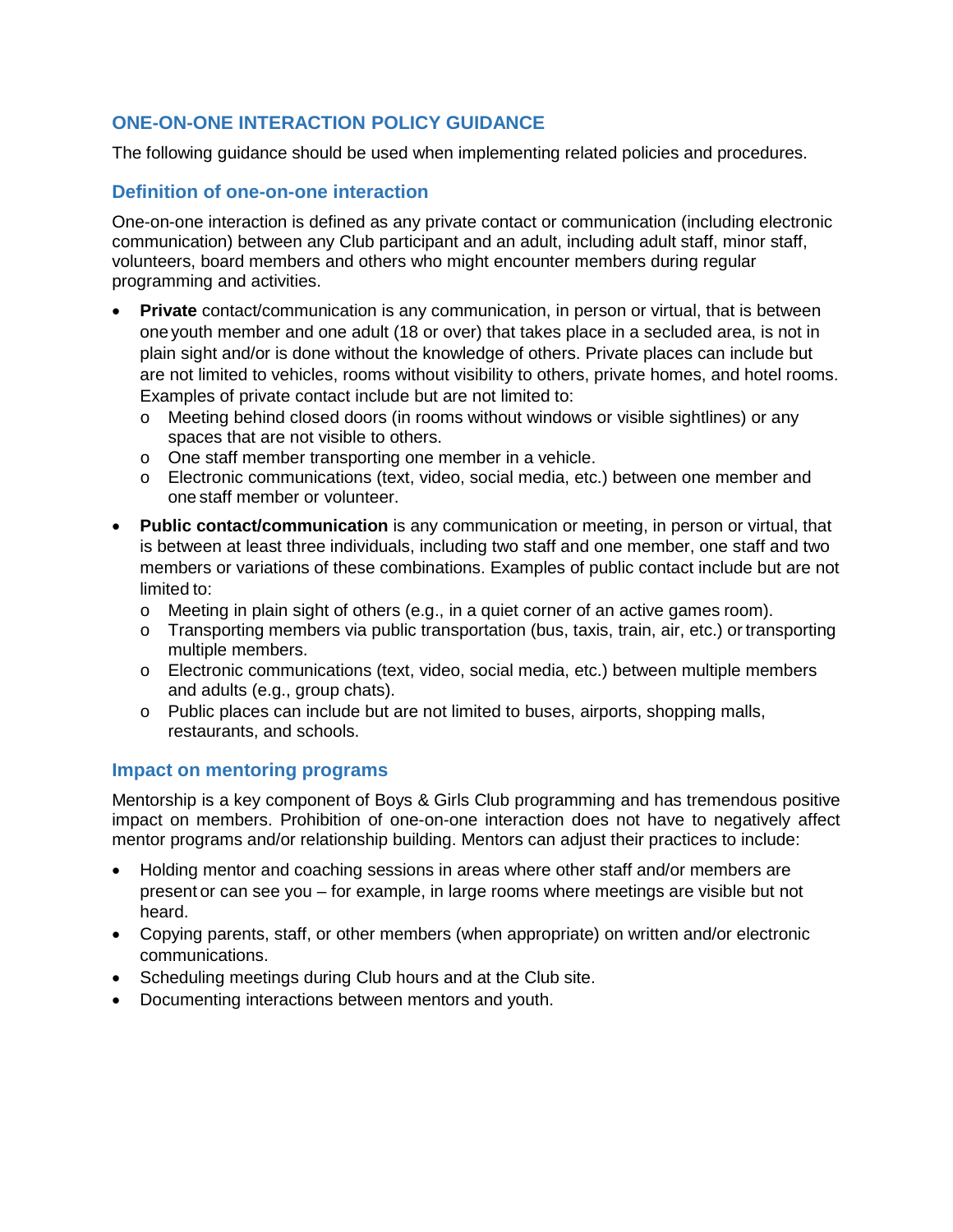# **Impact on partnerships with local mentoring organizations**

- All local mentors are required to abide by Club policies, including background check requirements and prohibition of one-on-one interaction.
- External mentors are required to abide by all Club safety policies and procedures.
- A written agreement should be in place to determine how and when the external organization assumes custody and responsibility of the member; these procedures should be clearly communicated to parents or guardians.
- Every interaction between mentor and youth will be documented and maintained

# **Impact on travelling to off-site events and activities**

- When travelling to external events such as Keystone, Youth of the Year or other off-site events, the one-on-one policy shall continue to be followed.
- Should the Club take responsibility for transporting members to and/or from an event, one staff member should not transport one single child at any time in a vehicle. Accommodations shall be made to ensure at least three people (two staff and one member or one staff and two members) are together when traveling. As an alternative, public transportation may be used (e.g., taxi, Uber, public transport).
- If this arrangement presents staffing or budget challenges, consider the following:
	- o Inviting parents or guardians to attend and/or chaperone their child.
	- o Including additional youth (e.g., Junior Youth of the Year) and/or staff in travel plans.
	- o Coordinating with other Clubhouses or nearby organizations to travel together. o Travelling with additional staff or members.
- Parents and guardians should also provide written consent in each instance in which a member travels to any off-site event. NOTE: Parents or guardians are never allowed to
- provide consent for one-on-one interaction.
- Similar practices should be in place when coordinating field trips.

# **Impact on transportation to and from the Club**

- When transporting members to and/or from a Club-sponsored event or activity, single members should not be transported alone with one staff person.
- Consider the following to accommodate single children:
	- o Modify bus or van routes so single children are not picked up first or dropped off last.
	- o Use a bus aide if available.
	- o Pick up and drop off children in groups.
	- o Modify staff schedules to ensure multiple staff are present.

# **Exceptions to policy**

Exceptions to the one-on-one policy can be made under the following circumstances:

- When delivering medical or counseling services by a licensed, trained therapist or similar professional (e.g., counselors, social workers).
- When the emotional or physical safety of a member is at risk and a private, one-on-one communication is deemed necessary by Club leadership.
- In emergency situations that could create a safety risk, exceptions can be made (e.g., if a member is not picked up by a parent and leaving them alone at the Club could be a safety risk).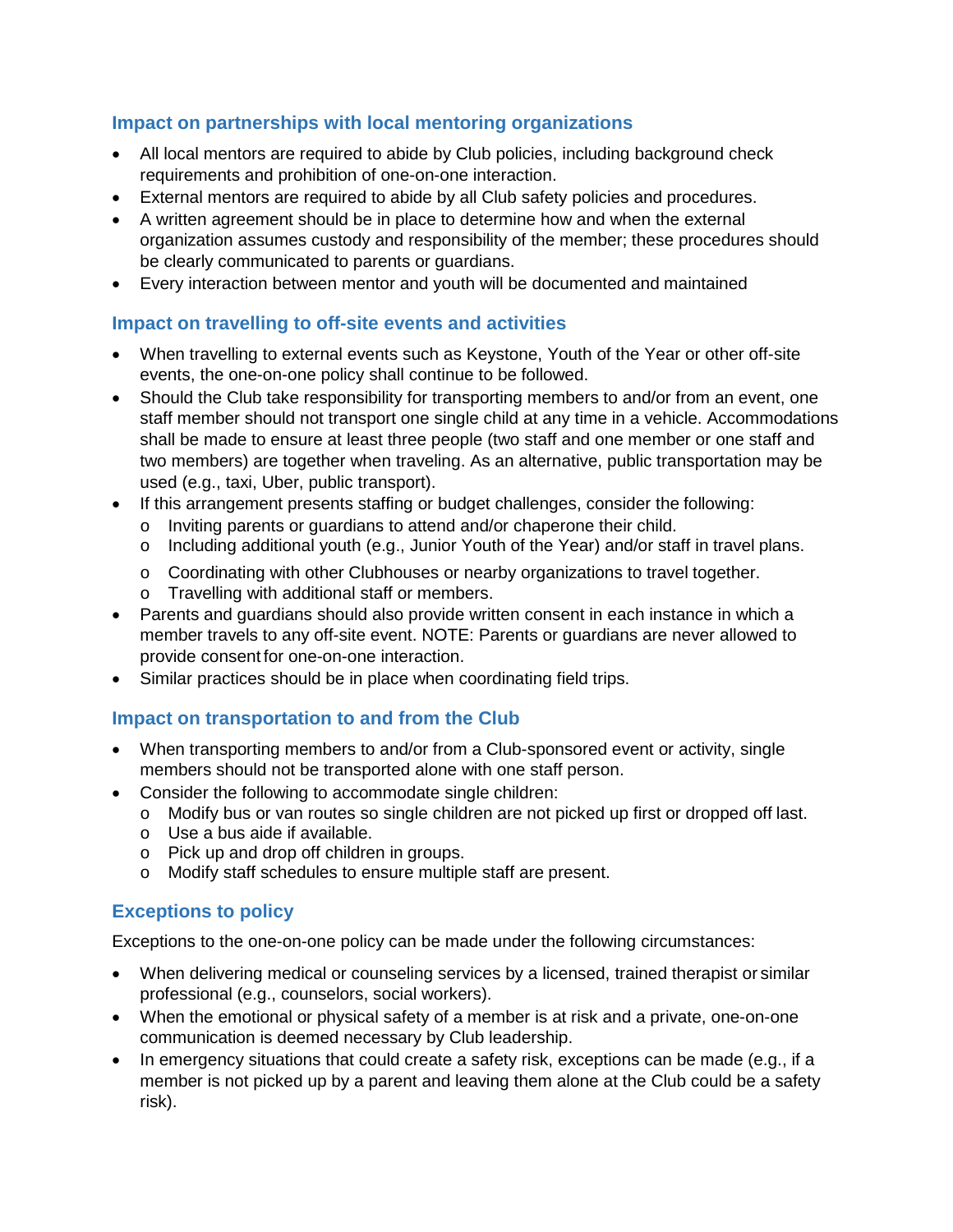Should exceptions need to be made, the Club shall have policies in place to monitor interactions, including but not limited to:

- Disclosing the meeting to Club leadership and regularly checking in with the member and adult during conversations.
- Placing time limits on conversations.
- Meeting in rooms with clear sight lines (e.g., rooms with windows or glass doors).
- Documenting the interaction.
- In an emergency, disclosing the situation to another staff member before engaging in oneon-one interaction.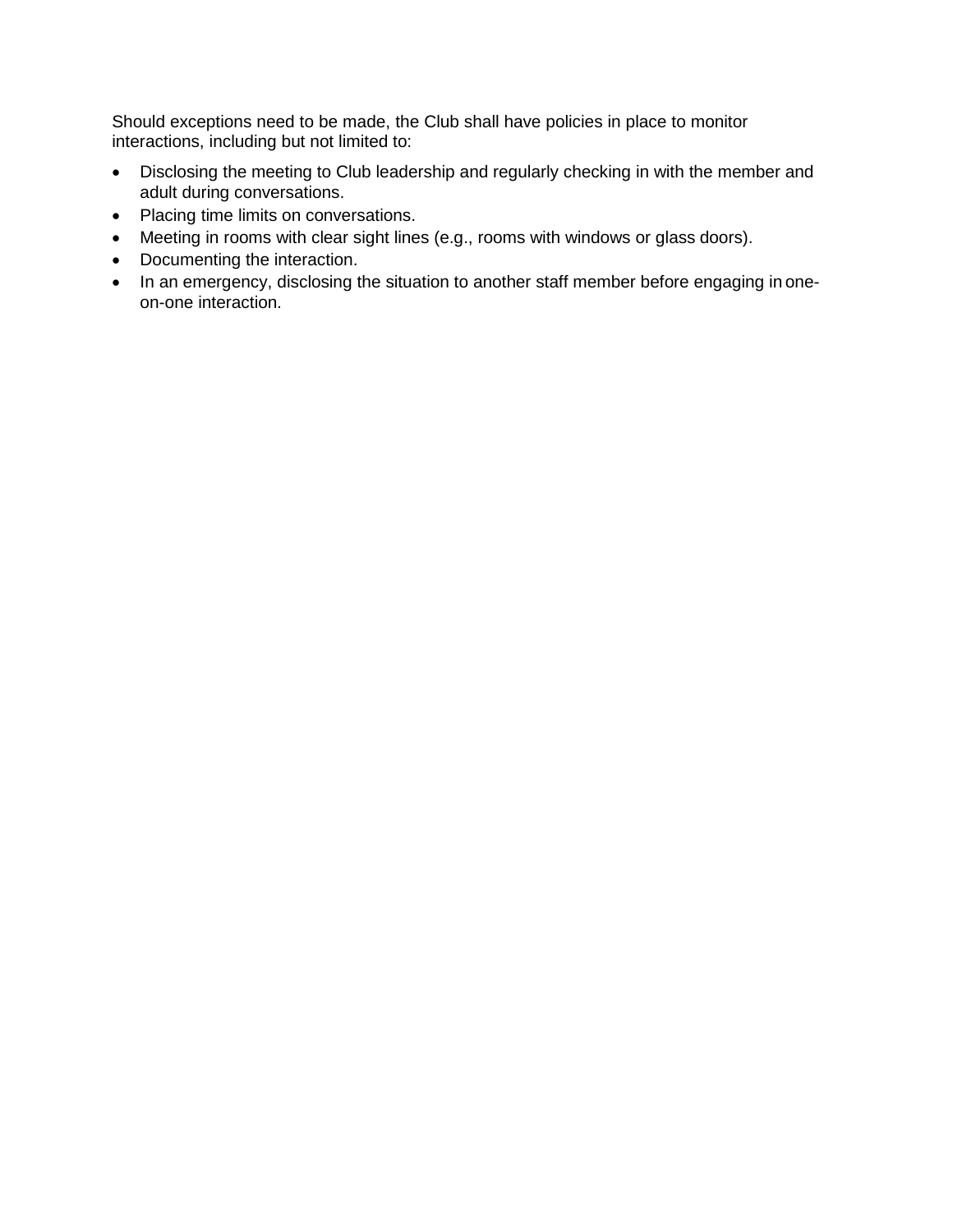



# **PARTICIPATION FEES**

Current Status: Issued Original Issue Date: Reviewed: Annually Next Review: 1/2022

Policy:

It is the policy of the Boys & Girls Club of Joliet that participation in programs with attached fees, youth will never be excluded due to inability to pay. All program participants will have access to all programs offered through the Boys & Girls Club of Joliet. Children residing in homeless shelters will be exempt from membership dues.

Cost to join the Club will be \$30.00 per year, with a reduced cost of \$20.00 per year for members signing up during the school year. Costs will never exceed \$60.00 for a family. Families with three or more children signing up will be offered a discounted rate of \$10.00 per child.

Procedure:

- 1. Complete all program registration forms including the financial assistance forms.
- 2. Submit all forms to the Executive Director.
- 3. Parents/guardians will be notified of assistance within 5-7 business days.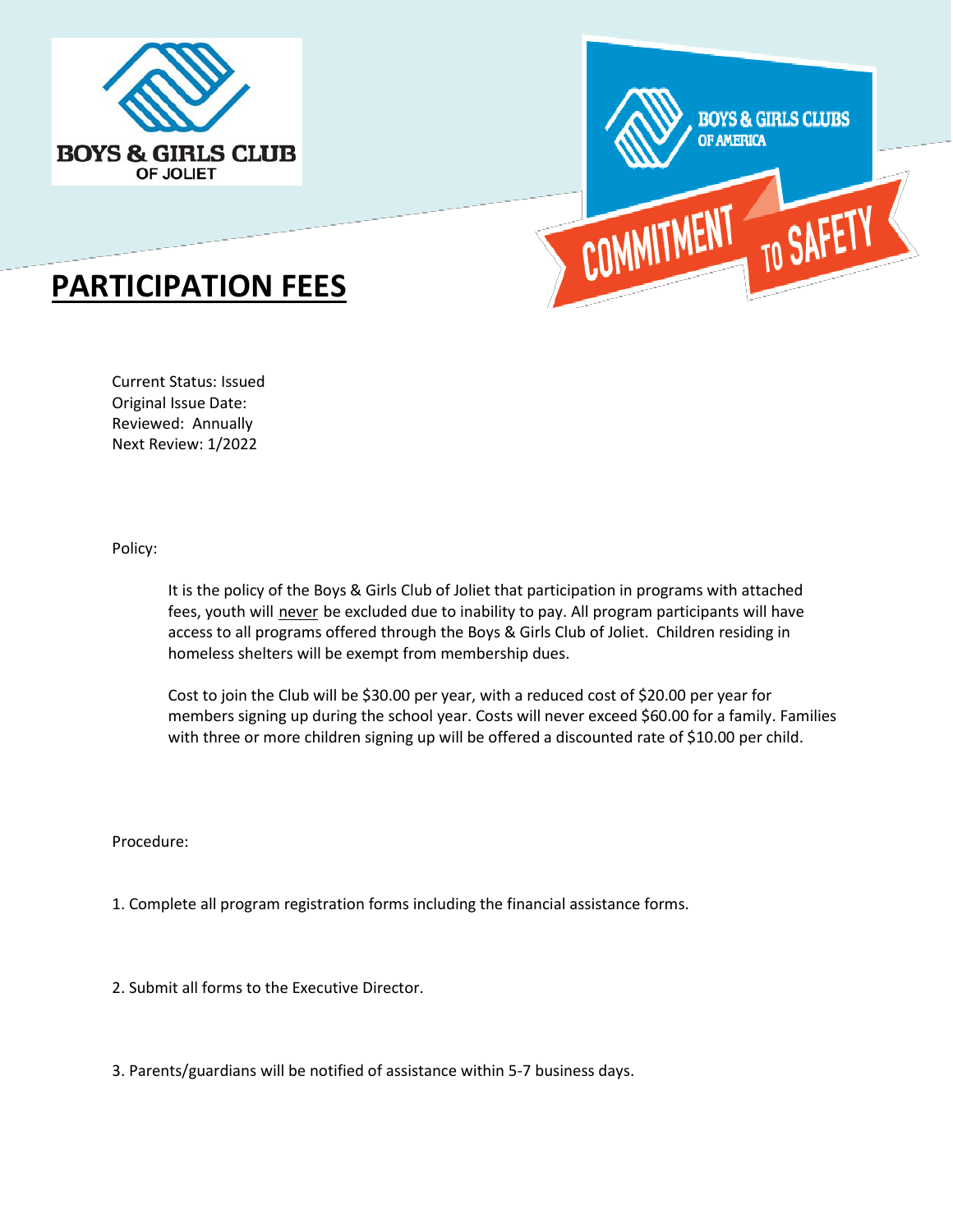



# **PERSONNEL COMPETENCE**

Current Status: Issued Original Issue Date: Reviewed: Annually Next Review: 1/2022

Policy:

It is the policy of the Boys & Girls Club of Joliet that in order to ensure the proficiency and competency of staff, that each employee will be hired for a specific job and will be provided a job description. All staff will complete the staff orientation after being hired and will have an annual job performance review by the Executive Director.

#### Procedure:

1. Each employee will be informed of and then be responsible for their roles and responsibilities.

#### 2. Specific requirements:

- a.) Completion of new hire orientation.
- b.) Completion of program training(s).
- c.) Attend training(s) as available to improve job performance.
- d.) Complete annual review and sign-off of job responsibilities.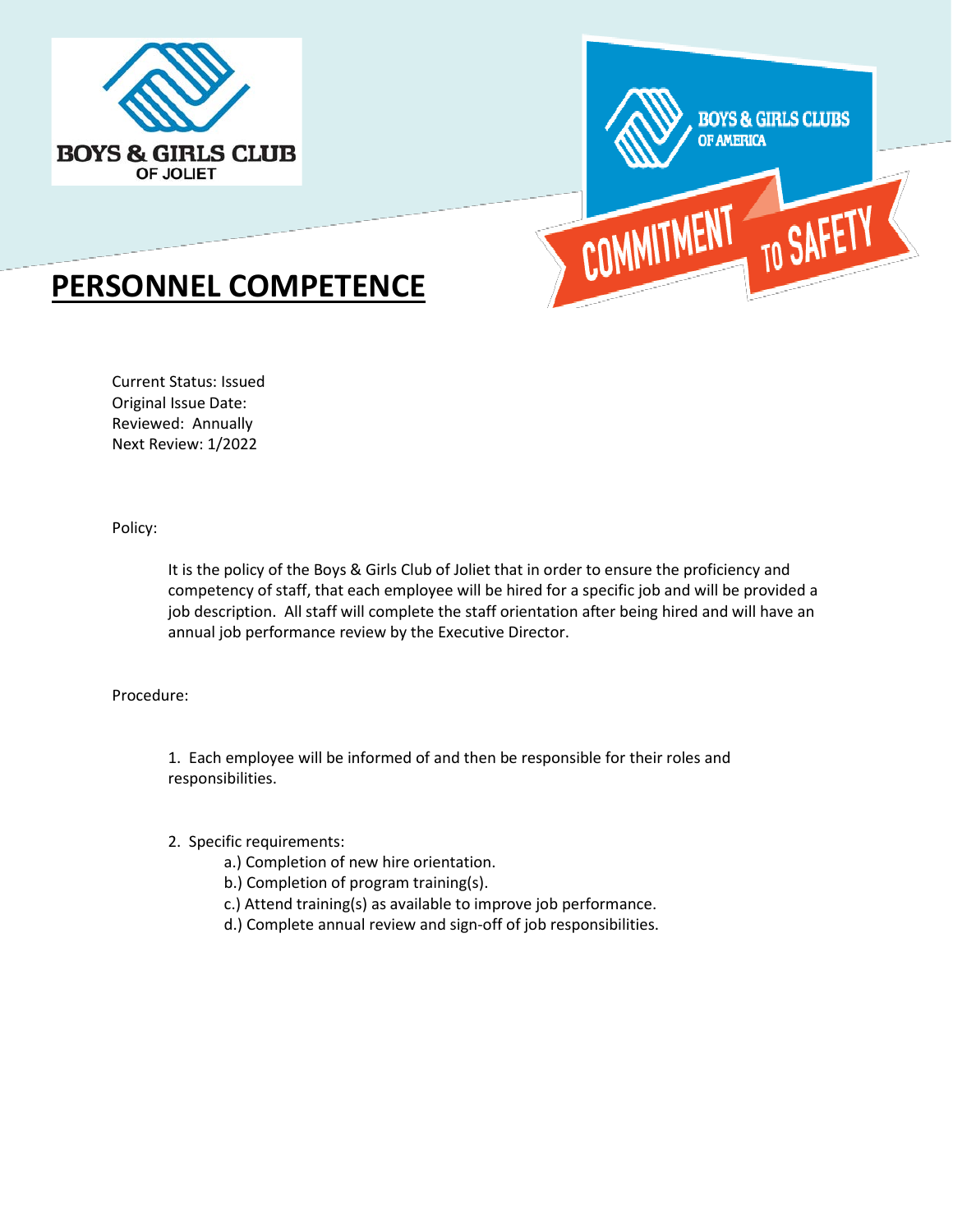



# **PROGRAM EVALUATION**

Current Status: Issued Original Issue Date: Reviewed: Annually Next Review: 1/2022

Policy:

Evaluation Philosophy

Evaluation has several purposes, including: ongoing program improvement, measuring program effectiveness, program sustainability, marketing, and identifying areas for professional development.

#### Procedure:

A. Evaluation Planning

1. Evaluation is part of program planning and management. Evaluation is not a separate function.

2. Evaluation should be planned and purposeful.

3. Evaluation planning is part of initial program planning and can help ensure that needs, outcomes and activities are related in a way that ensures program outcomes are met.

4. Key program leadership need to clearly support program evaluation

5. Realistic expectations should be established for what an evaluation will produce based on the type/level of evaluation, resources available for evaluation, and the developmental stage of the program.

B. Evaluation Implementation – How to Conduct an Evaluation

1. Evaluation should include the systematic collection of data.

2. Programs should have a clear theory of change. This can be illustrated in a logic model or as realistic goals and the intermediate steps to reach them.

3. Evaluation is not a one-time event. Evaluation is an ongoing process that should be used to continuously enhance the quality of programs.

C. Evaluation Utilization

1. Evaluation findings need to be communicated to stakeholders in a timely manner and in an appropriate format to be useful in decision-making.

2. In order for evaluation to be successful it must be used for continuous program improvement. Programs will make changes based on data that is collected.

3. Unexpected results, especially negative findings, are not to be feared by program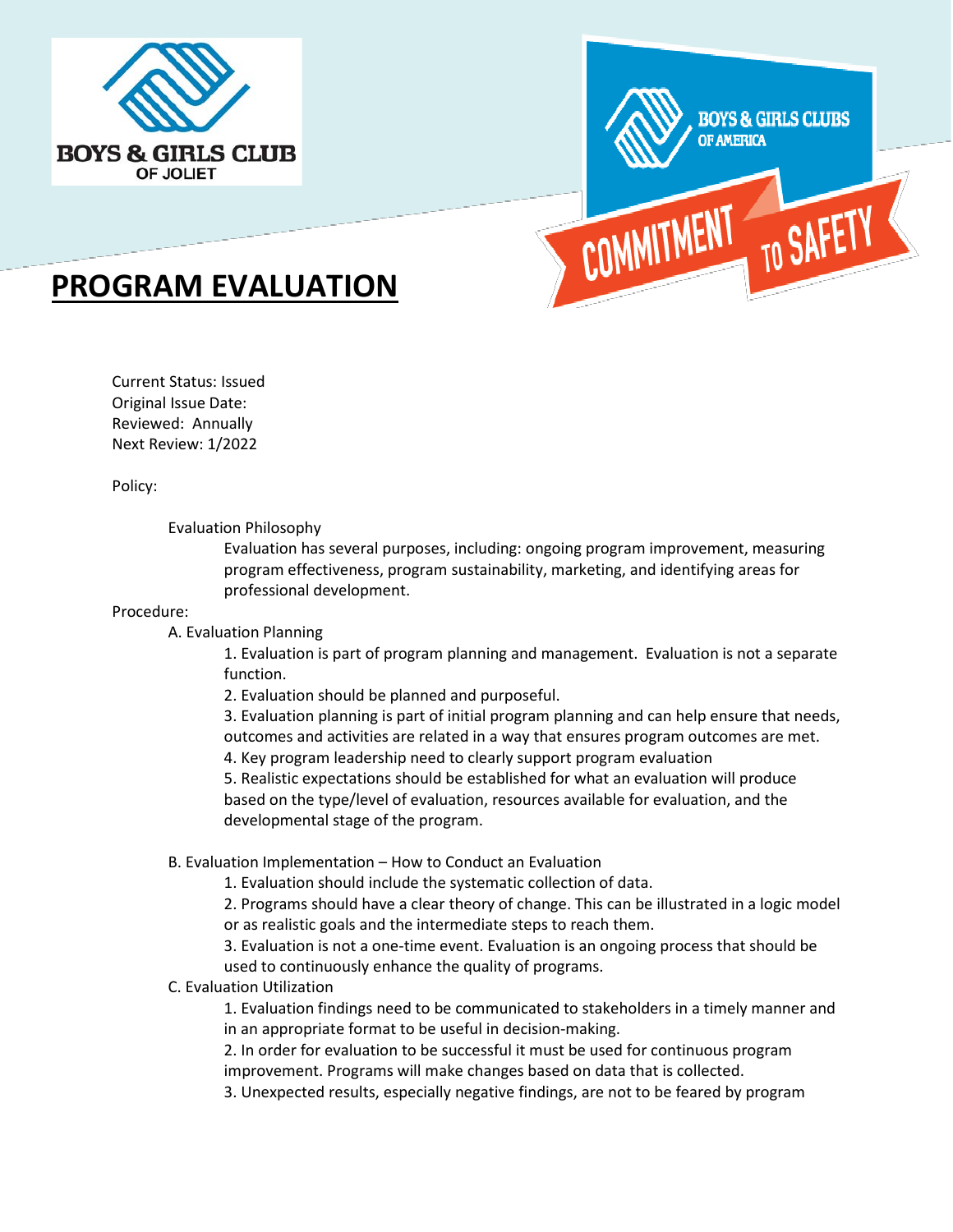staff and should be considered by staff and funders as part of the continuous improvement process.

D. Capacity to do Evaluation

1. All stakeholders have a role in evaluation, including participants and all levels of program staff.

2. Program personnel need to have basic program evaluation skills. Technical assistance and/or resources should be available to programs to ensure staff members have these skills.

3. Coordinators will determine the resources needed for evaluation.

E. Continuous Improvement

1. Will celebrate and share any positive results in evaluation with stakeholders.

2. Stakeholders will be involved in deciding what changes need to be made as a result of the evaluation.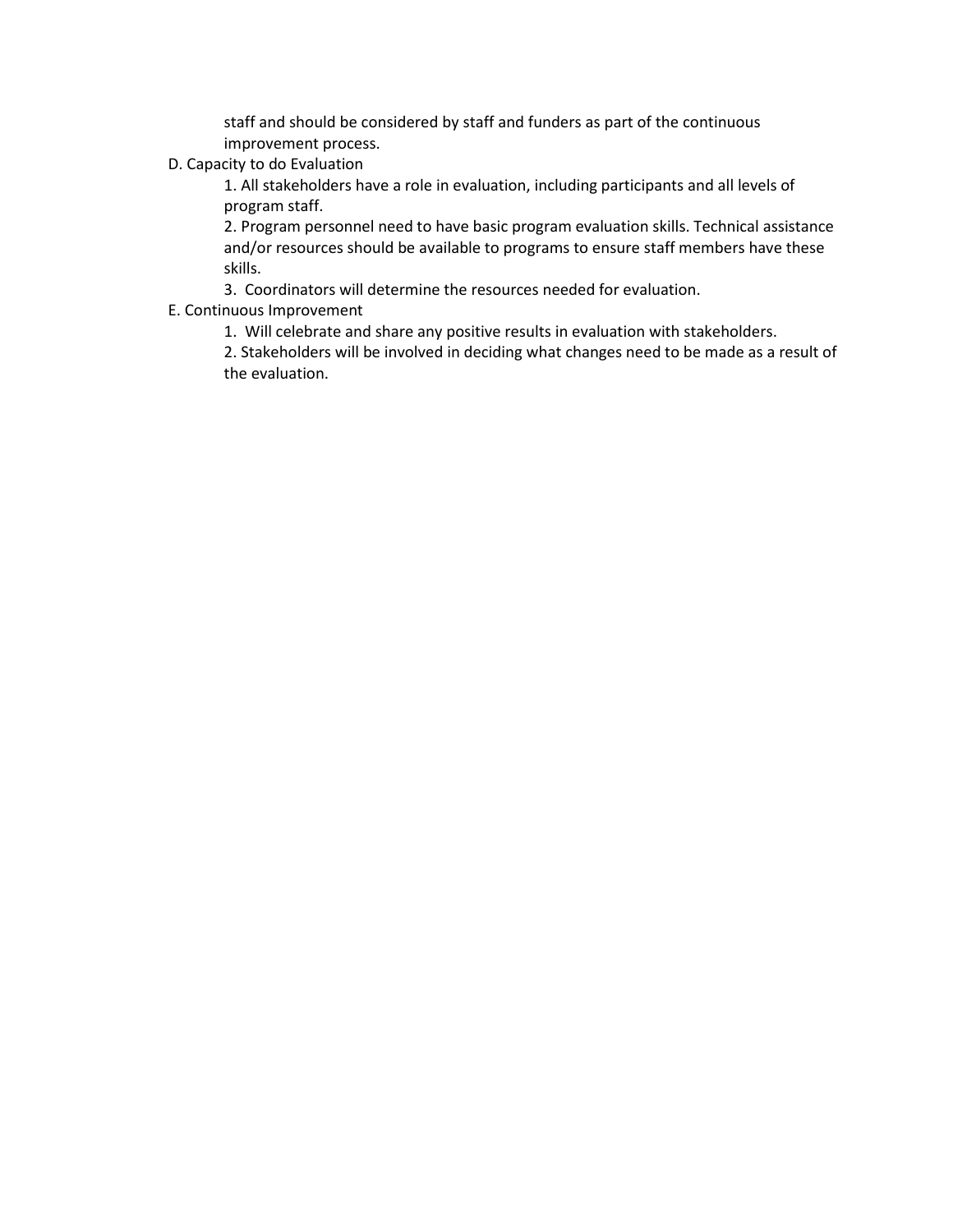



# **PROGRAM STAFF COMMUNICATION**

Current Status: Issued Original Issue Date: Reviewed: Annually Next Review: 1/2022

Policy:

Good communication is essential in any organization. It is the policy of the Boys & Girls Club of Joliet that all staff is given the opportunity to the exchange of information and to be encouraged to be involved in frank and honest communication with the objective of improving outcomes of the youth and of the environment of the program in general.

*Staff meetings will occur weekly during the After School Program & Daily during the Summer Program.*

Purpose: The purpose of the Communication Policy is to:

- provide a framework for effective communication
- raise awareness of the importance of effective communication within the after school context
- promote understanding between team work of participants
- encourage active participation of staff in communication
- streamline communication by encouraging the use of direct and appropriate channels
- facilitate effective communication while recognizing the limitations of time and resources

Outcomes: The specific outcomes will be that:

- staff feel that they communicate effectively for the benefit of the youth
- information is accessible
- information is received and understood by those for whom it is intended
- an appropriate response occurs
- there is an adequate understanding of the programs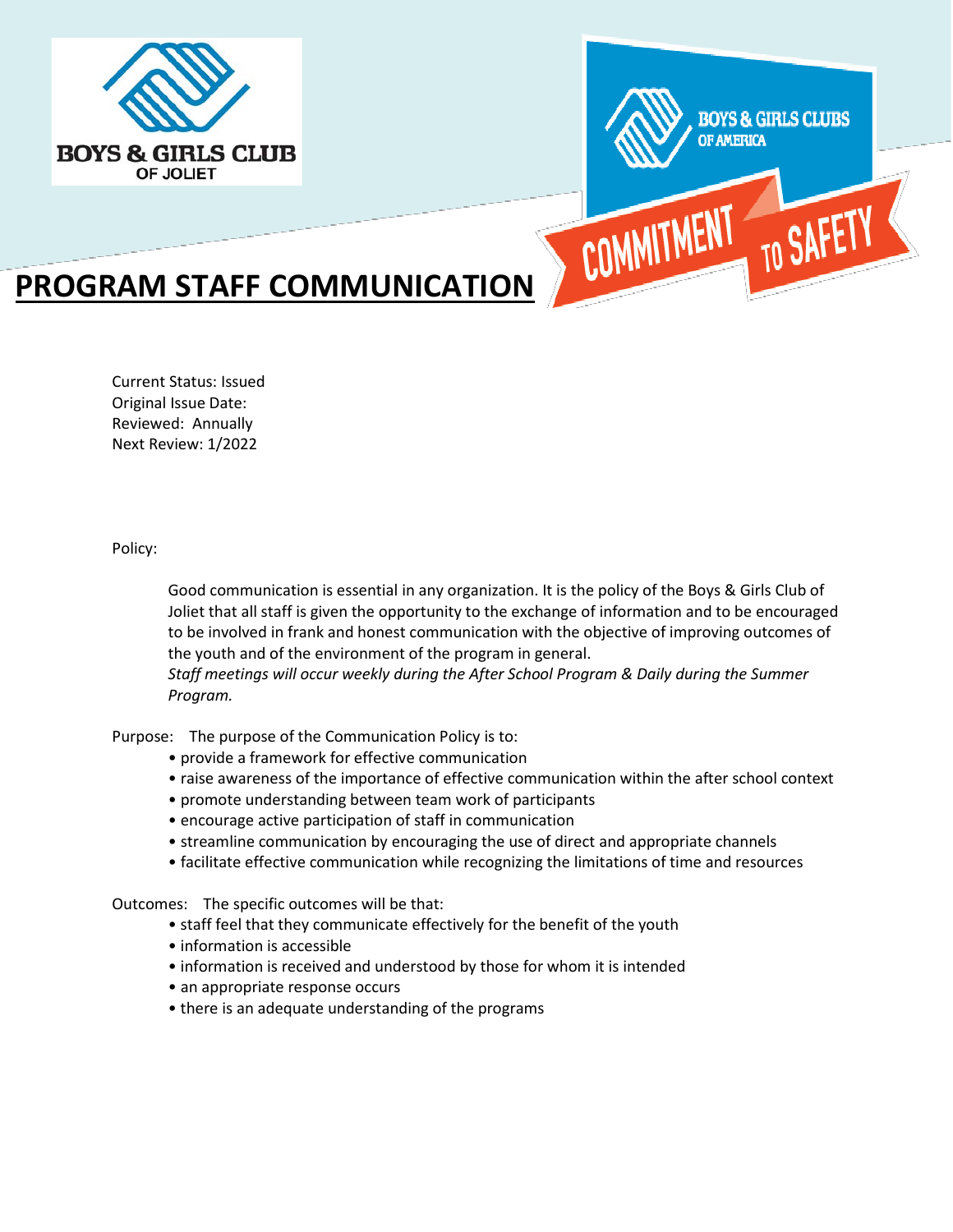



# **SCREENING & ONBOARDING**

Current Status: Issued Original Issue Date: 1/1/2014 Reviewed: Annually Next Review: 1/2022

Policy:

The Boys & Girls Club of Joliet is committed to selecting and retaining effective staff and volunteers to serve our youth. As part of the selection process and in accordance with state background check regulations, background checks and screening procedures are conducted in accordance with this policy.

# **BACKGROUND CHECKS**

The Boys & Girls Club of Joliet conducts criminal background checks of all employees, including minors; board volunteers and others who serve on a standing committee; and all other volunteers, including partners and minors, who have direct repetitive contact with minors.

Name‐based or fingerprint‐based record searches may be used in any combination, but the background check shall at a minimum:

- Verify the person's identity and legal aliases through verification of a social security number.
- Provide a national Sex Offender Registry search.
- Provide a comprehensive criminal search that includes a national search.
- Provide a comprehensive local criminal search that includes either a statewide or county level criminal search, depending on jurisdiction *(a current list of jurisdictions can be found a[t](http://www.bgca.net/childsafety)) [www.bgca.net/childsafety\)](http://www.bgca.net/childsafety))*.
- Include any additional background check criteria required by organizational policies, funding or licensing agencies or required in the applicable jurisdiction, such as motor vehicle records, child abuse registry or credit checks.

Such checks will be conducted prior to employment and at regular intervals not to exceed twelve months.

All background check findings shall be considered when making employment or volunteer decisions, and Boys & Girls Clubs (local name) will not employ potential staff or engage potential volunteers if such individual: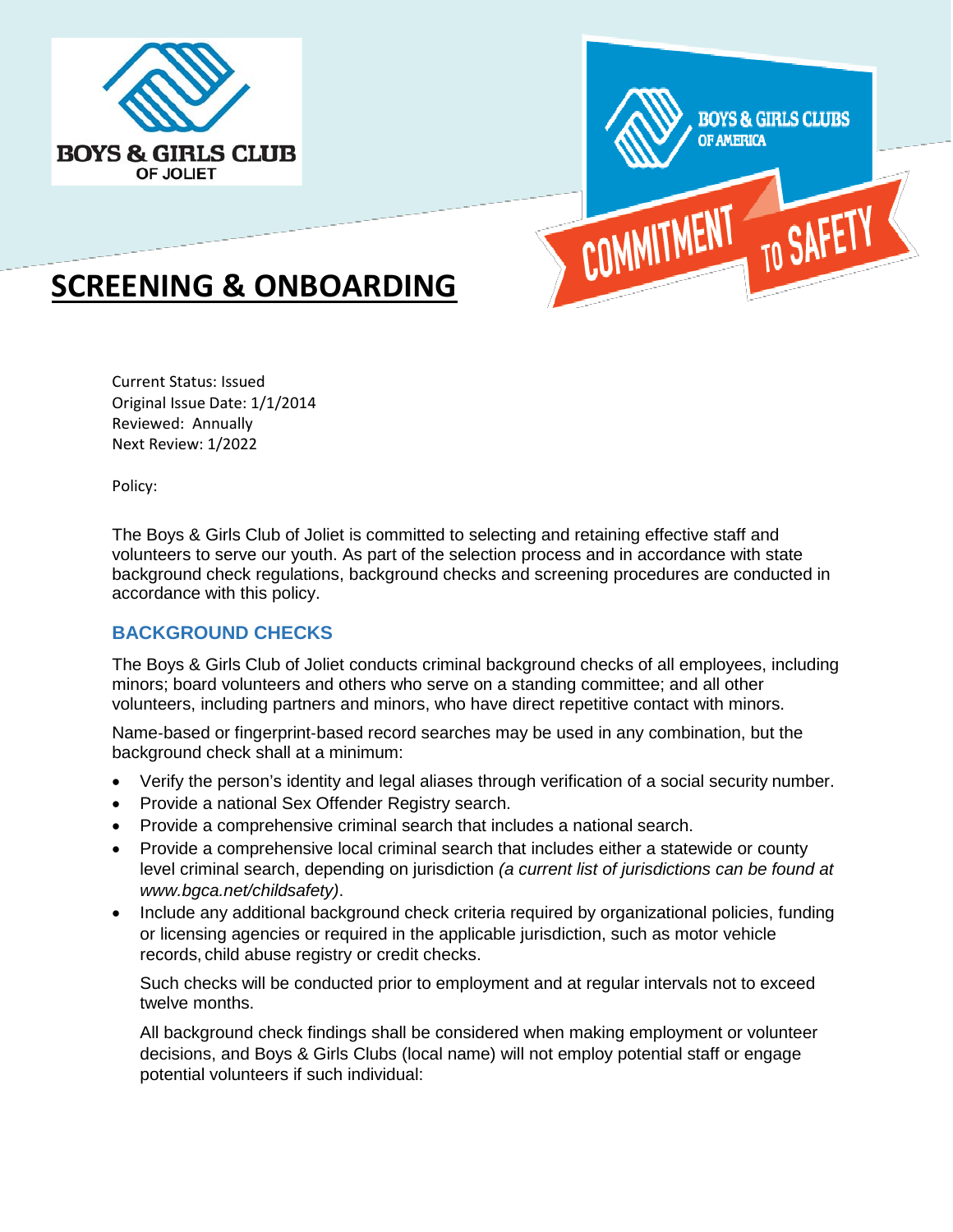- a. Refuses to consent to a criminal background check.
- b. Makes a false statement in connection with such criminal background check.
- c. Is registered, or is required to be registered, on a state or national sex offender registry.
- d. Has been convicted of a felony consisting of:
	- 1. Murder
	- 2. Child abuse
	- 3. Domestic violence
	- 4. Abduction or human trafficking
	- 5. A crime involving rape or sexual assault
	- 6. Arson
	- 7. Weapons
	- 8. Physical assault or battery
	- 9. Drug possession, use or distribution in the last five years
- e. Has been convicted of any misdemeanor or felony against children, including child pornography.

## **INTERVIEWING**

Boys & Girls Clubs (local name) will conduct in-person behavioral-based interviews with every candidate for employment or program volunteer service. BGCA will provide behavioral-based interview questions for local use.

## **REFERENCE CHECKS**

Boys & Girls Clubs (local name) conducts reference checks on any candidate for employment or volunteer with direct repetitive contact with young people. Should candidates for employment have previous experience with a Boys & Girls Club, information on the candidate's eligibility for rehire/volunteering must be obtained from all previous Boys & Girls Clubs for which the candidate worked prior to extending an offer for employment or volunteer service. Additionally, Boys & Girls Clubs (local name) provides reference materials when asked by other Member Organizations.

## **STAFF AND VOLUNTEER ONBOARDING**

Upon offer of a position, each new Club employee shall receive and confirm in writing receipt of an up-to- date employee policies and procedures manual or handbook that, at a minimum, articulates current:

- Conditions of employment;
- Benefits;
- Rights and responsibilities of employees;
- Club safety policies; and
- Any other important employment-related information.

Before working with any Club members, all staff and volunteers at a minimum shall be given an orientation that includes an overview of the following:

- The organization's mission, goals, policies and procedures and schedule;
- Job descriptions and performance standards for their position;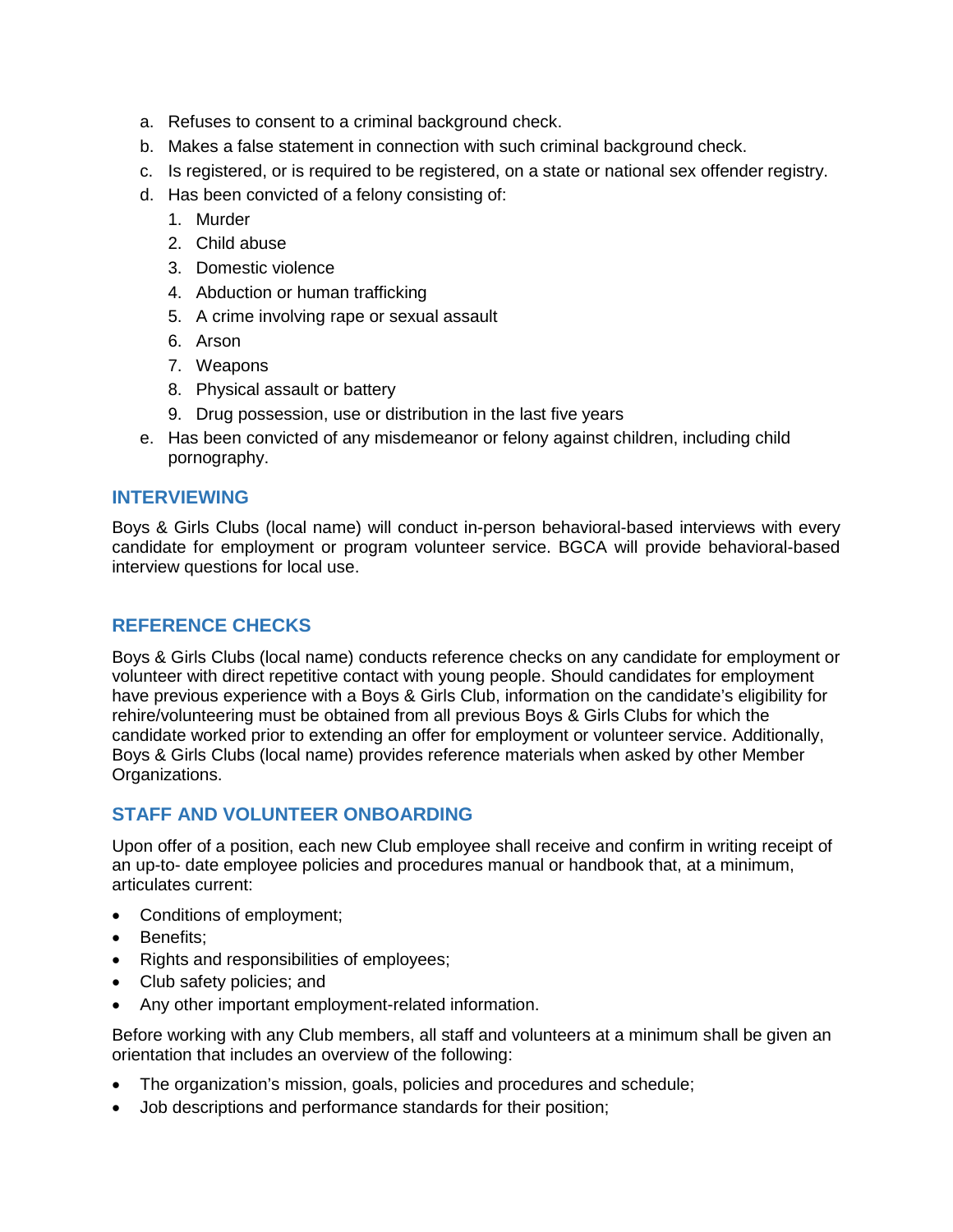- The needs and other relevant characteristics of program participants, including cultural and socioeconomic characteristics;
- Personnel and volunteer policies and procedures, including expectations regarding work hours and schedules, breaks and planning time;
- Operational policies and procedures related to safety, supervision, transportation, facilities, emergency operations, etc.; and
- Completion of the required **Child Abuse Prevention Trainings** approved by BGCA.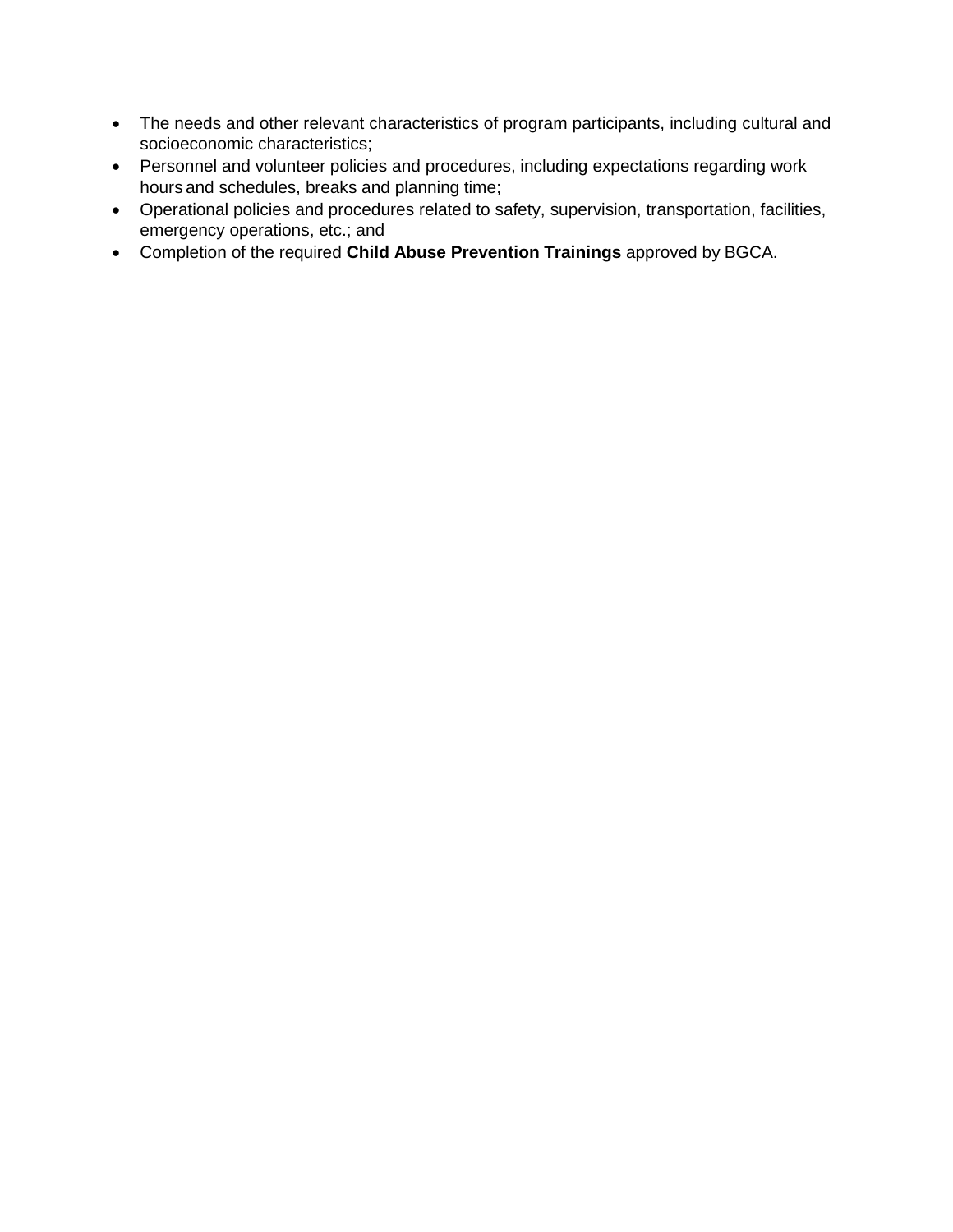



# **SERVING SNACKS & MEALS**

Current Status: Issued Original Issue Date: Reviewed: Annually Next Review: 1/2022

Policy:

It is the policy of the Boys & Girls Club of Joliet that snacks and /or meals are provided to all program participants each day that the program is in operation, through a partnership with the Northern IL Food Bank. By default, the NIFB does not send meals that contain peanuts or other tree nuts due to possible allergies.

#### Procedure:

- 1. Snacks and/or meals will be served at a regularly scheduled time each day that the program is in operation.
- 2. All snacks and/or meals are served in accordance with relevant and local health standards and follow the ISBE guidelines and include but are not limited to: juice, fruit, vegetables, cheese, peanut butter, whole grain bread, cereal, milk, crackers, graham crackers, pretzels, granola bars and yogurt.
- 3. The amount and type of snacks and/or meals offered will be appropriate for the age and size of participants.
- 4. Drinking water is readily available at all times.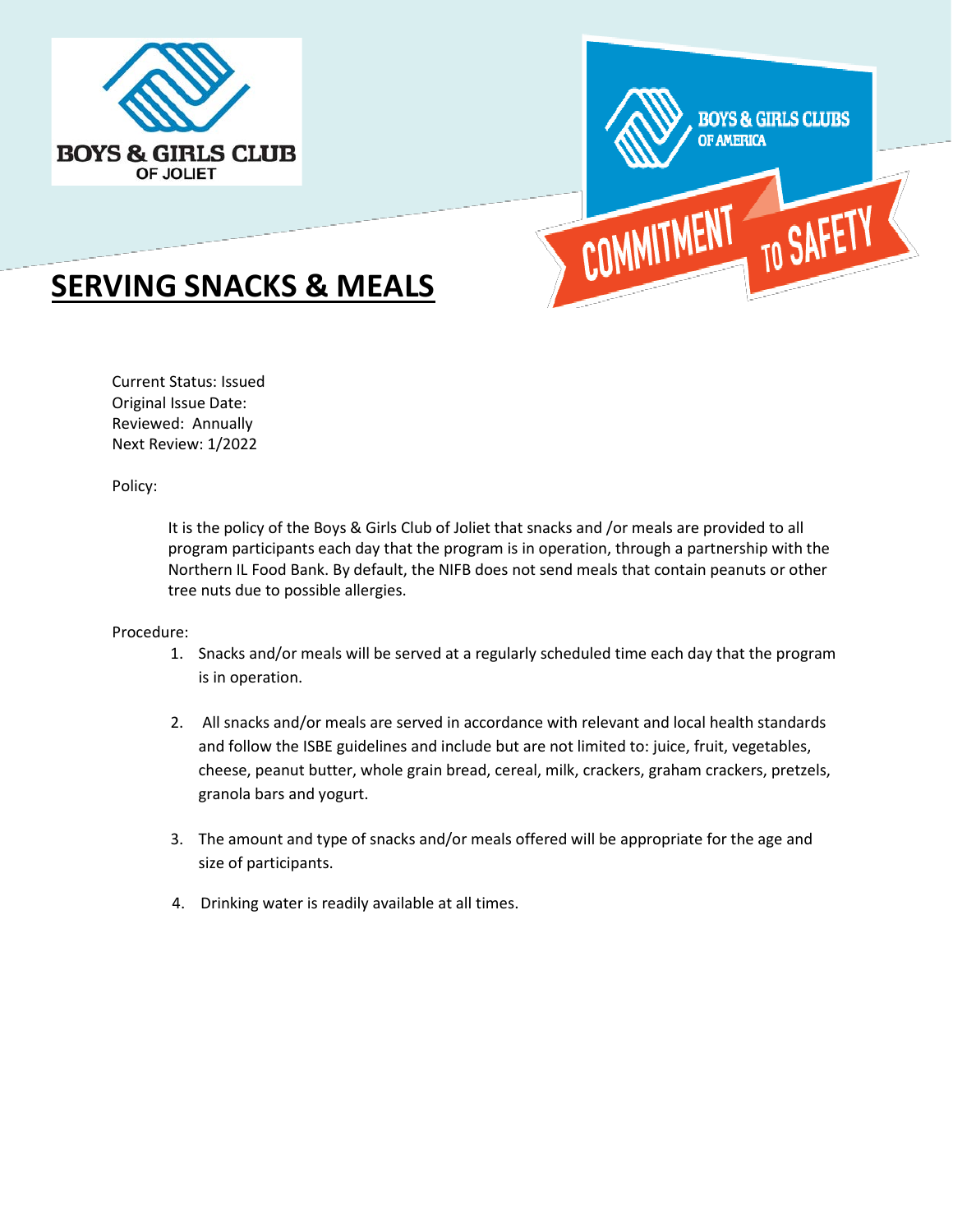



# **SUPERVISION & FACILITIES**

Current Status: Issued Original Issue Date: 1/1/2014 Reviewed: Annually Next Review: 1/2022

Policy:

# **SUPERVISION**

The Boys & Girls Club of Joliet is committed to providing a safe environment. All Club activities and program spaces shall always be under continuous supervision by sight or sound (for restroom supervision) by an appropriate adult staff (18 or over). To ensure appropriate supervision, staff, and volunteers:

- Must abide by the prohibition of private one-on-one interaction policy.
- Must abide by all the organization's disciplinary policies and procedures.
- Must ensure that at least one adult staff (18 and over) is present when supervising members.
- Must always maintain proper supervision ratios.
- Must be trained on appropriate supervision tactics and behavior patterns.
- Must ensure that all youth staff and volunteers are supervised by an adult (18 and over) staff member.
- Must immediately notify Club leadership and/or submit written reports detailing supervision issues, accidents, or critical incidents.
- Must never use electronic devices such as cell phones, PDAs or other communication devices while supervising members unless for Club purposes, as defined in the Acceptable Technology Use Policy.

# **RESTROOM USAGE**

The Boys & Girls Club of Joliet is committed to providing a safe, clean environment and enforces the following restroom policy for members, staff, volunteers, and other adults.

- There will be either a designated adult restroom or procedures to ensure adults and minors never utilize a restroom at the same time.
- Club will either have single-user restrooms or multi-user restrooms with single stalls that can be secured from the inside.
- When using restrooms at public facilities during field trips, a minimum of three youth will be escorted by one staff member, who will wait outside the main entrance of the restroom.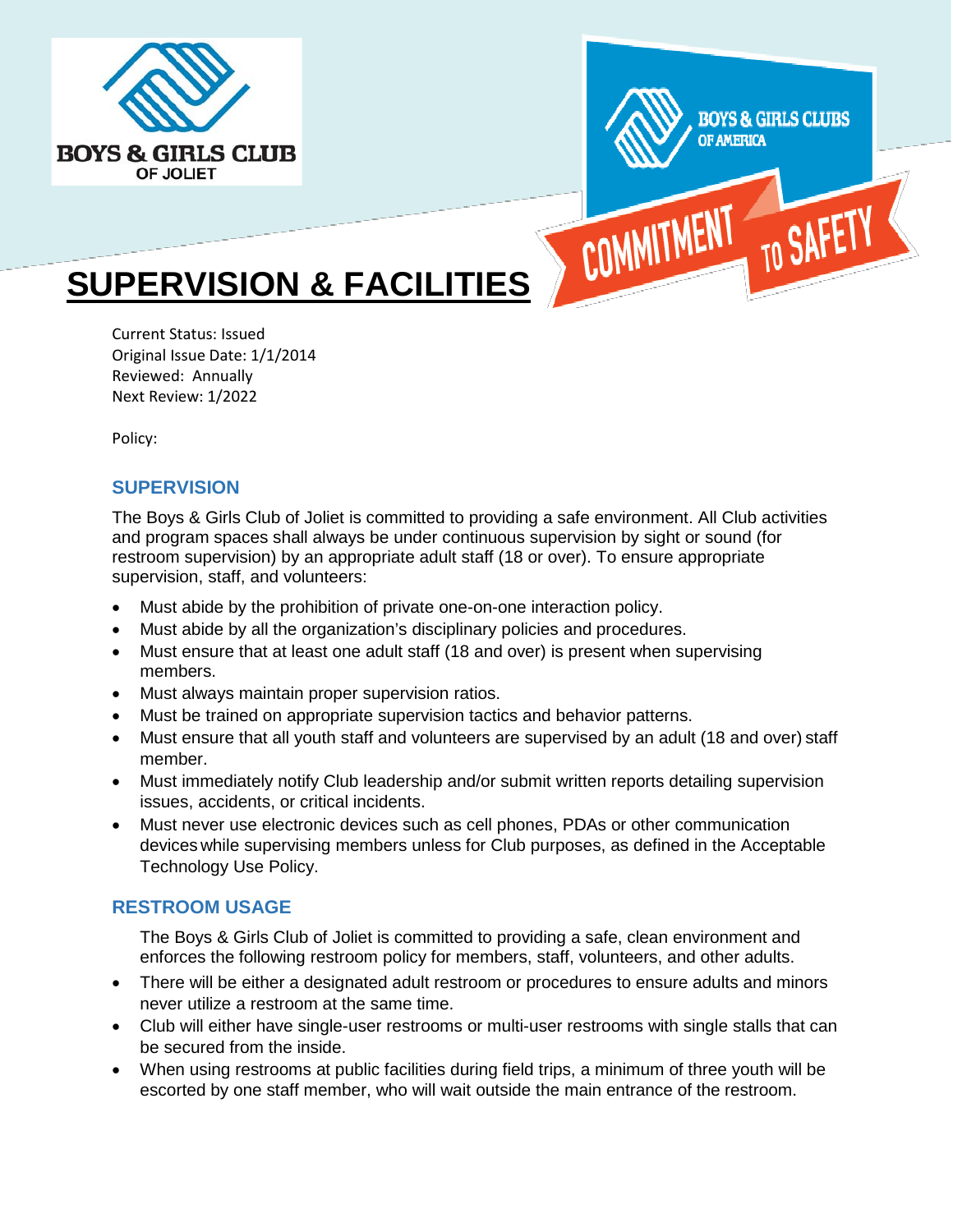## **RESTROOM MONITORING**

Restrooms shall be regularly monitored by designated staff according to a schedule set by Club leadership. Monitoring includes walk-throughs, inspections and/or any (but not necessarily all) of the best practices outlined below:

- Implementing procedures to limit the number of children using restrooms at the same time.
- Prohibiting younger children and teens from sharing a restroom.
- Positioning staff near restroom entries to maintain auditory supervision of space.
- Designing or renovating multi-user restrooms to eliminate outer doors, while maintaining privacy with individual stalls.

Staff observing unacceptable restroom conditions or incidents shall:

- Immediately notify Club leadership of the incident.
- Document, in writing, restroom conduct incidents and report them to Club leadership as soon as possible in compliance with the Club's Incident Reporting Policy.

## **ENTRANCE AND EXIT CONTROL**

All facility entries and exits shall be controlled and monitored by paid adult staff (18 or over) during all hours of operation, along with a system to monitor and track everyone who is in the facility.

All exit doors shall have an audible alarm to discourage unauthorized use to exit or enter the facility.

Only designated adult staff (18 or over) shall be authorized to possess keys and/or badges to open any facility. If an employee is supervising a scheduled activity, they shall be responsible for the security of their program space.

# **FACILITY CONDITION**

All program spaces shall have clear lines of visibility and be monitored by adult staff when in use. Areas that are not in use shall remain locked and only accessible by adult staff.

All interior and exterior spaces, hallways, stairs, and stairways shall be monitored, maintained, well-lit, clean, and free of hazards and obstructions. All storage closets and other unused spaces are to be locked during operational hours.

Damages to facilities shall be repaired in a reasonable manner. Damages that pose imminent risk to the health and safety of members, staff or volunteers shall be repaired immediately. If immediate repair to damage that poses imminent risk is not possible, Club leadership shall determine whether temporary or permanent closure of the facility may be required. Any damage to a facility that results in an incident deemed critical to the organization shall be reported to the appropriate authorities as a critical incident.

## **FOOD AND DRINK**

Any distribution, preparation, or consumption of food and/or drink at any facility shall comply with all applicable food services sanitation and public health codes. If food is prepared and served on site, required city or county health department inspection certificates shall be posted. Any dangerous kitchen utensils, including knives, shall be properly and securely stored.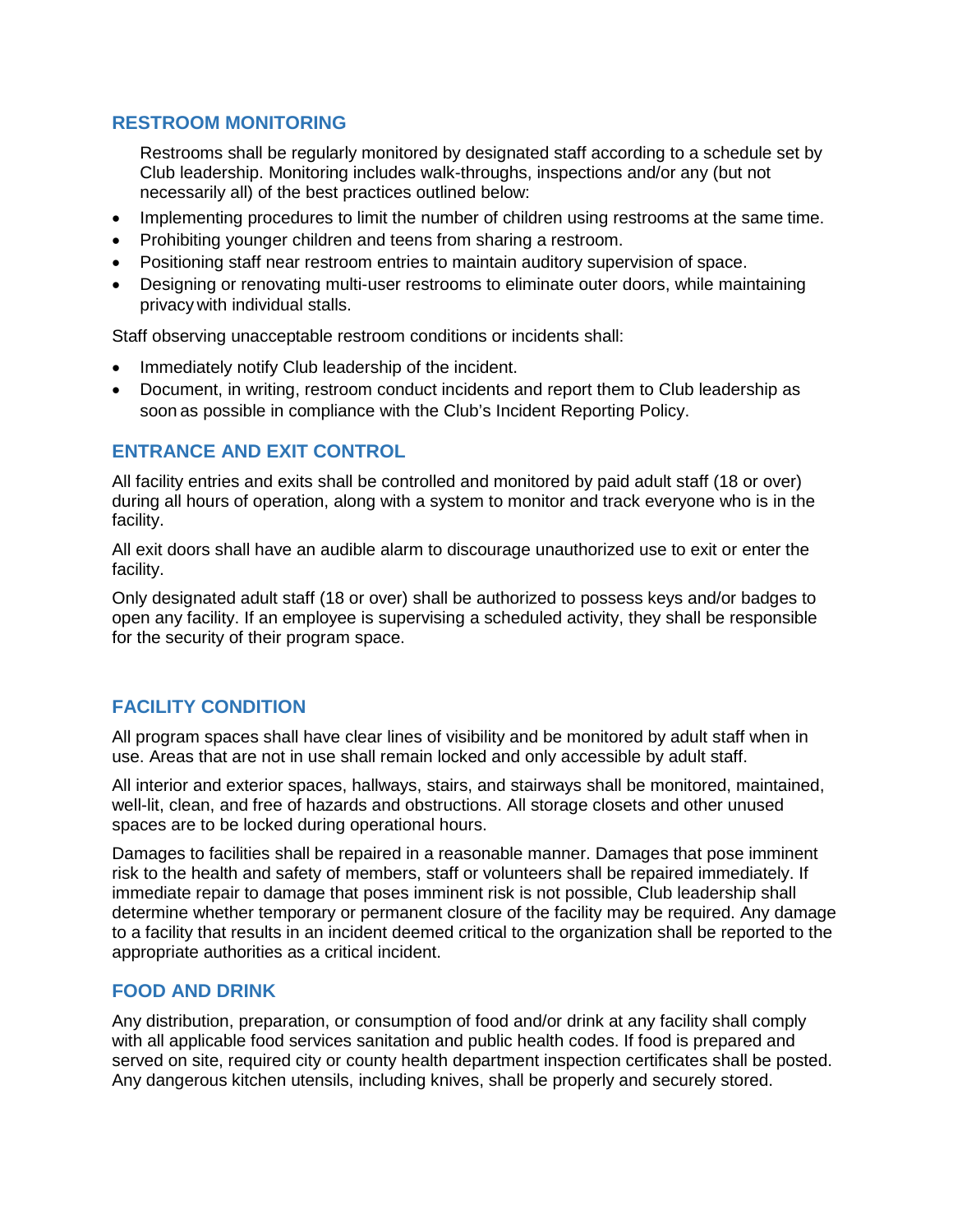



# **TECHNOLOGY ACCEPTABLE USE**

Current Status: Issued Original Issue Date: Reviewed: Annually Next Review: 1/2022

Policy:

# **CLUB MEMBER USAGE**

Before a member will be allowed to use Club technology equipment or their personal device, both the member and his/her parent/guardian will need to read and sign the Technology Acceptable Use policy and return it to the Club. Under the Technology Acceptable Use policy, the following relevant principles shall apply:

**Club devices** shall include any and all Club-owned existing and/or emerging technologies and devices that can take photographs, play, and record audio or video, input text, upload and download content and/or media and transmit or receive messages or images.

**Personally owned devices** shall include any and all member-owned existing and/or emerging technologies and devices that can take photographs, play and record audio or video, input text, upload and download content and/or media and transmit or receive messages or images.

**Club purposes** shall include program activities, career development, communication with experts and/or Club peer members, homework, and Club activities. Members are expected to act responsibly and thoughtfully when using technology resources. Members bear the burden of responsibility to inquire with staff when they are unsure of the permissibility of a particular use of technology prior to engaging in its use.

**Authorized use:** Club devices and personally owned devices are permitted for use during approved Club times for Club purposes and in approved locations only. The Club expressly prohibits the use of Club devices or personally owned devices in locker rooms, restrooms, and other areas where there is an expectation of privacy.

**Appropriate use:** Members may not use any technology to harass, threaten, demean, humiliate, intimidate, embarrass, or annoy their peers or others in their community. Any inappropriate use of a Club or personally owned device, as determined by Club staff, can lead to disciplinary action including but not limited to confiscation of the device, immediate suspension from the Club, termination of membership or other disciplinary actions determined to be appropriate to the Club's existing disciplinary policies including, if applicable, referral to local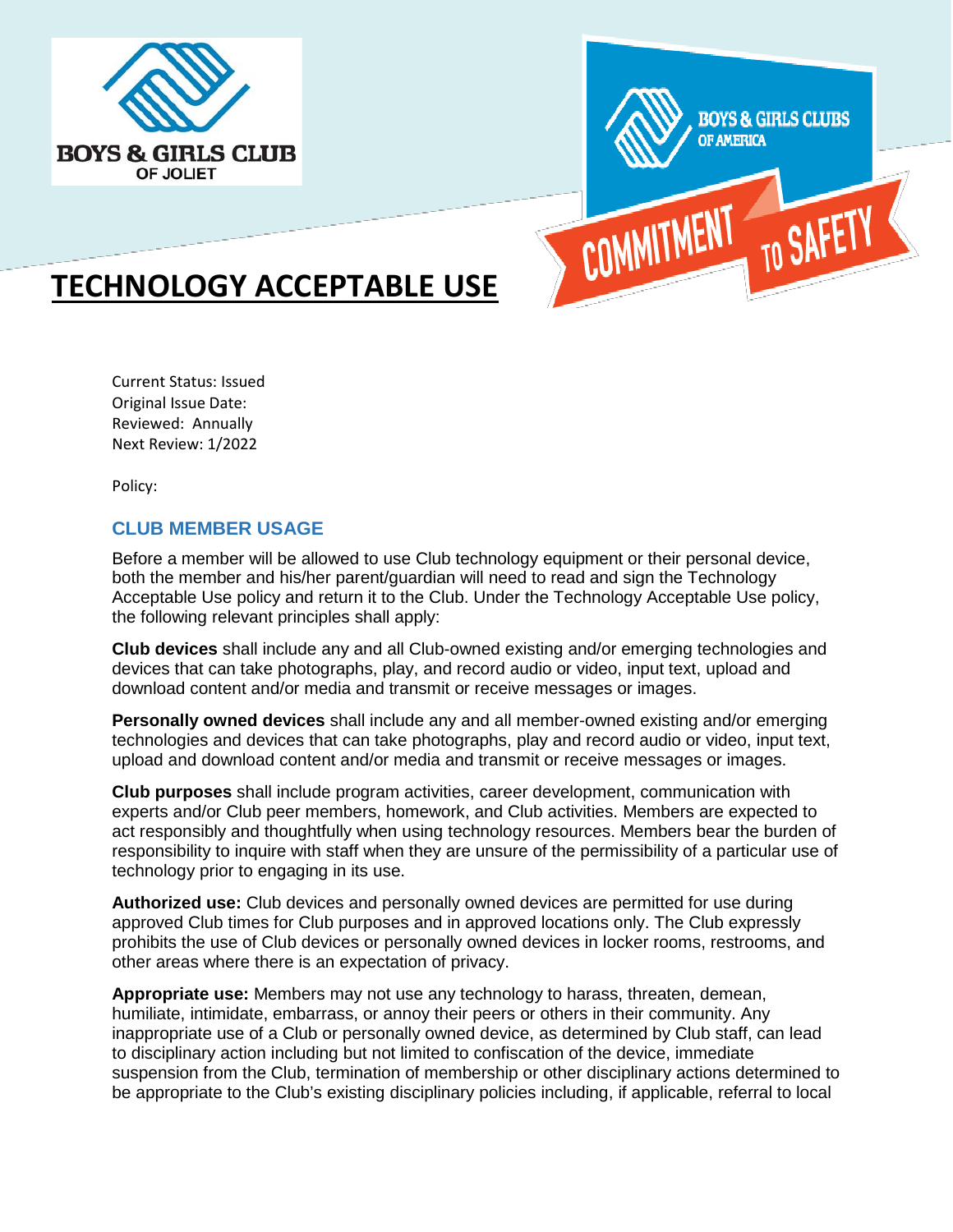law enforcement.

**Monitoring and inspection:** The Boys & Girls Club of Joliet reserves the right to monitor, inspect, copy, and review any personally owned device that is brought to the Club. Parents/guardians will be notified before such an inspection takes place and may be present, at their choice, during the inspection.

Parents/guardians may refuse to allow such inspections. If so, the member may be barred from bringing personally owned devices to the Club in the future.

**Loss and damage:** Members are responsible for keeping devices with them at all times. Staff are not responsible for the security and condition of the member's personal device. Furthermore, the Club is not liable for the loss, damage, misuse, or theft of any personally owned device brought to the Club.

Any inappropriate or unauthorized use of a Club or personally owned device, as determined by Club staff, can lead to disciplinary action including but not limited to confiscation of the device, immediate suspension from the Club, termination of membership or other disciplinary actions determined to be appropriate to the Club's existing disciplinary policies, including, if applicable, referral to local law enforcement.

Members must be aware of the appropriateness of communications when using Club or personally owned devices. Inappropriate communication is prohibited in any public or private messages, as well as material posted online. Inappropriate communication includes but is not limited to the following:

- Obscene, profane, lewd, vulgar, rude, inflammatory, threatening, or disrespectful language or images typed, posted, or spoken by members;
- Information that could cause damage to an individual or the Club community or create the danger of disruption of the Club environment;
- Personal attacks, including prejudicial or discriminatory attacks;
- Harassment (persistently acting in a manner that distresses or annoys another person) or stalking of others;
- Knowingly or recklessly posting false or defamatory information about a person or organization; or
- Communication that promotes the destruction of property, including the acquisition or creation of weapons or other destructive devices.

If a member is told to stop sending communications, that member must cease the activity immediately.

**Cyberbullying:** Members may not utilize any technology to harass, threaten, demean, humiliate, intimidate, embarrass, or annoy their peers or others in their community. This behavior is cyberbullying, which is defined as bullying that takes place using emerging technologies and devices. Any cyberbullying that is determined to disrupt the safety and/or wellbeing of the Club, Club members, Club staff or community is subject to disciplinary action.

Examples of cyberbullying include, but are not limited to:

- Harassing, threatening or hurtful text messages, emails, or comments on social media.
- Rumors sent by email or posted on social networking sites.
- Embarrassing pictures, videos, websites, or fake profiles.

Members may not attempt to gain unauthorized access to the Club's network, or to any other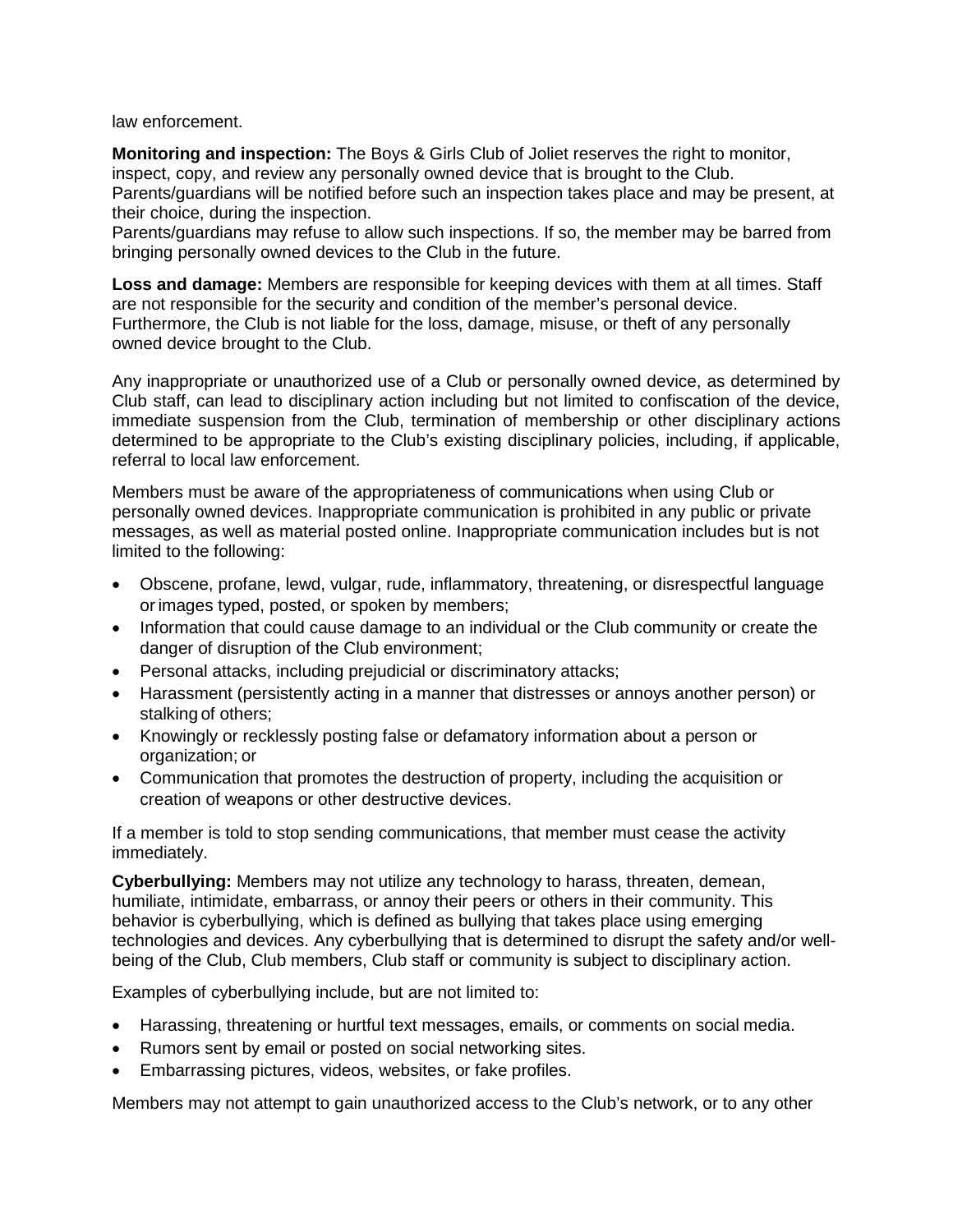computer system through the Club's network. This includes attempting to log in through another person's account or accessing another person's files. Members may not use the Club's network to engage in any illegal act, including, but not limited to, arranging for the purchase or sale of alcohol, tobacco, or other drugs; engaging in criminal activity; or threatening the safety of another person. Members may not make deliberate attempts to disrupt the computer system or destroy data by spreading computer viruses.

**Internet access:** Personally owned devices used at the Club must access the internet via the Club's content-filtered wireless network and are not permitted to directly connect to the internet through a phone network or other content service provider. The Boys & Girls Club of Joliet reserves the right to monitor communication and internet traffic, and to manage, open or close access to specific online websites, portals, networks, or other services. Members must follow Club procedures to access the Club's internet service.

The Boys & Girls Club of Joliet's Technology Acceptable Use Policy restricts the access of inappropriate material therefore supervision of internet usage might not always be possible. Due to the wide range of material available on the internet, some material might not fit the particular values of members and/or their families. Because of this, it is not considered practical for The Boys & Girls Club of Joliet to monitor and enforce a wide range of social values in student use of the internet. If parents/guardians do not want members to access information beyond the scope of the Technology Acceptable Use Policy, they should instruct members not to access such materials.

**Digital citizenship:** Club members shall conduct themselves online in a manner that is aligned with The Boys & Girls Club of Joliet Code of Conduct. The same rules and guidelines members are expected to follow offline (i.e., in the real world) shall also be followed when online. Should a member behave online in a manner that violates The Boys & Girls Club of Joliet Code of Conduct, that member shall face the same discipline policy and actions they would if their behavior had happened within the physical Club environment.

**Club-owned-and-operated technology:** Members are expected to follow the same rules and guidelines when using Club-owned technology. Club technology and systems are the property of the Club, are intended to be used for Club purposes and are to be used during approved times with appropriate supervision. Club members shall never access or use Club technology or systems without prior approval.

**Digital citizenship and technology safety training:** All members who wish to use a Boys & Girls Clubs device or equipment will be required to successfully complete a BGCA-provided digital citizenship and technology safety training. This training is required for all members annually.

## **STAFF AND VOLUNTEER USAGE**

Before a staff member can use Club technology equipment or a personal device, he/she shall read and sign the Technology Acceptable Use policy and return it to the Club. Under the Technology Acceptable Use policy, the following relevant principles shall apply:

**Club devices:** Shall include any and all Club-owned existing and/or emerging technologies and devices that can take photographs, play, and record audio or video, input text, upload and download content and/or media and transmit or receive messages or images.

**Personally owned devices:** Shall include any and all staff-owned existing and/or emerging technologies and devices that can take photographs, play and record audio or video, input text,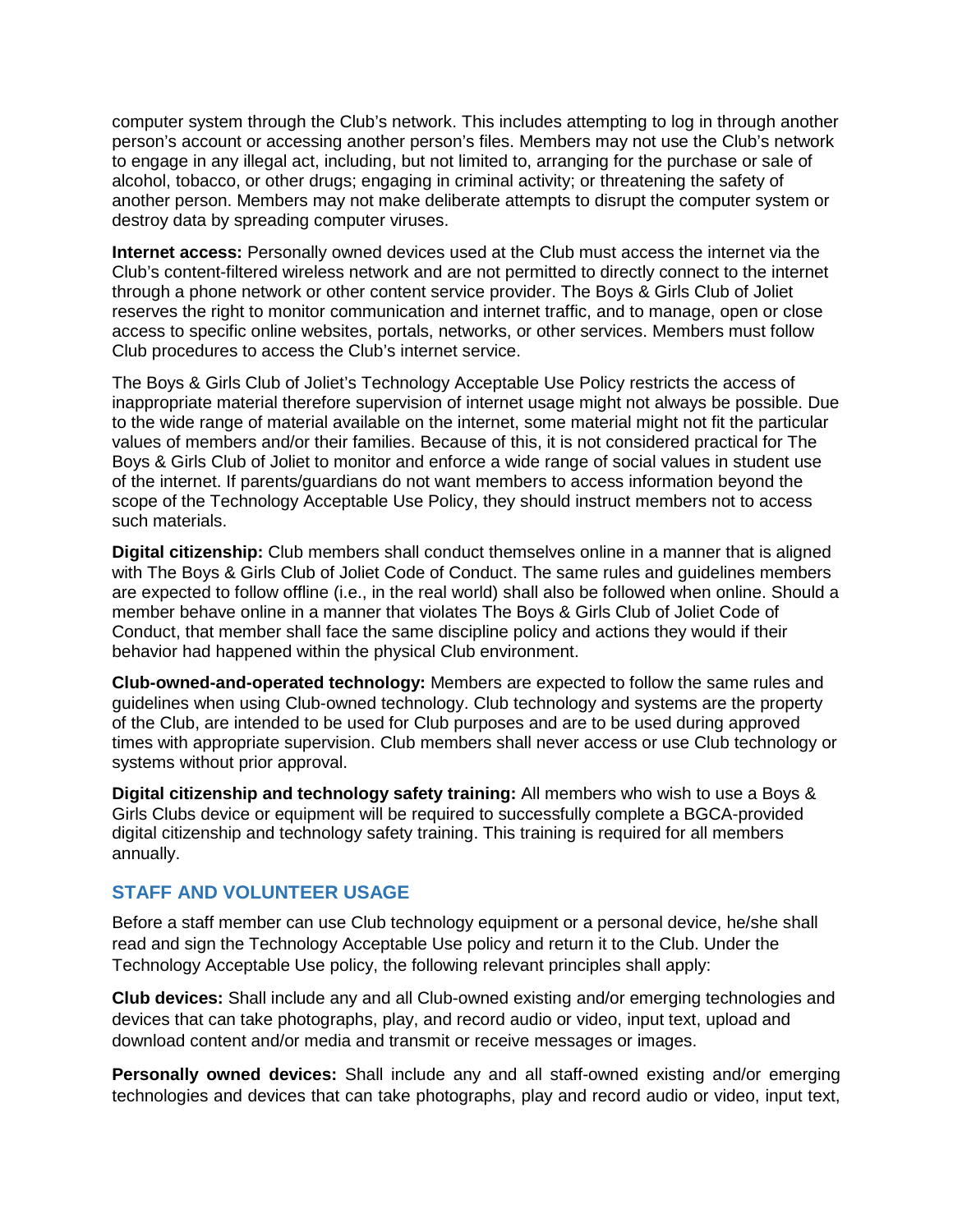upload and download content and/or media and transmit or receive messages or images.

**Club Purposes:** Shall include but are not limited to the delivery of program activities, accessing sanctioned training or career development opportunities, communication with experts and/or authorized Club staff and for Club purposes or management of other Club activities, such as member check-in or incident reporting. Staff are expected to act responsibly and thoughtfully when using technology resources. Staff bear the burden of responsibility to ask their supervisor when they are not sure of the permissibility of a particular use of technology prior to engaging in that use.

**Authorized use:** Personally owned devices are permitted for use during approved Club times for Club purposes and in approved locations only. The Club expressly prohibits the use of personally owned devices in locker rooms, restrooms, and other areas where there is an expectation of privacy.

**Appropriate use:** Staff may not use any technology to harass, threaten, demean, humiliate, intimidate, embarrass, or annoy their peers or others in their community. Any inappropriate use of a personally owned device, as determined by a supervisor, can lead to disciplinary action including but not limited to confiscation of the device, immediate suspension from the Club, termination of employment or volunteer assignment or other disciplinary actions determined to be appropriate to the Club's existing disciplinary policies including, if applicable, referral to local law enforcement.

**Monitoring and inspection:** The Boys & Girls Club of Joliet reserves the right to monitor, inspect, copy, and review a personally owned device that is brought to the Club. Staff may refuse to allow such inspections. If so, the staff member may disciplinary action up to and including termination

**Loss and damage:** Staff are responsible for keeping devices with them at all times. Supervisors and the Club at large are not responsible for the security and condition of the staff member's personal device.

Furthermore, the Club is not liable for the loss, damage, misuse, or theft of any personally owned device brought to the Club.

Any inappropriate or unauthorized use of a personally owned device, as determined by a supervisor, can lead to disciplinary action including but not limited to confiscation of the device, immediate suspension from the Club, termination of employment or volunteer assignment or other disciplinary actions determined to be appropriate to the Club's existing disciplinary policies, including, if applicable, referral to local law enforcement.

Inappropriate communication includes but is not limited to:

- Obscene, profane, lewd, vulgar, rude, inflammatory, threatening, or sexual content or disrespectful language or images typed, posted, or spoken by staff or members.
- Information that could cause conflict.
- Personal attacks, including prejudicial or discriminatory attacks.
- Harassment (persistently acting in a manner that distresses or annoys another person) or stalking others.
- Knowingly or recklessly posting false or defamatory information about a person or organization.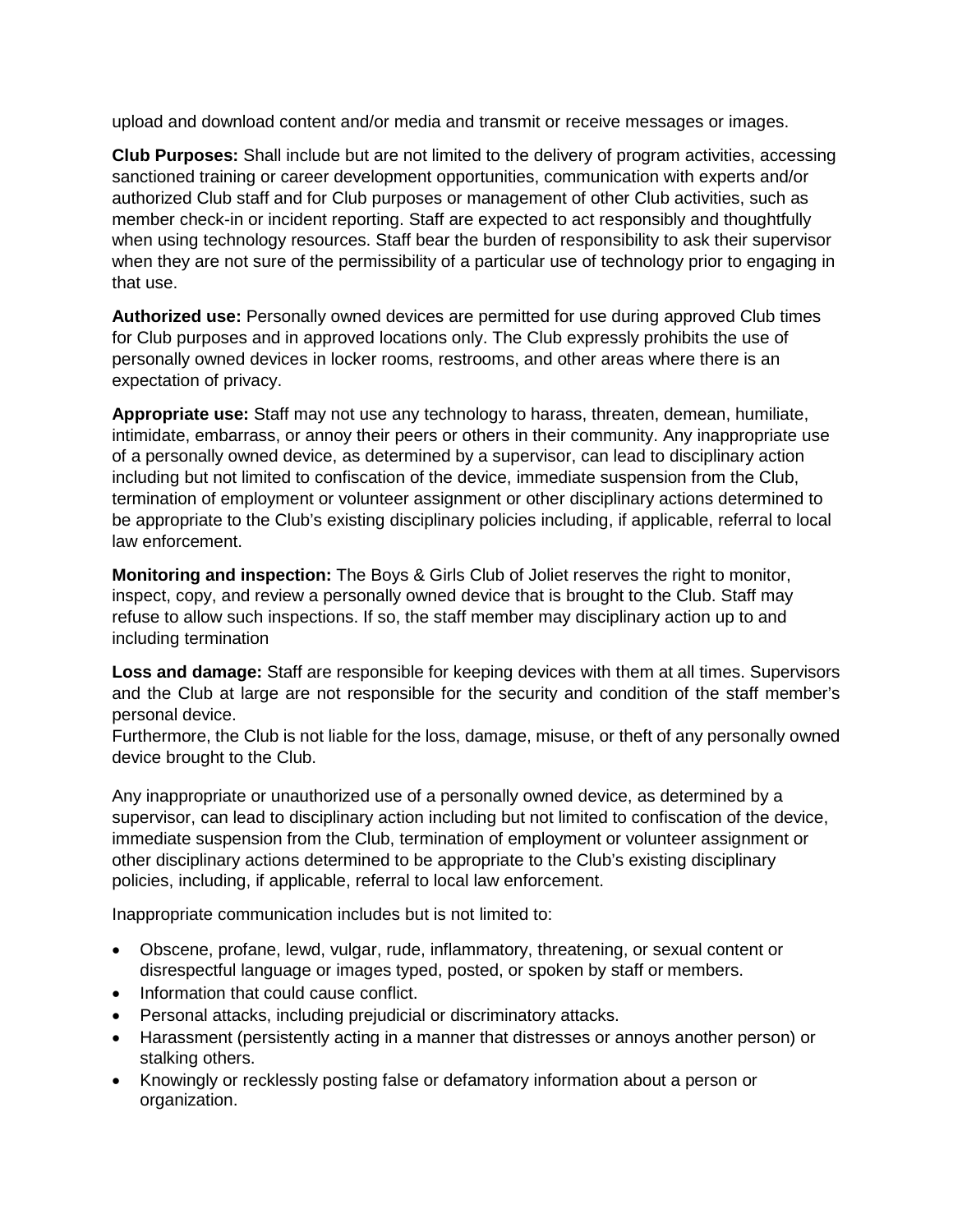• Communication that promotes the destruction of property, including the acquisition or creation of weapons or other destructive devices.

If a staff member is told to stop sending communications, he/she must cease the activity immediately.

Staff must be aware of the appropriateness of communications when using Club or personally owned devices. Inappropriate communication is prohibited in any public or private messages, as well as material posted online.

Staff may not use any technology to harass, threaten, demean, humiliate, intimidate, embarrass, or annoy others. This behavior is cyberbullying, which is defined as bullying that takes place using existing or emerging technologies and devices. Any cyberbullying that is determined to disrupt the safety and/or well- being of the Club, Club staff, Club members or community is subject to disciplinary action.

Examples of cyberbullying include but are not limited to:

- Harassing, threatening or hurtful text messages, emails, or comments on social media.
- Rumors sent by email or posted on social networking sites.
- Use of embarrassing pictures, videos, websites, or fake profiles.

**Communication with Club members:** Staff may never use personal devices to communicate directly with a single Club member. Proper protocol dictates that all communication between staff and Club members must include an additional staff member and at least two Club members. This also includes overnight events such as Keystone Conferences and Youth of the Year events.

**Monitoring and inspection:** The Boys & Girls Club of Joliet reserves the right to monitor, inspect, copy, and review a personally owned device that is brought to the Club. Staff may refuse to allow such inspections. If so, the staff member may be subject to disciplinary action up to and including termination.

**Internet access:** Personally owned devices used at the Club must access the internet via the Club's content-filtered wireless network and are not permitted to directly connect to the internet through a phone network or other content service provider. The Boys & Girls Club of Joliet reserves the right to monitor communication and internet traffic and to manage, open or close access to specific online websites, portals, networks, or other services. Staff must follow Club procedures to access the Club's internet service.

**Loss and damage:** Staff are responsible for keeping devices with them at all times. Supervisors and the Club at large are not responsible for the security and condition of any staff member's personal device.

Furthermore, the Club is not liable for the loss, damage, misuse, or theft of any personally owned device brought to the Club.

**Password and access:** To prevent unauthorized access, devices must lock themselves and require authentication using the strongest features available on the device. A minimum standard would require a typed password of at least six characters or numbers, though some devices utilize fingerprint or other biometric technologies.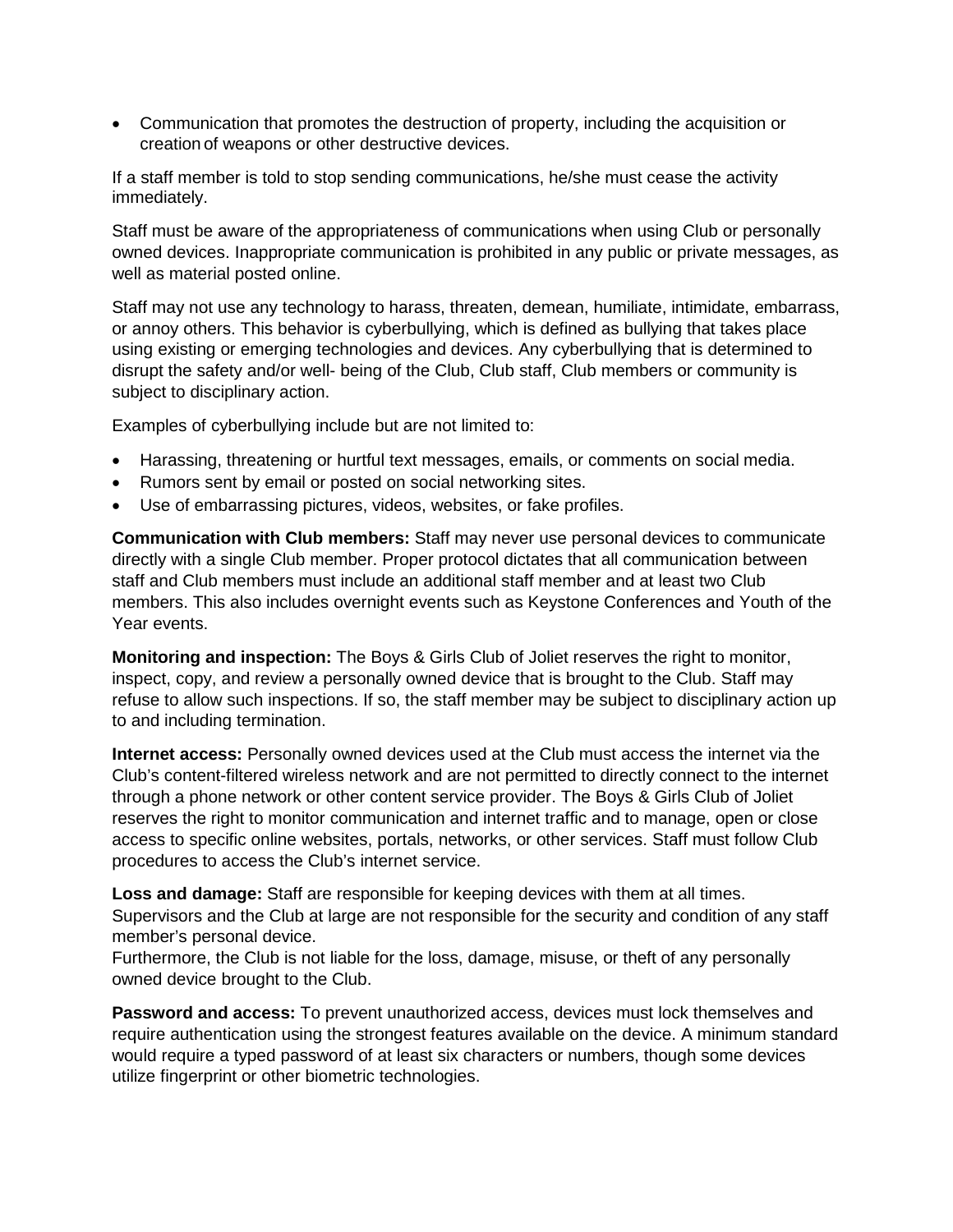



# **TRANSPORTATION**

Current Status: Issued Original Issue Date: Reviewed: Annually Next Review: 1/2022

Policy:

The Boys & Girls Club of Joliet is committed to providing a safe environment and enforces the following transportation policy for members, staff, volunteers, and other adults. The Boys & Girls Club of Joliet only provides transportation to and from the Clubhouse and various approved offsite locations. The Club only transports youth in Club vehicles or other vehicles approved by Club leadership. For off-site fieldtrips, all youth must have a signed permission slip from their parent/guardian on file prior to departure.

## **DRIVERS:**

- Must allow for DMV background check and be cleared to transport youth per the barrier crime policy of the organization.
- Must keep an updated list of all youth who are transported to and from the Clubhouse and Club- related activities.
- Must confirm that no children are left on a vehicle after every trip (based on a seat-by-seat scan of each vehicle); log must be signed daily to ensure compliance.
- Must perform regular checks to ensure that all members are picked up and dropped off at the appropriate times and locations.
- Must submit written reports detailing issues or incidents involving transportation of members toand from the Clubhouse or to and from Club-related activities.
- Must only transport members in official Club vehicles.
- Must ensure that at least three individuals are present when transporting members. If one child remains to be dropped off, two adults (18 or over) must be present in vehicle.
- Must never transport Club members in personal vehicles.
- Must never use cell phones, PDAs or other communication devices while transporting members to and from the Clubhouse or Club-related activities.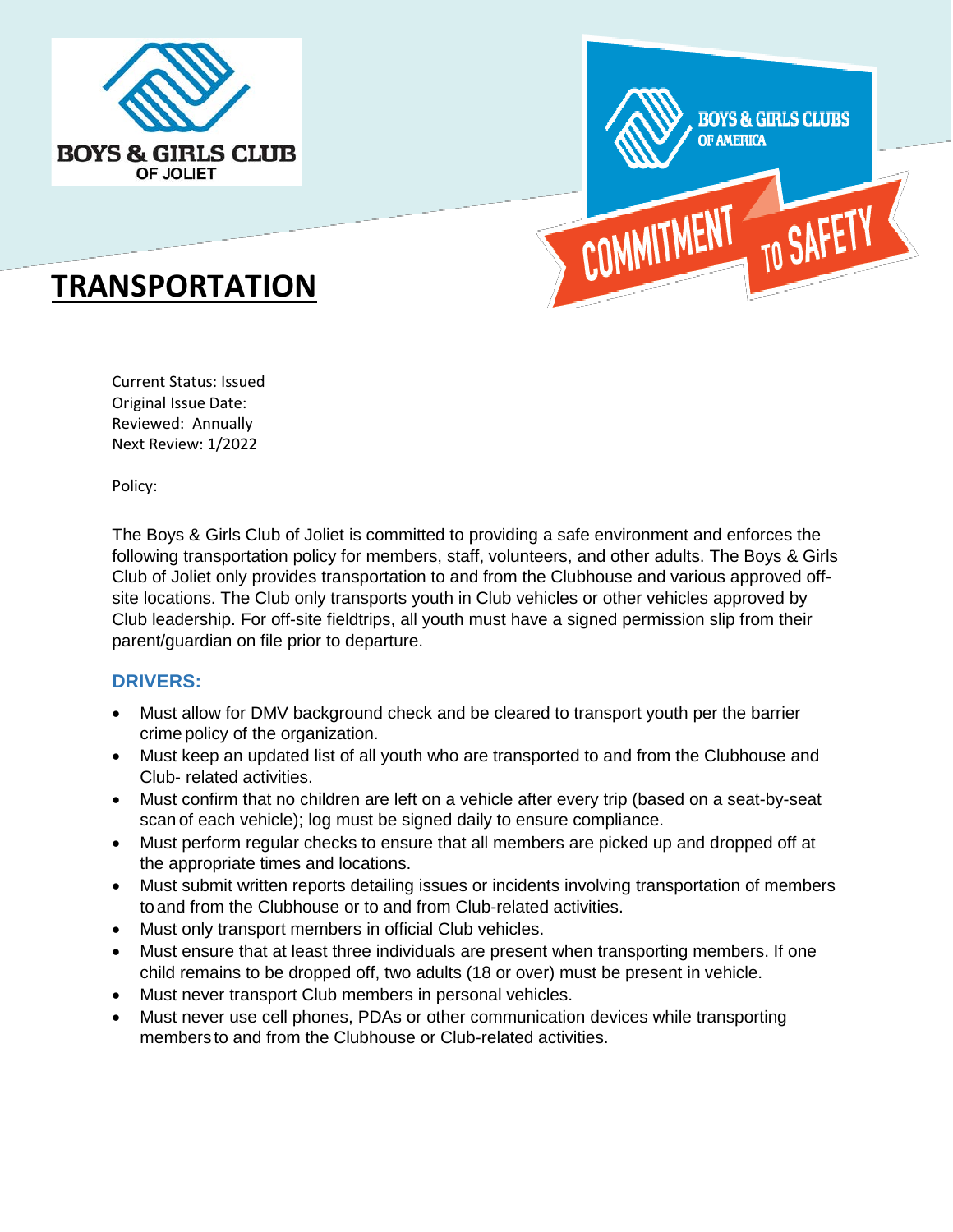# **VEHICLE**

- Each agency vehicle should meet all local, state, and federal inspection and licensing requirements.
- Each vehicle should be inspected as outlined by DMV by staff before every trip for which youth are being transported; any problems with the vehicle must be addressed promptly.
- Regular maintenance should be performed on vehicles and documents/records reflecting that maintenance should be maintained.
- Each vehicle must provide a seat belt for every passenger and fully comply with state and federal seat belt regulations.
- Each vehicle must have a complete first-aid kit that satisfies state licensing requirements.
- Each vehicle must have a working and current fire extinguisher that satisfies state licensing requirements.
- Each vehicle must have reflective traffic warning signs (e.g., triangles or flares) that are stored securely during transport.
- The vehicle must be clean and well maintained and exterior physical damage must be repaired promptly.

# **SHARED-USE RESTROOMS**

- On a field trip or when using a public restroom, youth shall never enter the restroom alone unless it is a single-stall restroom that is empty.
- Youth shall follow the "rule of three" in using public restrooms, with at least two youth and an adult walking to the restrooms and three youth entering a multi-stall facility together. The adult will remain outside the restroom door to provide auditory surveillance.
- Whenever possible, staff/volunteers will monitor and clear public restrooms before use by members to ensure that the facility is free of adults – and clear of youth not involved in the Club program – before allowing youth to use the facilities. Alternatively, staff members will stand in the restroom doorway and/or hold the door at least partially open when supervising member use of public restrooms. Staff may position themselves inside the restroom near the sinks if positioning at thedoor is not feasible or is deemed ineffective.
- In a shared-use facility, Boys & Girls Clubs will utilize the best practice of shutting the exterior door to the restroom and using an "Occupied" sign outside of the door to alert others that they must wait until Club members have exited the restroom before they can enter.

# **ACCIDENT OR EMERGENCY PROTOCOL**

- Driver should immediately notify Club leadership if there is a delay or issue (e.g., breakdown, accident, emergency) with transporting members to and from the Clubhouse or Club-related activities.
- Staff shall immediately inform Club leadership if a staff member, volunteer, or board member violates this policy. In such case, the organization will take appropriate disciplinary action, up to and including termination.

Through the appropriate use of Club and community resources, Boys & Girls Clubs strive to mitigate the immediate effects of an emergency and its long-term effects on Club operations and mission by being prepared to effectively respond to and recovery from an emergency.